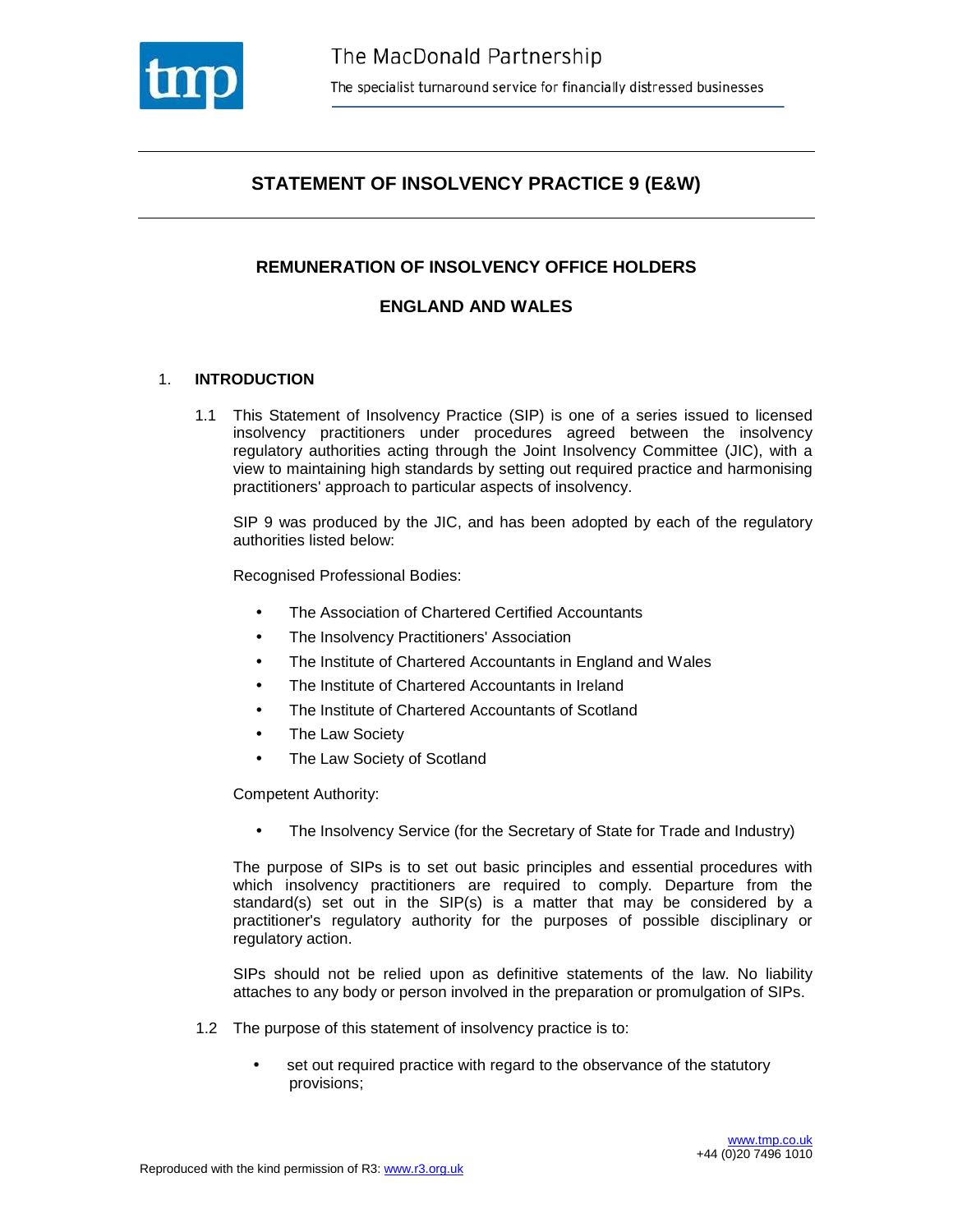

- set out required practice with regard to the provision of information to those responsible for the approval of remuneration to enable them to exercise their rights under the insolvency legislation;
- set out required practice with regard to the disclosure and drawing of remuneration and disbursements and other expenses to enable creditors (and where relevant members and the bankrupt) to exercise their rights under the insolvency legislation.

The statement has been produced in recognition of the principle that those with a direct financial interest in the level of office holders' remuneration, disbursements and other expenses should be confident that the rules relating to charging have been properly complied with. Those charged with responsibility for approval of remuneration, or with the right to challenge remuneration or expenses, should have access to sufficient information about those charges to be able to make an informed judgement about their level in any particular case.

- 1.3 Practitioners should be aware that the drawing of remuneration otherwise than in accordance with the relevant statutory provisions will render them in breach of the law.
- 1.4 The statement is divided into the following sections:
	- The statutory provisions
	- Provision of information when seeking fee approval
	- Provision of information after fee approval
	- Asset realizations
	- Expenses and disbursements
	- Payment in full
	- Closure of cases

#### 2. **THE STATUTORY PROVISIONS**

- 2.1 The statutory provisions relating to the remuneration of office holders are set out in The Insolvency Rules 1986 ('the Rules') as amended. The rules for cases commended prior to 06 April 2010 differ from those after that date by virtue of the application of the Insolvency (Amendment) Rules 2010.
- 2.2 There are also disclosure requirements in the Insolvency Regulations 1994, as amended, and time recording requirements contained in the Insolvency Practitioner Regulations 2005, as amended, and the Insolvency Rules 1986, as amended.
- 2.3 In addition to the statutory provisions, remuneration should not be drawn on the statutory scale without first attempting to obtain the agreement of the committee or the creditors to a basis for the fixing of the remuneration, nor as an interim measure pending the agreement of the committee or creditors. This does not, however, preclude the fixing of remuneration by the committee or the creditors on the basis of the scale or the automatic application of the scale upon the expiry of 18 months from the commencement of the office holder's appointment in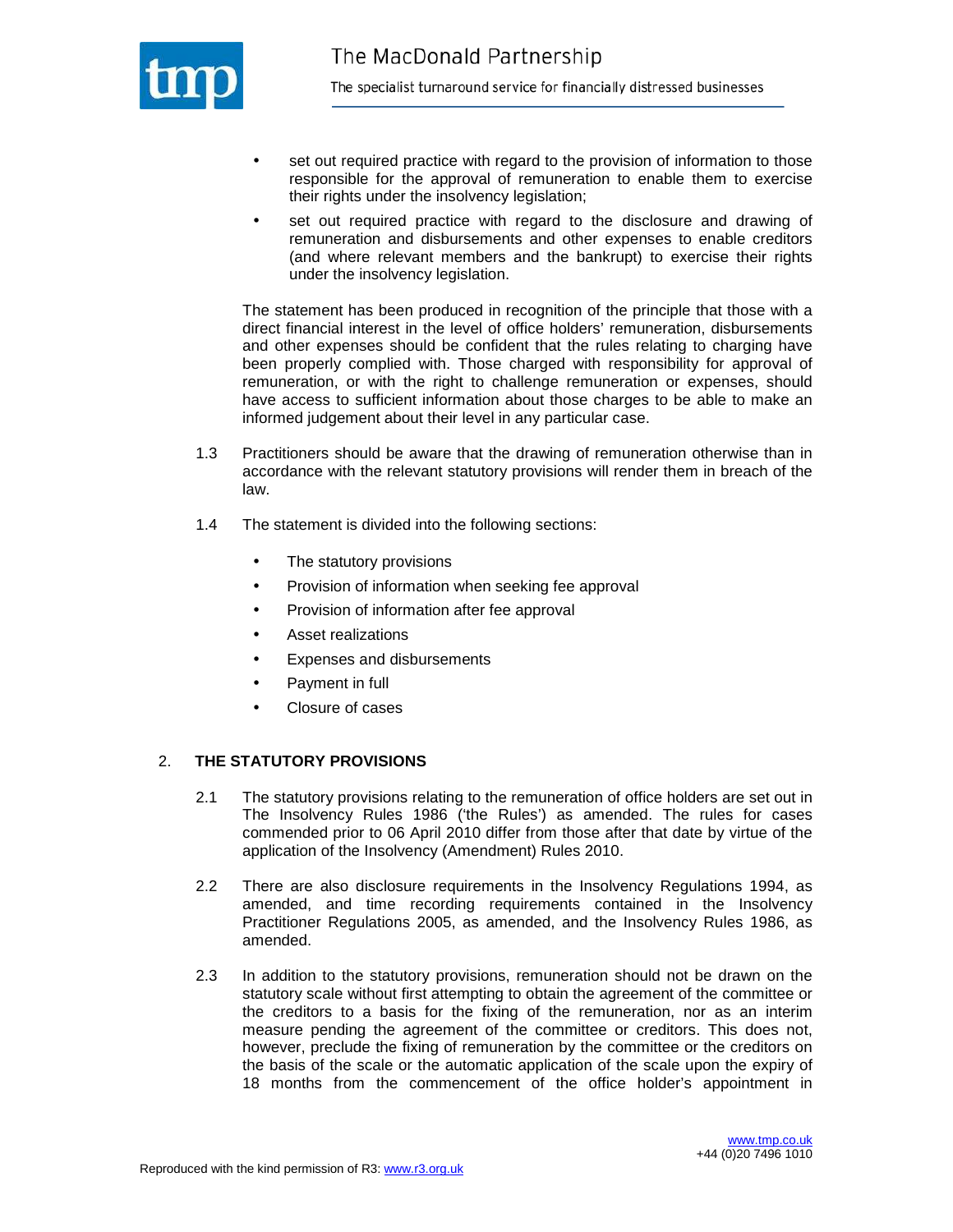

bankruptcy or compulsory liquidation matters commencing on or after 06 April 2010.

#### 3. **PROVISION OF INFORMATION WHEN SEEKING APROVAL FOR REMUNERATION**

- 3.1 Practitioners should be mindful at all times of the rights accorded to creditors in relation to remuneration under insolvency legislation, and when acting in an advisory capacity or as office holder should ensure that adequate steps are taken to bring those rights to their attention. Appendix C contains the text of a set of explanatory notes on the bases on which office holders' remuneration is fixed in a format suitable for making creditors aware of the relevant provisions. It also explains creditors' rights to seek further information about and challenge the level of remuneration, disbursements and other expenses. Practitioners are required to ensure that information on how to access the explanatory note appropriate to both type of insolvency proceedings concerned and the legislation applicable, or the equivalent information in some other suitable format, is made available to creditors before any resolution is passed to fix or approve the office holder's remuneration.
- 3.2 The particular nature of an insolvency office holder's position renders if of primary importance that all payments made to his own firm out of funds under his control should be disclosed and explained to challenge his remuneration, disbursements or other expenses. When seeking agreement to payments made to his own firm, the office holder should provide sufficient supporting information to enable those responsible for approving those payments ("the approving body") to form a judgement as to whether they are reasonable having regard to all the circumstances of the case. The nature and extent of the supporting information which should be provided will depend on:
	- the nature of the approval being sought;
	- the stage during the administration of the case at which it is being sought; and
	- the size and complexity of the case.
- 3.3 Where, at any creditors' or committee meeting, agreement is sought to the terms on which the office holder is to be remunerated, he should provide the meeting with details of the charge-out rates of all grades of staff, including principals, which are likely to be involved on the case.
- 3.4 Where agreement is sought to remuneration during the course of the assignment, an up to date receipts and payments account should always be provided. Where the proposed remuneration is based on time costs the office holder should disclose to the approving body the time spent and the charge-out value in the particular case, together with, where appropriate, such additional information as may reasonably be required having regard to the size and complexity of the case. The additional information should comprise a sufficient explanation of what the office holder has achieved and how it was achieved to enable the value of the exercise to be assessed (whilst recognising that the office holder must fulfill certain statutory obligations that might be seen to bring no added value for creditors) and to establish that the time spent has been properly given. That assessment will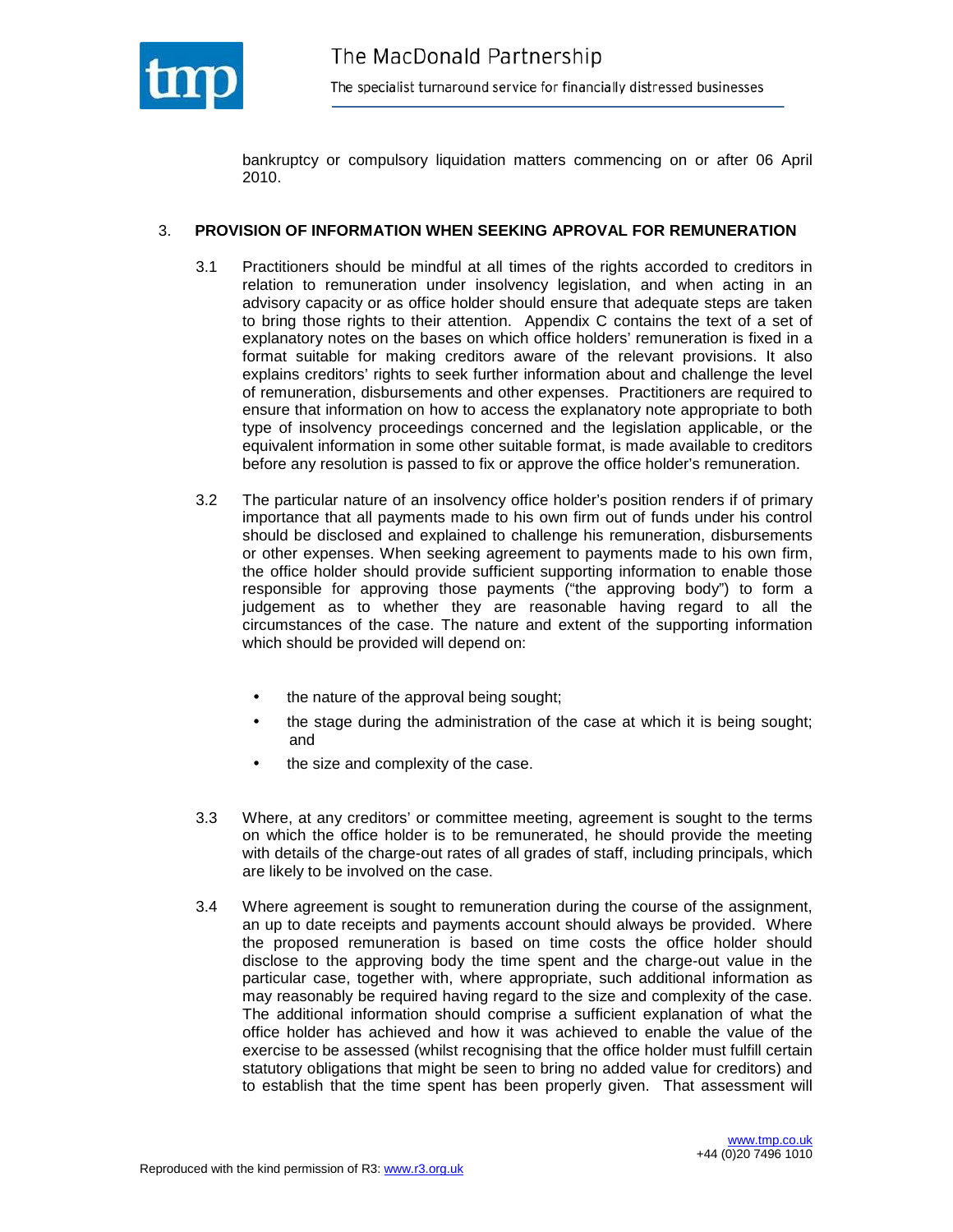

need to be made having regard to the time spent and the rates at which that time was charged, bearing in mind the complexity of the case, any responsibility of an exceptional kind which falls on the officeholder, and the value and nature of the assets which the office-holder has to deal with. Appendix D sets out a suggested format, with explanatory notes, for producing the information required to enable staff and sets out suggested categories for the purposes of this analysis. Whilst the approach embodied in Appendix D is potentially applicable to all types and sizes of case, the degree of analysis and form of presentation should be proportionate to the size and complexity of the case, and not all categories of activity will always be relevant.

- 3.5 Where the remuneration, or any part of it, is charged on a percentage basis or as a set amount, the office holder should provide the approving body with details of any work which has been or is intended to be sub-contracted out which would normally be carried out by office holders themselves.
- 3.6 On the request of the company's liquidator, a receiver appointed in relation to a company should provide the information specified in paragraph 3.4 and a record of time spent on the case by him and any persons assigned to the case.
- 3.7 When notices are sent out convening meetings under section 98 of the Insolvency Act 1986 they should include a statement to the effect that the resolutions to be taken at the meeting may include a resolution specifying the terms on which the liquidator is to be remunerated, and that the meeting may receive information about, or be called upon to approve, the costs of preparing the statement of affairs and convening the meeting. Practitioners should advise directors when convening section 98 meetings that the notices dispatched to creditors should include such a statement and contain the information on how to access the appropriate explanatory note referred to in paragraph 3.1. If that advice is given orally and not accepted by the directors it should be confirmed in writing.

#### 4. **PROVISION OF INFORMATION AFTER REMUNERATION APPROVAL**

4.1 Where a resolution fixing the basis of remuneration is passed at any creditors' meeting held before he has substantially completed his functions the office holder should notify the creditors of the details of the resolution in his next report or circular to them. In all subsequent reports to creditors the office holder should specify the amount of remuneration he has drawn in accordance with the resolution. Where the remuneration, or any part of it, is based on time costs he also should provide details of the time spent and charge-out value to date of the remuneration so charged and any material changes in the rates charged for the various grades since the resolution was first passed. He should also provide such additional information as may be required in accordance with the principles set out in paragraph 3.4. Where the remuneration, or any part of it, is charged on a percentage basis or as a set amount, the office holder should provide the details set out in paragraph 3.5 above regarding work so charged which has been subcontracted out. The requirements of this paragraph also apply where the basis of the remuneration of a supervisor in a voluntary arrangement as set out in the proposal does not require any further approvals by the creditors or any creditors' committee established under the proposal.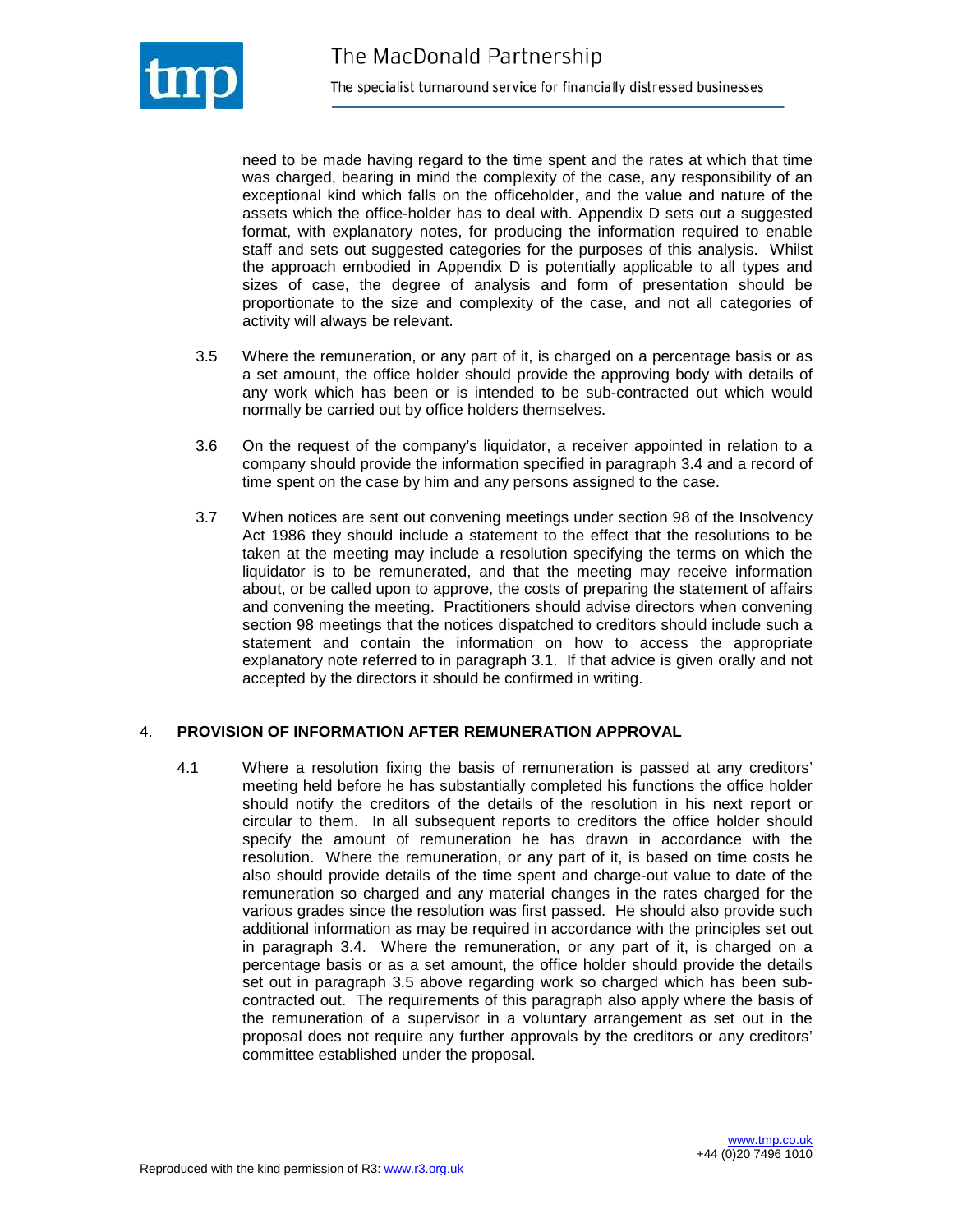

- 4.2 It should be borne in mind that creditors (and in a Members Voluntary Liquidation, also members) of the company may have the right to seek further information regarding remuneration, disbursements and other expenses, to requisition a meeting, or to apply to the court if they consider the office holder's remuneration to be excessive, or the basis of remuneration to be inappropriate. The office holder should provide creditors (and where relevant, members) with sufficient information to enable them to decide whether to exercise those rights. The information provided in relation to remuneration in accordance with paragraph 3.4 should, where the basis of the remuneration is on time costs, normally be sufficient for this purpose. Where, however, creditors (and where relevant, members) make a reasonable request for further information, it should be provided in all cases.
- 4.3 In a liquidation or a bankruptcy, where the office holder realises an asset on behalf of a secured creditor and receives remuneration out of the proceeds, he should disclose the amount of that remuneration to the committee (if there is one), to any meeting of creditors convened for the purposes of determining his remuneration, and in his reports to creditors.

## 5. **ASSET REALISATIONS**

Any monies received by a trustee in bankruptcy in relation to the sale of the bankrupt's interest in his matrimonial home, as in the case of any other property, represent realisations which must be paid into the Insolvency Services Account. Any remuneration in relation to the realisation must be approved in the usual way.

#### 6. **DISBURSEMENTS**

- 6.1 Approval is not required for the drawing of necessary disbursements. However, not all costs properly charged in connection with insolvency assignments may necessarily be regarded as disbursements. The precise demarcation line between disbursements and remuneration is not defined by statue and has not been specifically determined by the courts. Particular difficulties arise in connection with charges that involve calculations of shared and overhead costs, as these may include an element of remuneration.
- 6.2 In the absence of a clear statutory definition only those costs that clearly meet the definition of disbursements, where there is specific expenditure relating to the administration of the insolvent's affairs and referable to payment to an independent third party, are treated as disbursements recoverable without approval. In this statement these are referred to as 'category 1 disbursements' (approval not required). Category 1 disbursements will generally comprise external supplies of incidental services specifically identifiable to the case, typically for items such as identifiable telephone calls, postage, case advertising, invoiced travel and properly reimbursed expenses incurred by personnel in connection with the case. Also included will be services specific to the case where these cannot practically be provided internally such as printing, room hire and document storage. Practitioners should be prepared to disclose information about specific category 1 disbursements where reasonably requested in all cases.
- 6.3 Where it is proposed to recover costs which, whilst being in the nature of expenses or disbursements, include elements of shared or allocated costs, they should be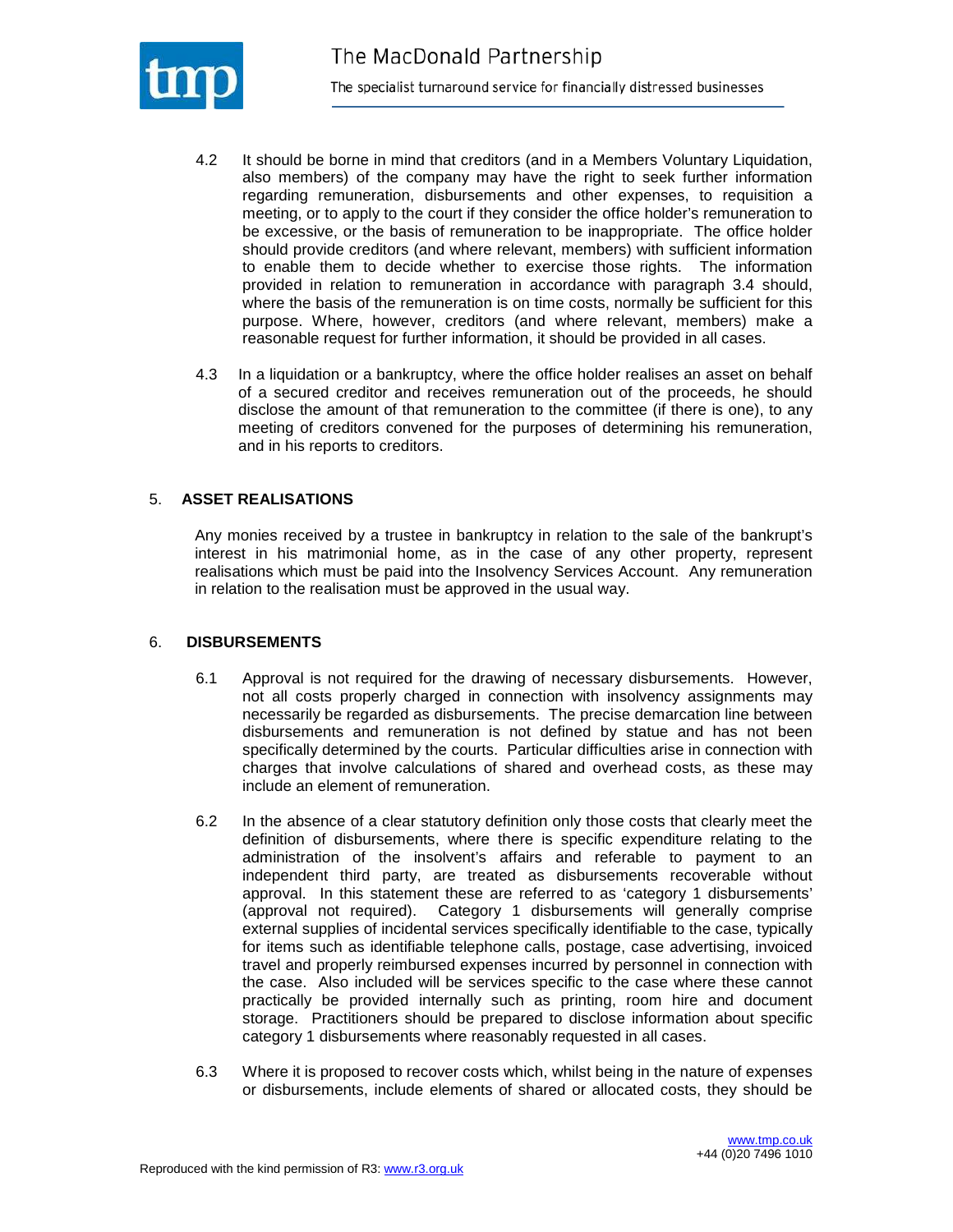

identified and subject to approval by those responsible for approving remuneration. If the office holder wishes to make a separate charge for expenses in this second category, he may do so provided that:

- such expenses are of an incidental nature and are directly incurred on the case, and there is a reasonable method of calculation and allocation; it will be persuasive evidence of reasonableness, if the resultant charge to creditors is in line with the cost of external provision; and
- the basis of the proposed charge is disclosed and is authorised by those responsible for approving his remuneration.

These are defined as category 2 disbursements (approval required). Category 2 disbursements will comprise cost allocations which may arise on some of the category 1 expense where supplied internally: typically, items such as room hire and document storage. Also typically included will be routine or more specialist copying and printing, and allocated communication costs provided by the practitioner or his firm.

- 6.4 A charge for disbursements calculated as a percentage of the amount charged for remuneration is not permissible.
- 6.5 Basic non-incidental costs, including such items as time costs, office and equipment rental, depreciation, standing charges, finance charges, accounting and administration costs, may not be the subject of separate charges.
- 6.6 Payments to outside parties in which the office holder or his firm or any associate (as defined by section 435 of the Insolvency Act 1986) has an interest should be treated as category 2 disbursements.
- 6.7 Where, in liquidation or a bankruptcy, remuneration is being taken on the statutory scale and there is no committee and it has not been possible to obtain a resolution of the creditors, category 2 disbursements may only be recovered if authorised by the creditors.
- 6.8 It is the office holder's obligation to satisfy himself of the appropriateness of disbursements and the office holder should bear in mind the matters referred to in paragraph 4.2 above.

## **7. EXPENSES**

7.1 There are additional statutory requirements in relation to expenses incurred in certain cases commenced after 6 April 2010. Creditors (and in a Members Voluntary Liquidation, also members) may have the statutory right to seek information regarding expenses, and to apply to the court if they consider them to be excessive in all the circumstances of the case.

#### **8. PROVISION OF INFORMATION TO MEMBERS AND THE DEBTOR**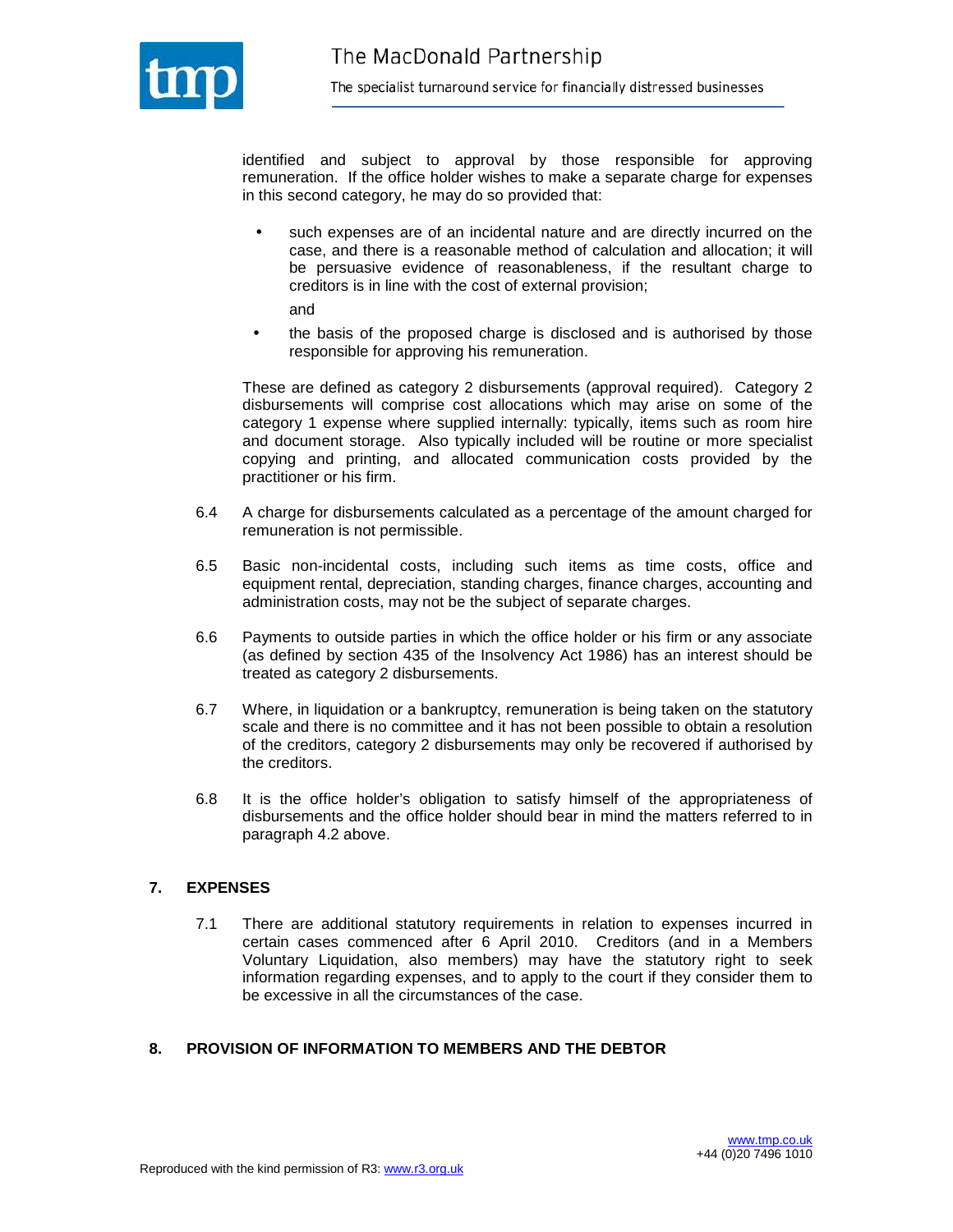

- 8.1. In a bankruptcy, voluntary arrangement, administration or initially insolvent liquidation where realizations are sufficient for payment of creditors in full with interest, it should be remembered that, notwithstanding the right of the creditors or the committee to fix the office holder's remuneration, it will be the debtor or the members, as the case may be, who will have the principal financial interest in the level of remuneration. The office holder should therefore on request provide them with information, in accordance with the principles set out in this Statement of Insolvency Practice, about how the remuneration, disbursements and other expenses have been calculated.
- 8.2. In bankruptcy cases where realizations are not sufficient for payment of creditors in full, the office holder should consider requests for information from the bankrupt about how the remuneration, disbursements and other expenses have been calculated and approved to provide the bankrupt with sufficient information to enable him to make an informed judgement about exercising his rights.

#### **9. TRANSITIONAL PROVISIONS**

9.1 Version 2 of Statement of Insolvency Practice 9, which was the first to require a degree of analysis of time by activity and grade of staff, came into effect on 31 December 2002 and should be complied with in all cases beginning on or after that date. As regards cases commenced previously, any reports issued or resolutions taken after that date should comply with this SIP. However, where any analysis or disclose required for such a report or resolution relates to a period prior to 31 December 2002, it should comply with this SIP as far as the available records reasonably allow.

The present version of the SIP has been revised to take account of legislative changes relating to remuneration, disbursements and other expenses introduced since that time, including those introduced by The Insolvency (Amendment) Rules 2010, and will apply in all cases.

**Effective date: 6 April 2010**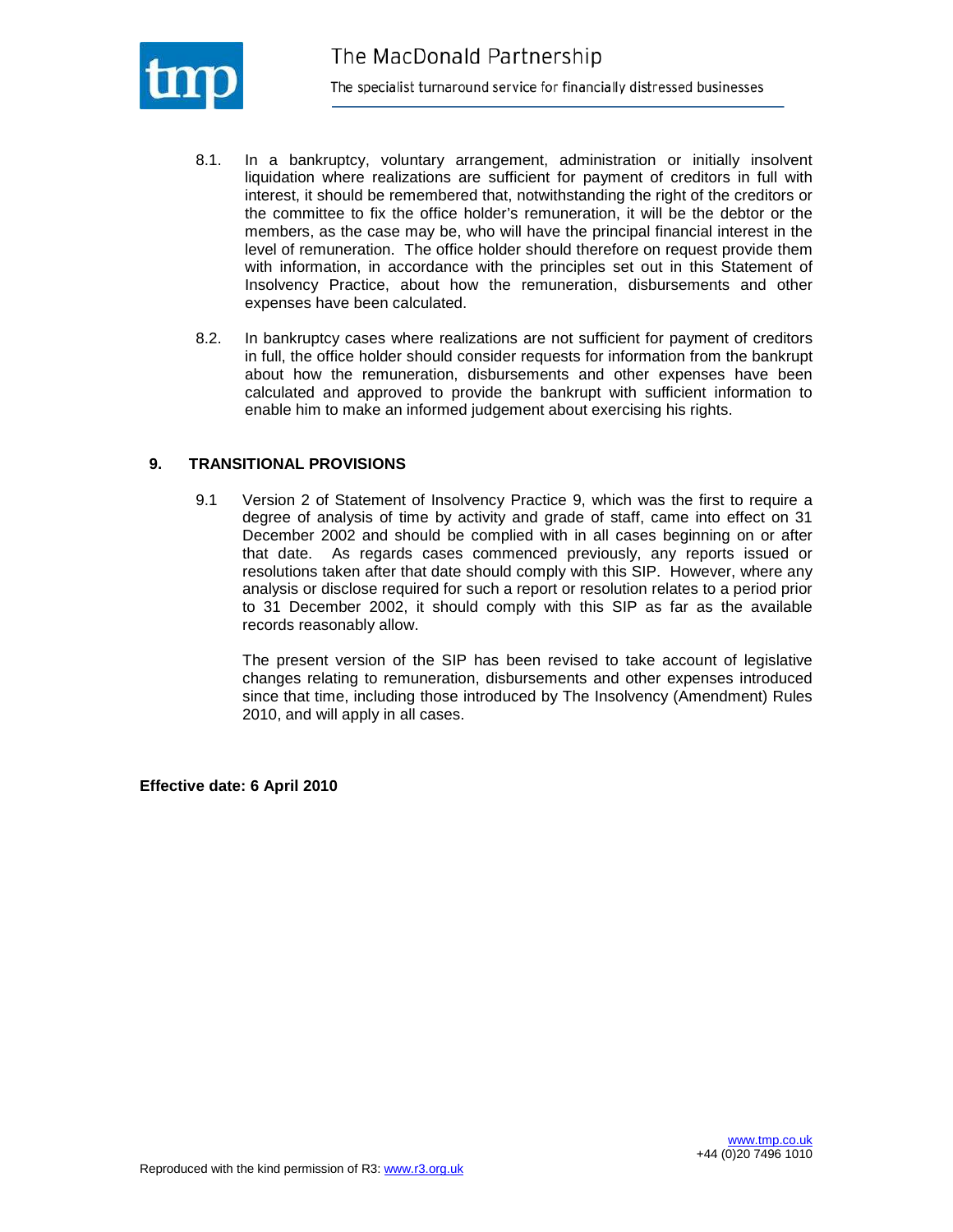

## **APPENDIX A**

[Suspended with effect from 06 April 2010 in respect of cases commenced on or after 06 April 2010]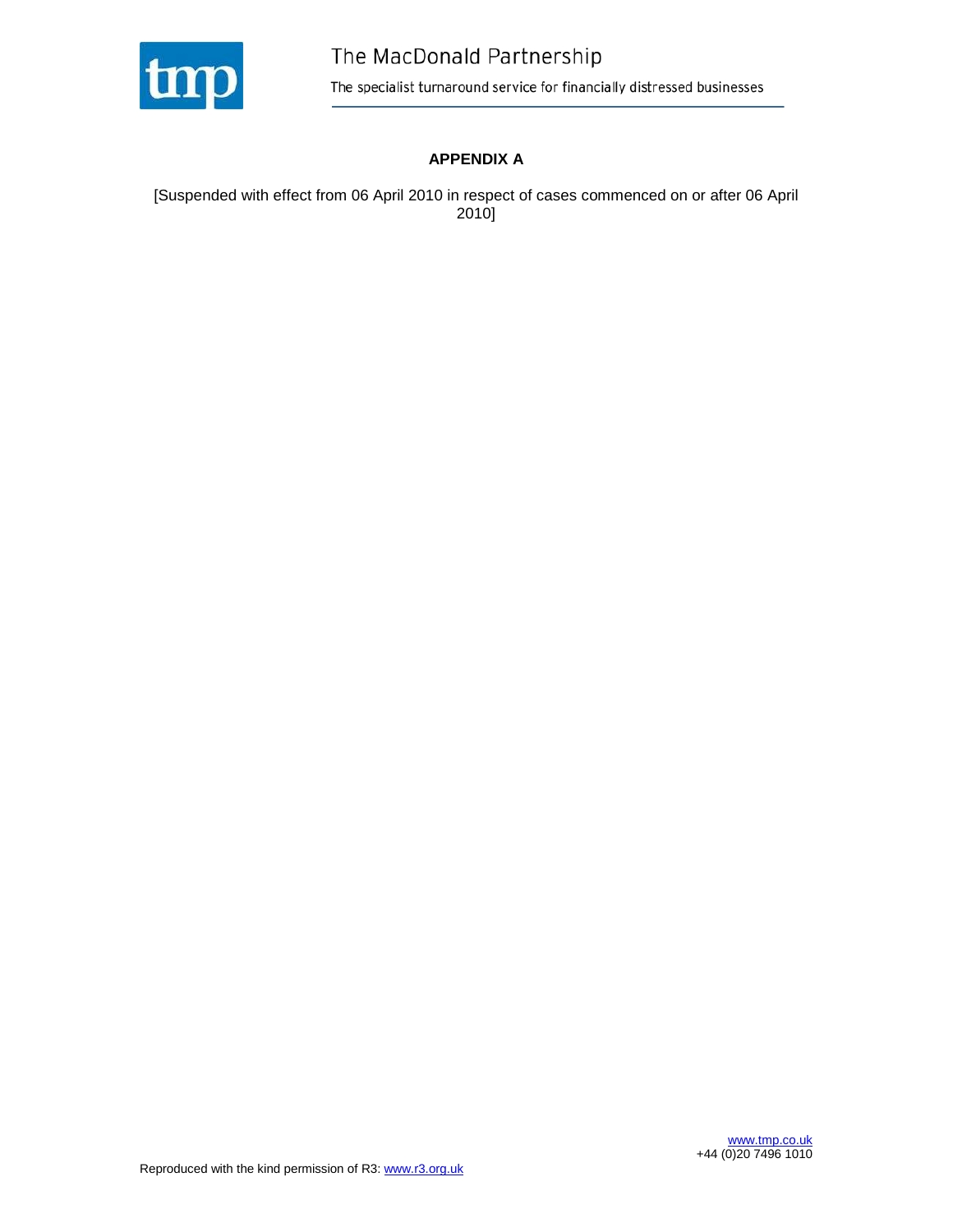

## **APPENDIX B**

Insolvency Rules 1986

Schedule 6

#### **DETERMINATION OF INSOLVENCY OFFIC E HOLDER'S REMUNERATION**

As regards the determination of the remuneration of trustees and liquidators the realisation and distribution scales are as set out in the table below-

#### **The Realisation scale**

| (i) on the first £5000 or fraction thereof   | 20% |
|----------------------------------------------|-----|
| (ii) on the next £5000 or fraction thereof   | 15% |
| (iii) on the next £90000 or fraction thereof | 10% |
| (iv) on all further sums distributed         | .5% |

#### **The Distribution scale**

| $\vert$ (i) on the first £5000 or fraction thereof | 10%  |
|----------------------------------------------------|------|
| $\vert$ (ii) on the next £5000 or fraction thereof | 7.5% |
| (iii) on the next £90000 or fraction thereof       | .5%  |
| (iv) on all further sums distributed               | 2.5% |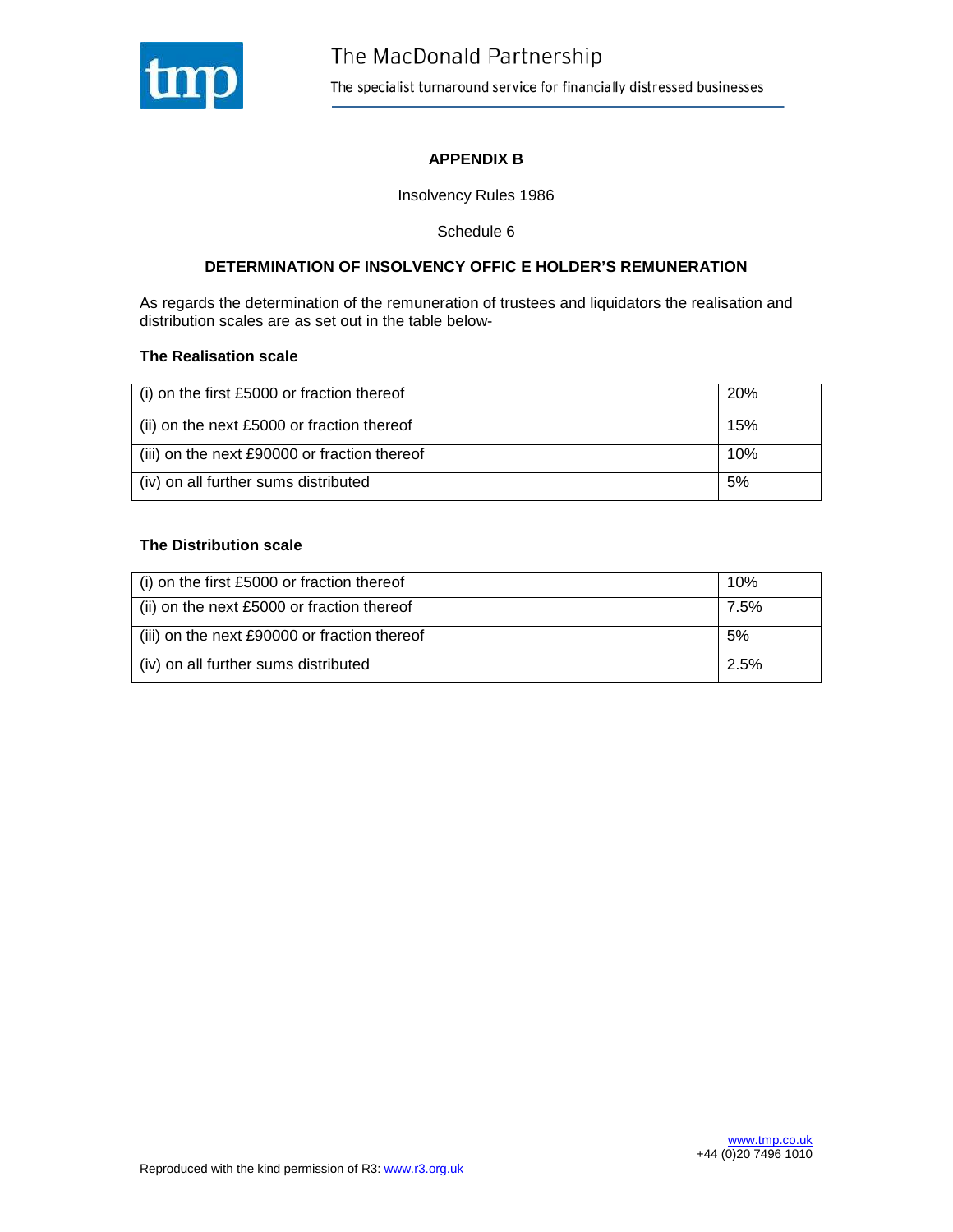

## **APPENDIX C**

Text of creditors' guidance notes

The pages which follow contain the text of the following explanatory notes for creditors:

- A creditors' guide to administrators' fees
- A creditors' guide to liquidators' fees
- A creditors' guide to fees charged by trustees in bankruptcy
- Voluntary Arrangements a creditors' guide to insolvency practitioners' fees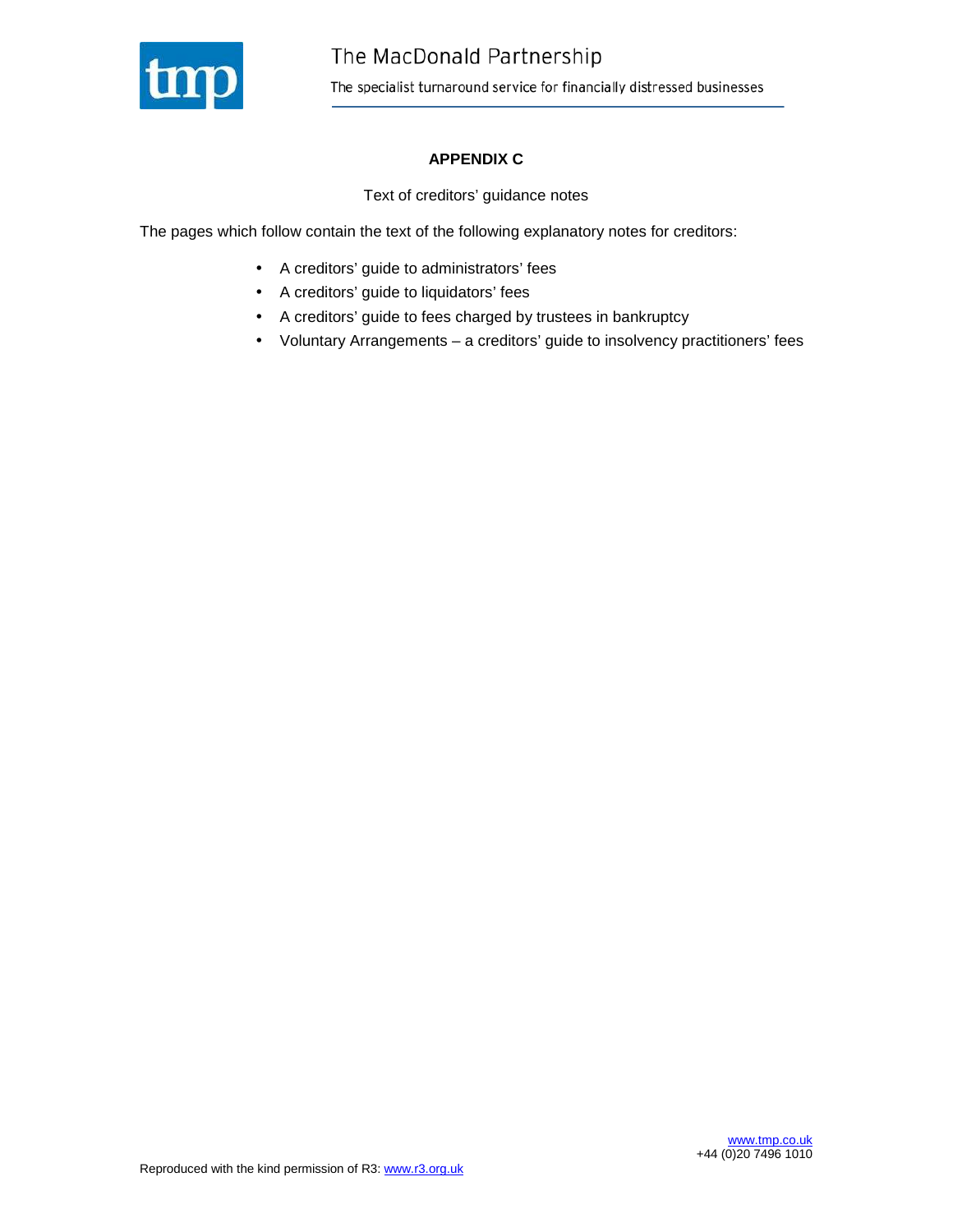

# **A CREDITORS' GUIDE TO ADMINISTRATORS' FEES**

## **Where Petition Presented or Appointment Made On or After 6 April 2010**

## **ENGLAND AND WALES**

#### 1. **INTRODUCTION**

1.1 When a company goes into administration the costs of the proceedings are paid out of its assets. The creditors, who hope eventually to recover some of their debts out of the assets, therefore have a direct interest in the level of costs, and in particular the remuneration of the insolvency practitioner appointed to act as administrator. The insolvency legislation recognises this interest by providing mechanisms for creditors to determine the basis of the administrator's fees. This guide is intended to help creditors be aware of their rights under the legislation to approve and monitor fees and explains the basis on which fees are fixed and how creditors can seek information about expenses incurred by the administrator and challenge those they consider to be excessive..

#### 2. **THE NATURE OF ADMINISTRATION**

- 2.1 Administration is a procedure which places a company under the control of an insolvency practitioner and the protection of the court with the following objective:
	- rescuing the company as a going concern, or
	- achieving a better result for the creditors as a whole than would be likely if the company were wound up without first being in administration,

or, if the administrator thinks neither of these objectives is reasonably practicable

• realising property in order to make a distribution to secured or preferential creditors.

#### 3. **THE CREDITORS' COMMITTEE**

3.1. The creditors have the right to appoint a committee with a minimum of 3 and a maximum of 5 members. One of the functions of the committee is to determine the basis of the administrator's remuneration. The committee is normally established at the meeting of creditors which the administrator is required to hold within a maximum of 10 weeks from the beginning of the administration to consider his proposals. The administrator must call the first meeting of the committee within 6 weeks of its establishment, and subsequent meetings must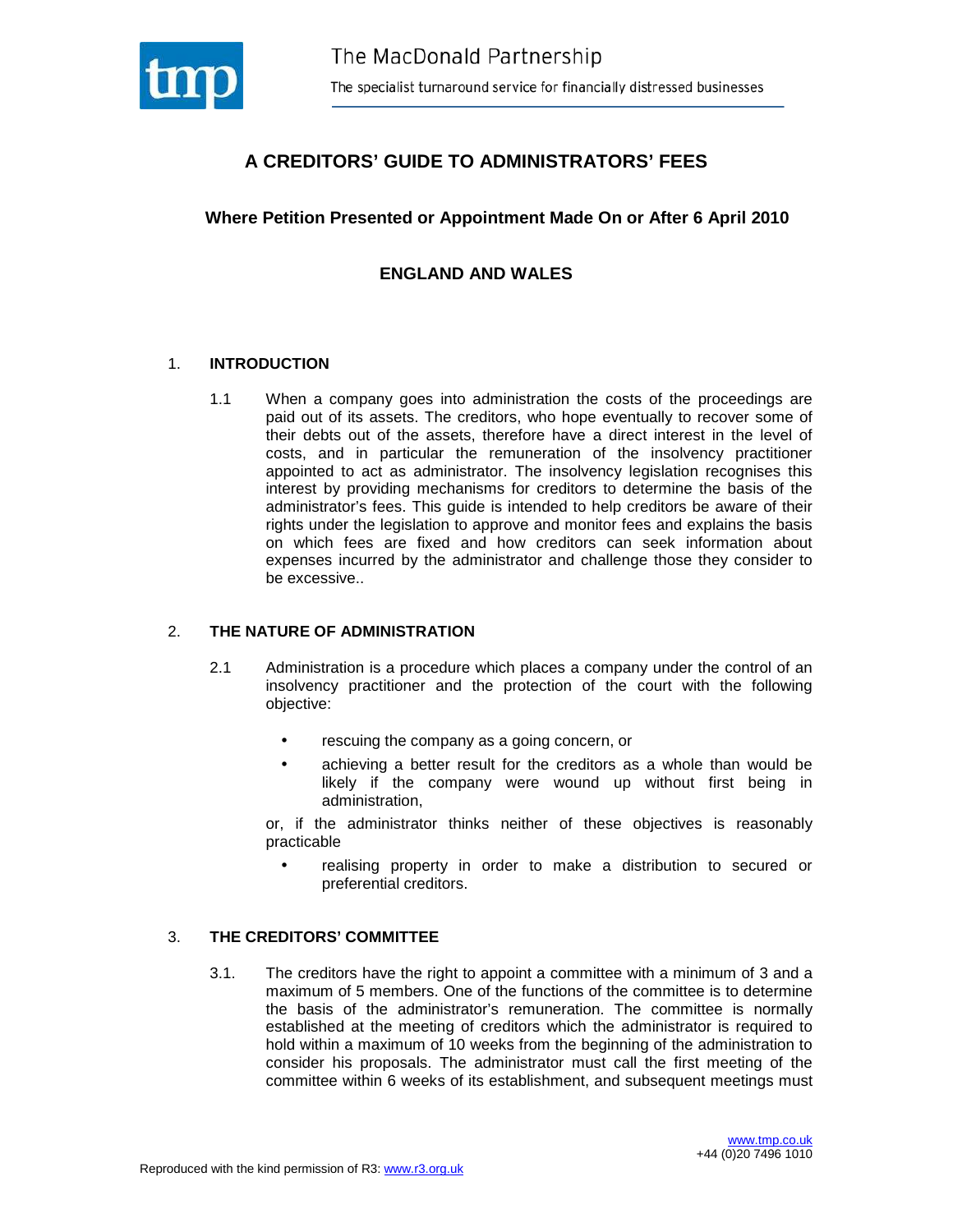

be held either at specified dates agreed by the committee, or when a member of the committee asks for one, or when the administrator decides he needs to hold one. The committee has power to summon the administrator to attend before it and provide information about the exercise of his functions.

#### 4. **FIXING THE ADMINISTRATOR'S FEES**

- 4.1. The basis for fixing the administrator's remuneration is set out in Rule 2.106 of the Insolvency Rules 1986, which states that it shall be fixed either:
	- as a percentage of the value of the property which the administrator has to deal with, or
	- by reference to the time properly given by the administrator and his staff in attending to matters arising in the administration, or
	- as a set amount.

 Any combination of these bases may be used to fix the remuneration, and different bases may be used for different things done by the administrator. Where the remuneration is fixed as a percentage, different percentages may be used for different things done by the administrator.

 It is for the creditors' committee (if there is one) to determine on which of these bases, or combination of bases, the remuneration is to be fixed. Where it is fixed as a percentage, it is for the committee to determine the percentage or percentages to be applied, and where it is a set amount, to determine that amount. Rule 2.106 says that in arriving at its decision the committee shall have regard to the following matters:

- the complexity (or otherwise) of the case;
- any responsibility of an exceptional kind or degree which falls on the administrator;
- the effectiveness with which the administrator appears to be carrying out, or to have carried out, his duties;
- the value and nature of the property which the administrator has to deal with.
- 4.2. If there is no creditors' committee, or the committee does not make the requisite determination (and provided the circumstances described in paragraph 4.3 do not apply), the administrator's remuneration may be fixed by a resolution of a meeting of creditors having regard to the same matters as apply in the case of the committee. If the remuneration is not fixed in any of these ways, it will be fixed by the court on application by the administrator, but the administrator may not make such an application unless he has first tried to get his remuneration fixed by the committee or creditors as described above, and in any case not later than 18 months after his appointment.
- 4.3. There are special rules about creditors' resolutions in cases where the administrator has stated in his proposals that the company has insufficient property to enable a distribution to be made to unsecured creditors except out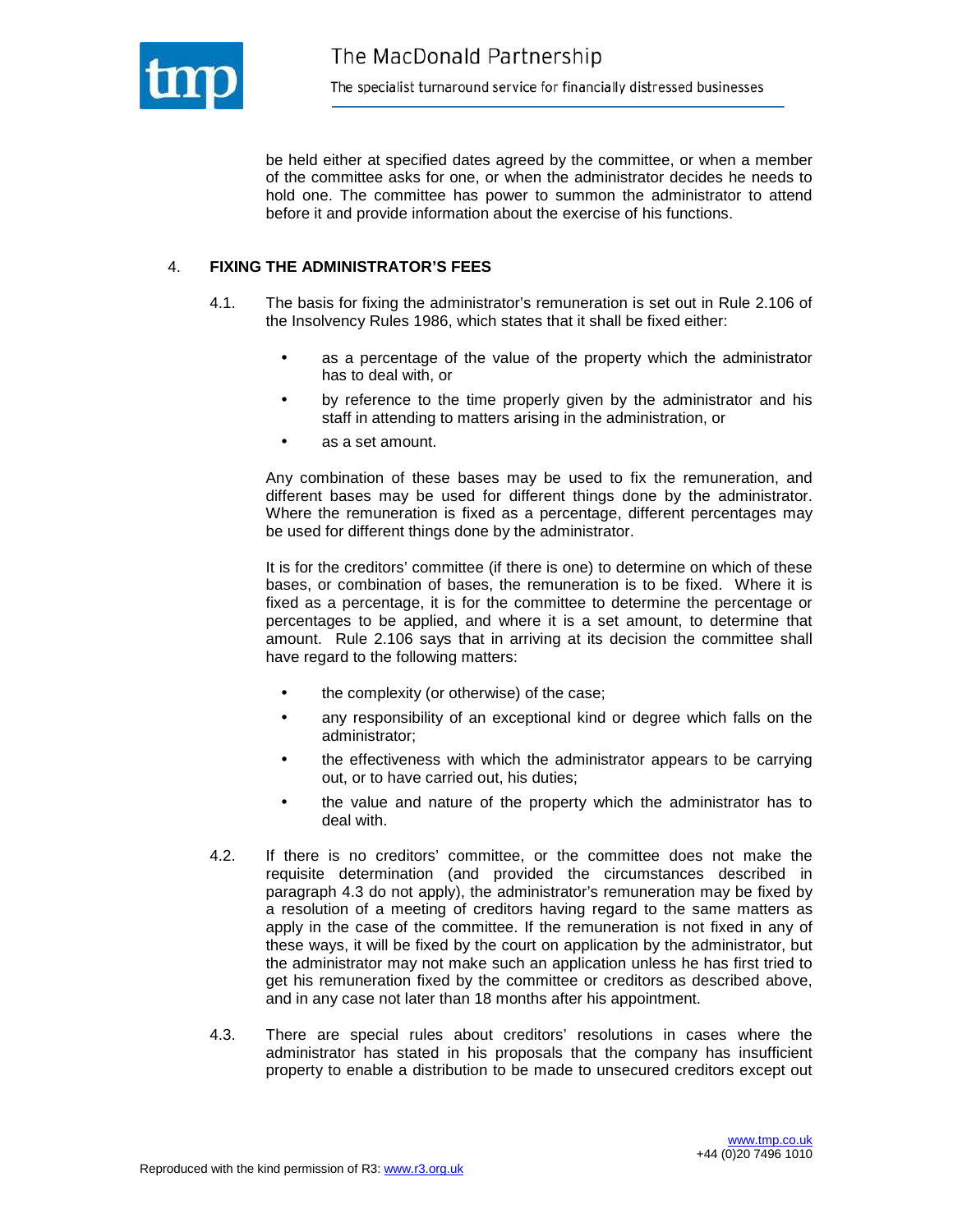

of the reserved fund which may have to be set aside out of floating charge assets.

In this case, if there is no creditors' committee, or the committee does not make the requisite determination, the remuneration may be fixed by the approval of-

- each secured creditor of the company; or
- if the administrator has made or intends to make a distribution to preferential creditors
- each secured creditor of the company; and
- preferential creditors whose debts amount to more than 50% of the preferential debts of the company, disregarding debts of any creditor who does not respond to an invitation to give or withhold approval,

having regard to the same matters as the committee would.

Note that there is no requirement to hold a creditors' meeting in such cases unless a meeting is requisitioned by creditors whose debts amount to at least 10 per cent of the total debts of the company.

4.4. A resolution of creditors may be obtained by correspondence.

#### 5. **REVIEW OF REMUNERATION**

5.1. Where there has been a material and substantial change in circumstances since the basis of the administrator's remuneration was fixed, the administrator may request that it be changed. The request must be made to the same body as initially approved the remuneration, and the same rules apply as to the original approval.

#### 6. **APPROVAL OF PRE-ADMINISTRATION COSTS**

- 6.1 Sometimes the administrator may need to seek approval for the payment of costs in connection with preparatory work incurred before the company went into administration but which remain unpaid. Such costs may relate to work done either by the administrator or by another insolvency practitioner. Details of such costs must be included in the administrator's proposals.
- 6.2 Where there is a creditors' committee, it is for the committee to determine whether, and to what extent, such costs should be approved for payment. If there is no committee or the committee does not make the necessary determination, or if it does but the administrator, or other insolvency practitioner who has incurred pre-administration costs, considers the amount agreed to be insufficient, approval may be given by a meeting of creditors. Where the circumstances described in paragraph 4.3 apply, the determination may be made by the same creditors as approve the administrator's remuneration.
- 6.3 The administrator must convene a meeting of the committee or the creditors for the purposes of approving the payment of pre-administration costs if requested to do so by another insolvency practitioner who has incurred such costs. If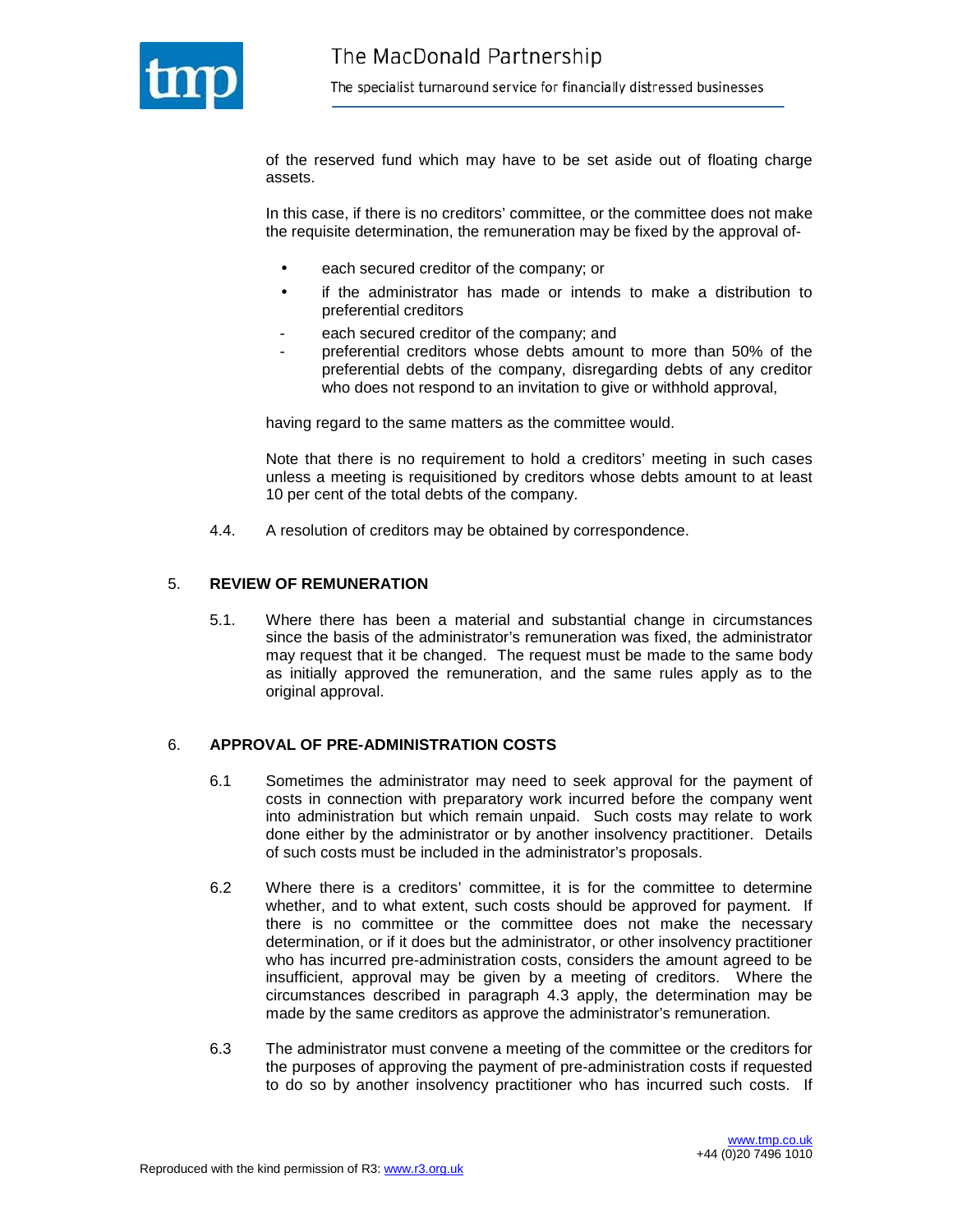

there is no determination under these provisions, or if there is but the administrator or other insolvency practitioner considers the amount agreed to be insufficient, the administrator may apply to the court for a determination.

#### 7. **WHAT INFORMATION SHOULD BE PROVIDED BY THE ADMINISTRATOR?**

#### 7.1 **When Seeking Remuneration Approval**

- 7.1.1 When seeking agreement to his fees the administrator should provide sufficient supporting information to enable the committee or the creditors to form a judgement as to whether the proposed fee is reasonable having regard to all the circumstances of the case. The nature and extent of the supporting information which should be provided will depend on:
	- the nature of the approval being sought;
	- the stage during the administration of the case at which it is being sought; and
	- the size and complexity of the case.
- 7.1.2 Where, at any creditors' or committee meeting, the administrator seeks agreement to the terms on which he is to be remunerated, he should provide the meeting with details of the charge-out rates of all grades of staff, including principles, which are likely to be involved on the case.
- 7.1.3 Where the administrator seeks agreement to his fees during the course of the administration, he should always provide an up to date receipts and payments account. Where the proposed fee is based on time costs the administrator should disclose to the committee or the creditors the time spent and the charge-out value in the particular case, together with, where appropriate, such additional information as may reasonably be required having regard to the size and complexity of the case. The additional information should comprise a sufficient explanation of what the administrator has achieved and how it was achieved to enable the value of the exercise to be assessed (whilst recognising that the administrator must fulfil certain statutory obligations that might be seen to bring no added value for creditors) and to establish that the time has been properly spent on the case. That assessment will need to be made having regard to the time spent and the rates at which that time was charged, bearing in mind the factors set out in paragraph 4.1 above. To enable this assessment to be carried out it may be necessary for the administrator to provide an analysis of the time spent on the case by type of activity and grade of staff. The degree of detail will depend on the circumstances of the case, but it will be helpful to be aware of the professional guidance which has been given to insolvency practitioners on this subject. The guidance suggests the following areas of activity as a basis for the analysis of time spent:
	- Administration and planning
	- **Investigations**
	- Realisation of assets
	- **Trading**
	- **Creditors**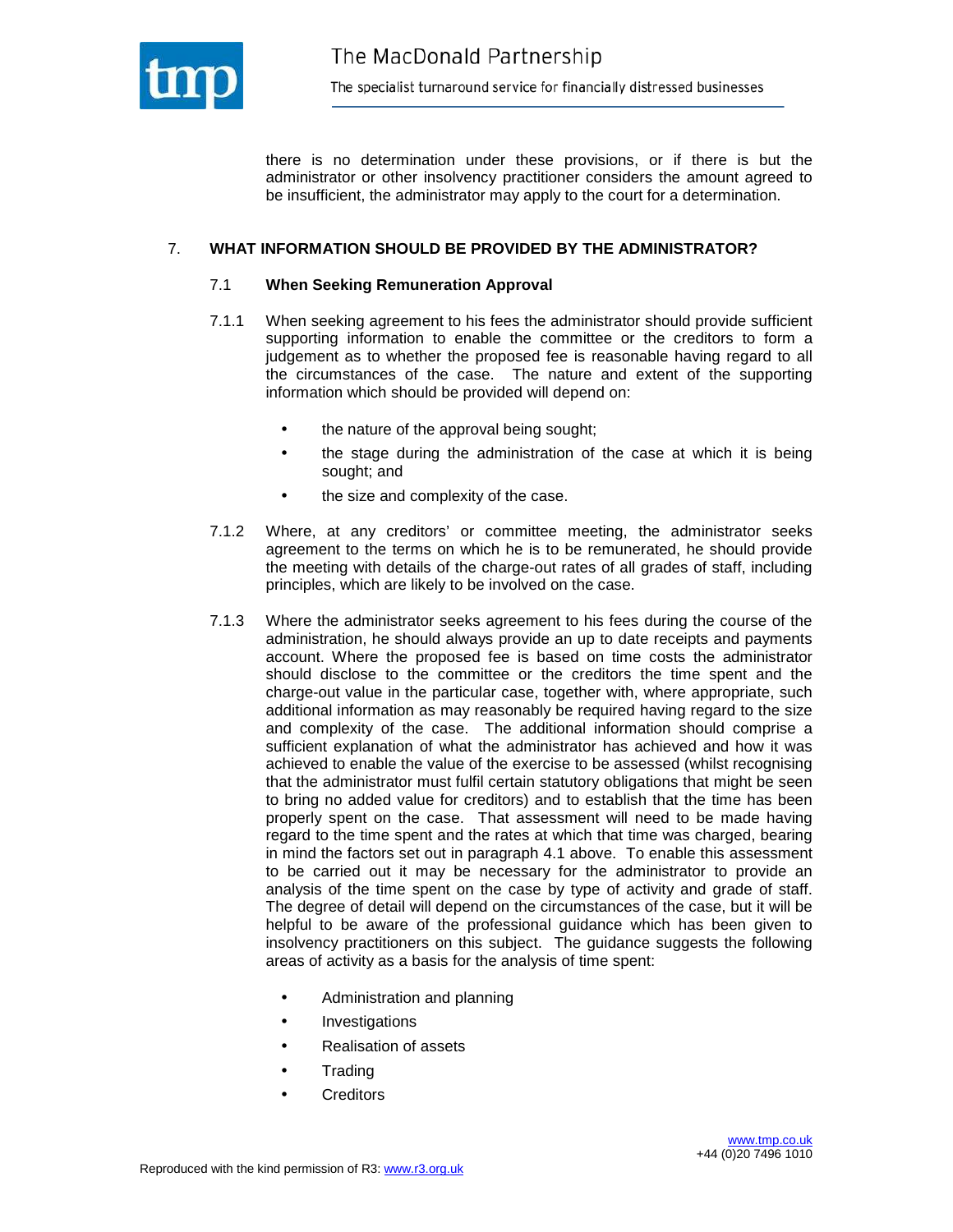

• Any other case-specific matters

The following categories are suggested as a basis for analysis by grade of staff:

- Partner
- Manager
- Other senior professionals
- Assistants and support staff

 The explanation of what has been done can be expected to include an outline of the nature of the assignment and the administrator's own initial assessment, including the anticipated return to creditors. To the extent applicable it should also explain:

- Any significant aspects of the case, particularly those that affect the amount of time spent.
- The reasons for subsequent changes in strategy.
- Any comments on any figures in the summary of time spent accompanying the request the administrator wishes to make.
- The steps taken to establish the views of creditors, particularly in relation to agreeing the strategy for the assignment, budgeting, time recording, fee drawing or fee agreement.
- Any existing agreement about fees.
- Details of how other professionals, including subcontractors, were chosen, how they were contracted to be paid, and what steps have been taken to review their fees.

It should be borne in mind that the degree of analysis and form of presentation should be proportionate to the size and complexity of the case. In smaller cases not all categories of activity will always be relevant, whilst further analysis may be necessary in larger cases.

7.1.4 Where the fee is charged on a percentage basis the administrator should provide details of any work which has been or is intended to be sub-contracted out which would normally be undertaken directly by an administrator or his staff.

#### 7.2. **After Remuneration Approval**

 Where a resolution fixing the basis of fees is passed at any creditors' meeting held before he has substantially completed his functions, the administrator should notify the creditors of the details of the resolution in his next report or circular to them. In all subsequent reports to creditors the administrator should specify the amount of remuneration he has drawn in accordance with the resolution (see further paragraph 8.1 below). Where the fee is based on time costs he should also provide details of the time spent and charge-out value to date and any material changes in the rates charged for the various grades since the resolution was first passed. He should also provide such additional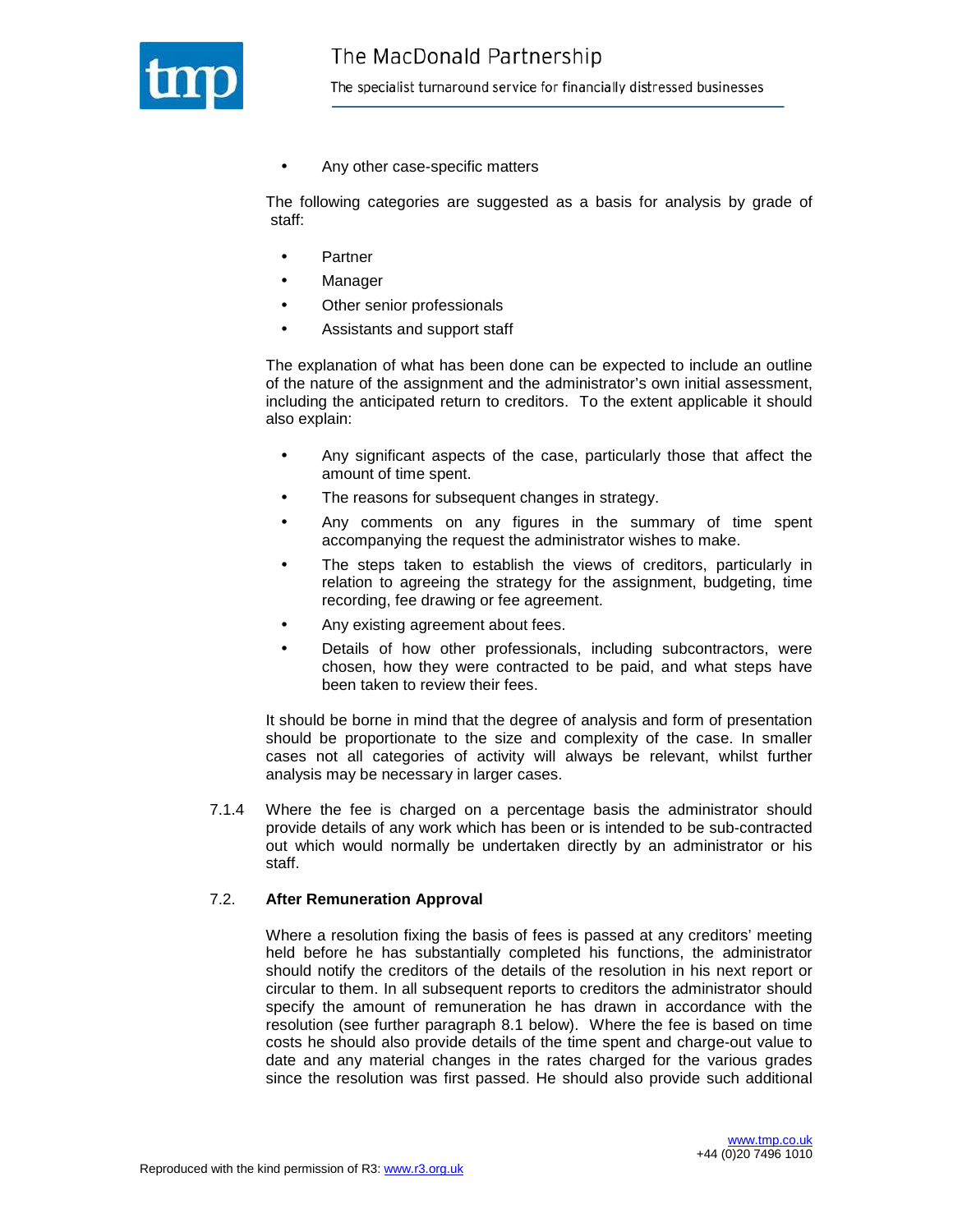

information as may be required in accordance with the principles set out in paragraph 7.1.3. Where the fee is charged on a percentage basis the administrator should provide the details set out in paragraph 7.1.4 above regarding work which has been sub-contracted out.

#### 7.3. **Disbursements and other Expenses**

 There is no statutory requirement for the committee or the creditors to approve the drawing of expenses or disbursements, but there is provision for the creditors to challenge them, as described below. Professional guidance issued to insolvency practitioners requires that, where the administrator proposes to recover costs which, whilst being in the nature of expenses or disbursements, may include an element of shared or allocated costs (such as room hire, document storage or communication facilities provided by the administrator's own firm), they must be disclosed and be authorised by those responsible for approving his remuneration. Such expenses must be directly incurred on the case and subject to a reasonable method of calculation and allocation.

#### 8. **PROGRESS REPORTS AND REQUESTS FOR FURTHER INFORMATION**

- 8.1. The administrator is required to send a progress report to creditors at 6 monthly intervals. The report must include:
	- details of the basis fixed for the remuneration of the administrator (or if not fixed at the date of the report, the steps taken during the period of the report to fix it);
	- if the basis has been fixed, the remuneration charged during the period of the report, irrespective of whether it was actually paid during that period (except where it is fixed as a set amount, in which case it may be shown as that amount without any apportionment for the period of the report);
	- if the report is the first to be made after the basis has been fixed, the remuneration charged during the periods covered by the previous reports, together with a description of the work done during those periods, irrespective of whether payment was actually made during the period of the report;
	- a statement of the expenses incurred by the administrator during the period of the report, irrespective of whether payment was actually made during that period;
	- the date of approval of any pre-administration costs and the amount approved;
	- a statement of the creditors' rights to request further information, as explained in paragraph 8.2, and their right to challenge the administrator's remuneration and expenses.
- 8.2 Within 21 days of receipt of a progress report a creditor may request the administrator to provide further information about the remuneration and expenses (other than pre-administration costs) set out in the report. A request must be in writing, and may be made by either a secured creditor or by an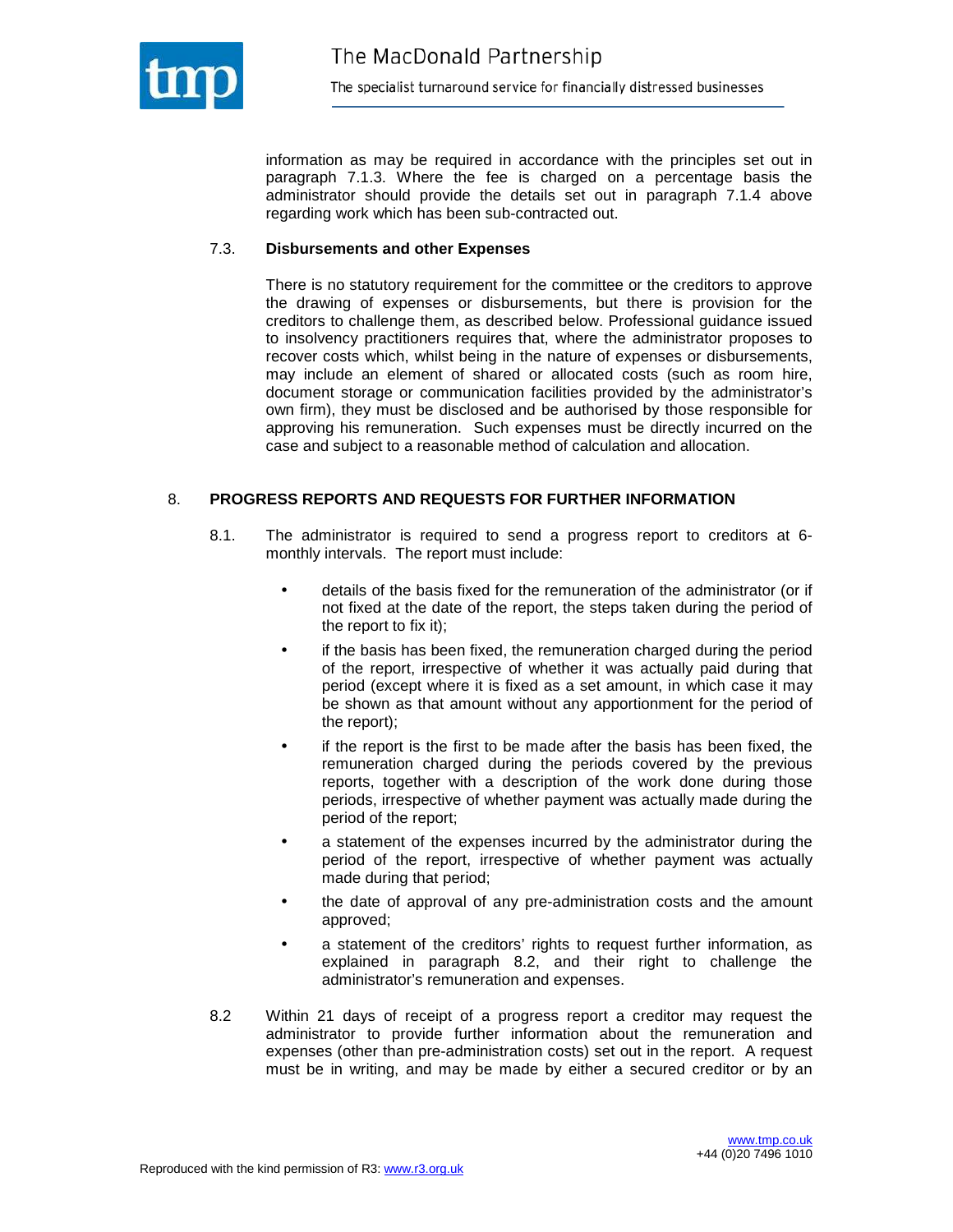

unsecured creditor with the concurrence of at least 5% in value of unsecured creditors (including himself) or the permission of the court.

- 8.3 The administrator must provide the requested information within 14 days, unless he considers that:
	- the time and cost involved in preparing such information would be excessive, or
	- disclosure would be prejudicial to the conduct of the administration or might be expected to lead to violence against any person; or
	- the administrator is subject to an obligation of confidentiality in relation to the information requested.

In which case he must give reasons for not providing the information.

Any creditor may apply to the court within 21 days of the administrator's refusal to provide the requested information, or the expiry of the 14 days time limit for the provision of the information.

#### 9. **PROVISION OF INFORMATION – ADDITIONAL REQUIREMENTS**

The administrator must provide certain information about time spent on a case, free of charge, upon request by any creditor, director or shareholder of the company.

The information which mush be provided is  $-$ 

- The total number of hours spent on the case by the administrator or staff assigned to the case;
- For each grade of staff, the average hourly rate at which they are charged out;
- The number of hours spent by each grade of staff in the relevant period.

The period for which the information must be provided is the period from the appointment to the end of the most recent period of six months reckoned from the date of the administrator's appointment, or where he has vacated office, the date that he vacated office.

The information must be provided within 28 days of receipt of the request by the administrator, and requests must be made within two years from vacation of office.

#### 10. **WHAT IF A CREDITOR IS DISSASTIFIED?**

10.1. If a creditor believes that the administrator's remuneration is too high, the basis is inappropriate, or the expenses incurred by the administrator are in all the circumstances excessive he may, provided certain conditions are met, apply to the court.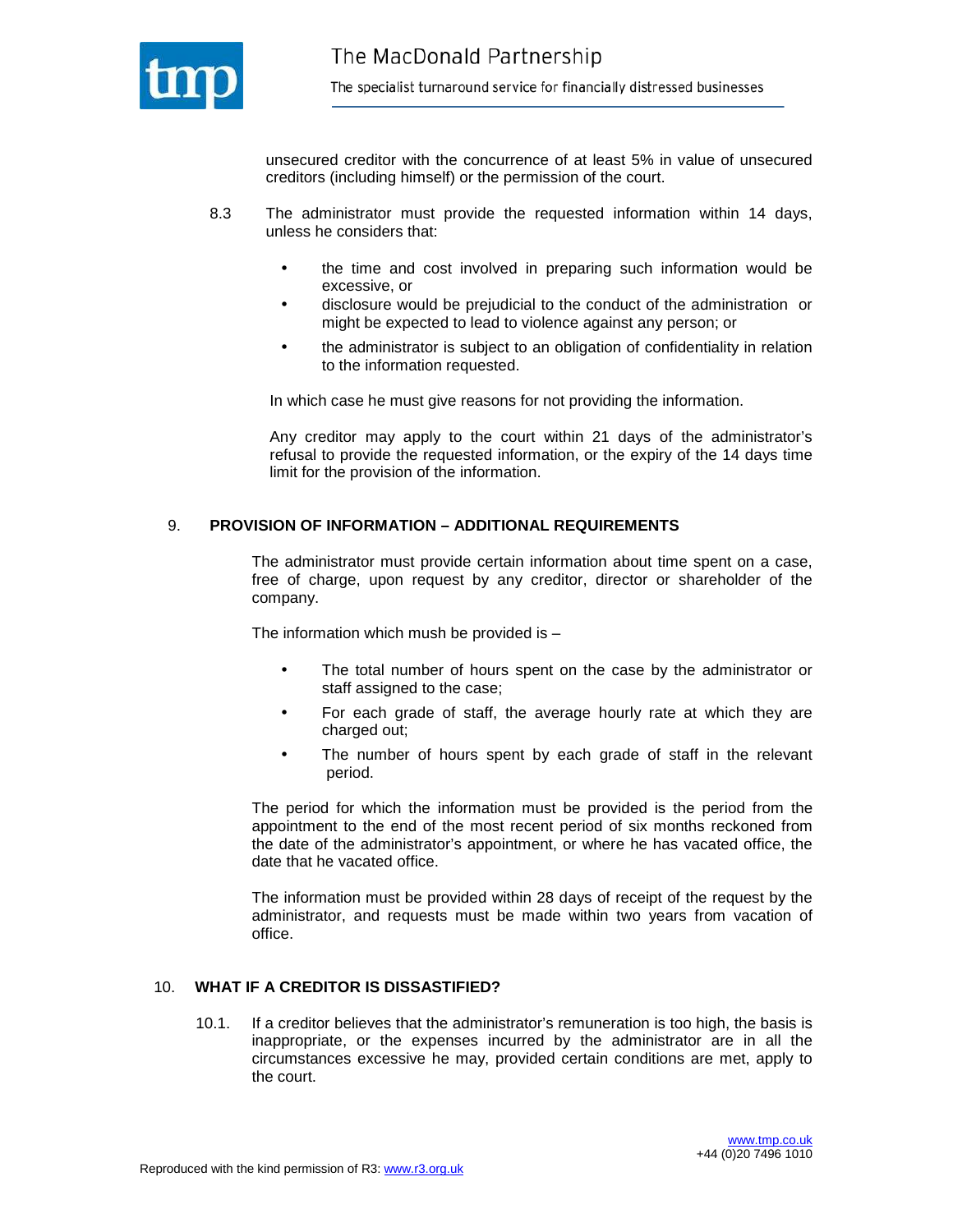

- 10.2. Application may be made to the court by any secured creditor, or by any unsecured creditor provided at least 10 per cent in value of unsecured creditors (including himself) agree, or he has the permission of the court. Any such application must be made within 8 weeks of the applicant receiving the administrator's progress report in which the charging of the remuneration or incurring of the expenses in question is first reported (see paragraph 8.1 above). If the court does not dismiss the application (which it may if it considers that insufficient cause is shown) the applicant must give the administrator a copy of the application and supporting evidence at least 14 days before the hearing.
- 10.3. If the court considers the application well founded, it may order that the remuneration be reduced, the basis be changed, or the expenses be disallowed or repaid. Unless the court orders otherwise, the costs of the application must be paid by the applicant and not as an expense of the administration.

#### 11. **WHAT IF THE ADMINISTRATOR IS DISSATISFIED?**

11.1 If the administrator considers that the remuneration fixed by the creditors' committee is insufficient or that the basis used to fix it is inappropriate he may request that the amount or rate be increased, or the basis changed, by resolution of the creditors. If he considers that the remuneration fixed by the committee or the creditors is insufficient or that the basis used to fix it is inappropriate, he may apply to the court for the amount or rate to be increased or the basis changed. If he decides to apply to the court he must give at least 14 days' notice to the members of the creditors' committee and the committee may nominate one or more of its members to appear or be represented on the application. If there is no committee, the administrator's notice of his application must be sent to such of the company's creditors as the court may direct, and they may nominate one or more of their number to appear or be represented. The court may order the costs to be paid as an expense of the administration.

#### 12. **OTHER MATTERS RELATING TO REMUNERATION**

- 12.1. Where there are joint administrators it is for them to agree between themselves how the remuneration payable should be apportioned. Any dispute arising between them may be referred to the court, the creditors' committee or a meeting of creditors.
- 12.2. If the administrator is a solicitor and employs his own firm to act on behalf of the company, profit costs may not be paid unless authorised by the creditors' committee, the creditors or the court.
- 12.3. If a new administrator is appointed in place of another, any determination, resolution or court order which was in effect immediately before the replacement continues to have effect in relation to the remuneration of the new administrator of the new administrator until a further determination, resolution or court order is made.
- 12.4. Where the basis of the remuneration is a set amount, and the administrator ceases to act before the time has elapsed or the work has been completed for which the amount was set, application may by made for a determination of the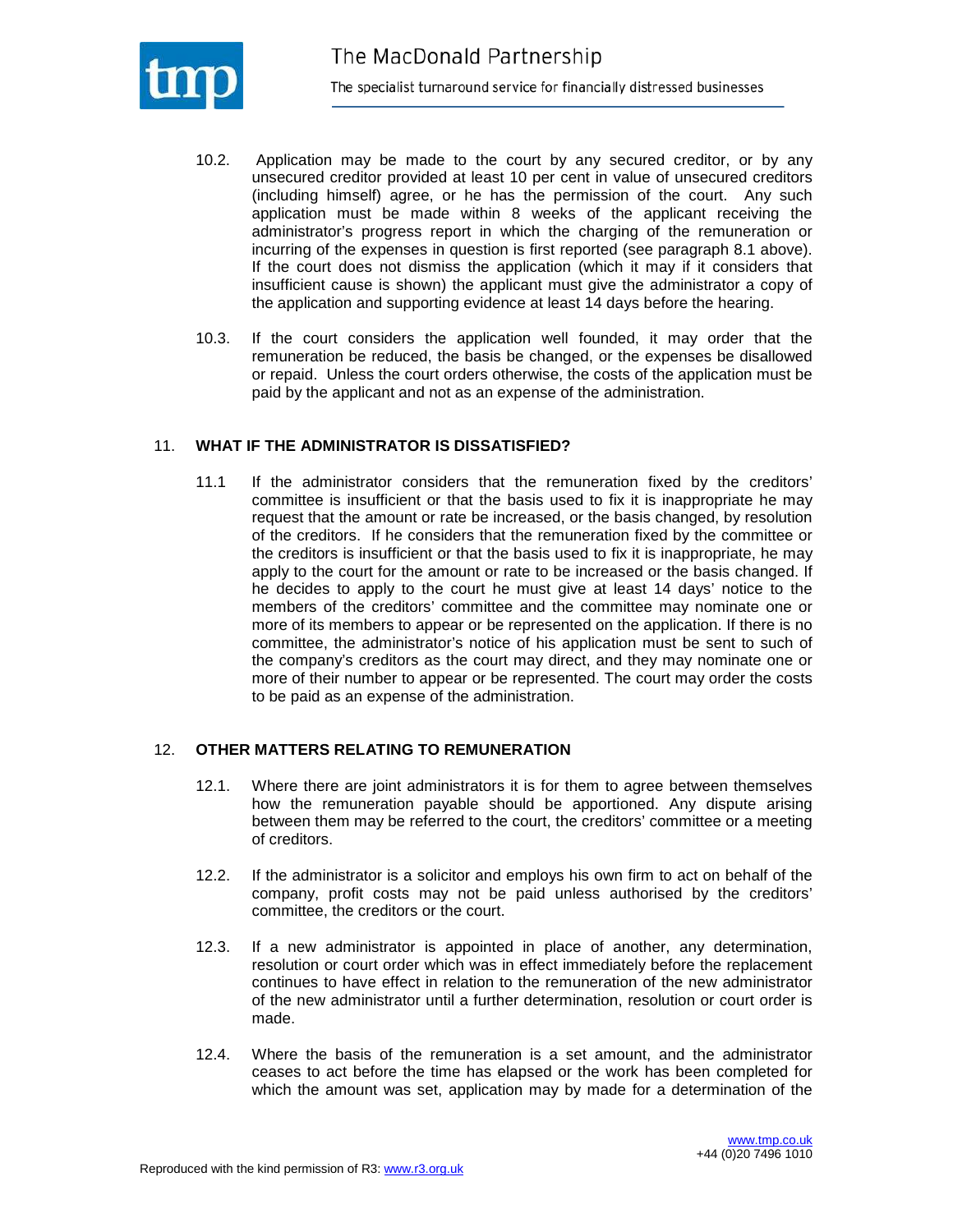

amount that should be paid to the outgoing administrator. Where the outgoing administrator and the incoming administrator are from the same firm, they will usually agree the apportionment between them.

## 13. **EFFECTIVE DATE**

This guide applies where a company enters administration on or after 6 April 2010, except where:

- The application for an administration order was made before that date, or
- Where the administration was preceded by a liquidation which commenced before that date.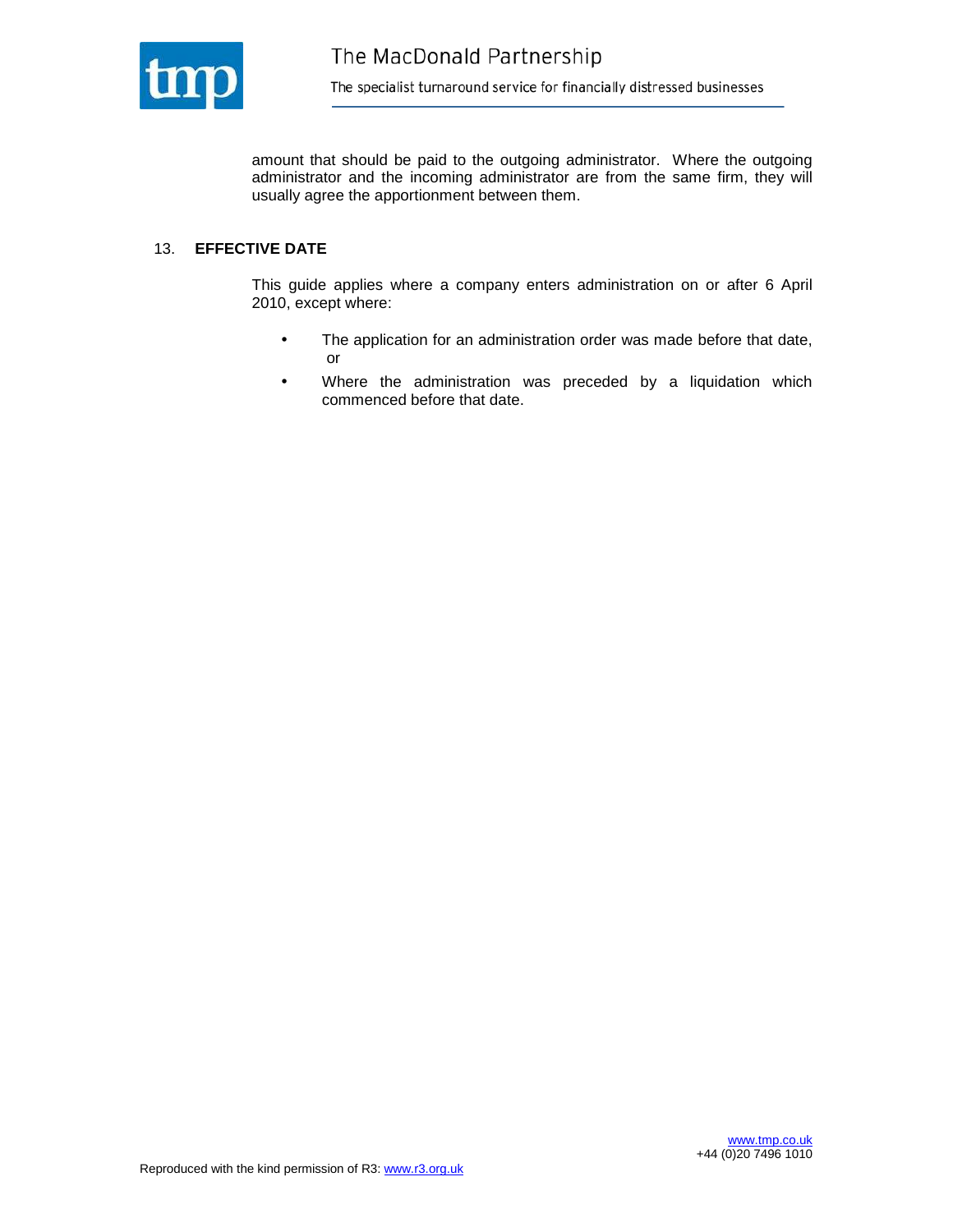

# **A CREDITORS' GUIDE TO LIQUIDATORS' FEES**

## **ENGLAND AND WALES**

## 1. **INTRODUCTION**

1.1. When a company goes into liquidation the costs of the proceedings are paid out of its assets. The creditors, who hope to recover some of their debts out of the assets, therefore have a direct interest in the level of costs, and in particular the remuneration of the insolvency practitioner appointed to act as liquidator. The insolvency legislation recognises this interest by providing mechanisms for creditors to fix the basis of the liquidator's fees. This guide is intended to help creditors be aware of their rights to approve and monitor fees, explains the basis on which fees are fixed and how creditors can seek information about expenses incurred by the liquidator and challenge those they consider to be excessive.

## 2. **LIQUIDATION PROCEDURE**

- 2.1. Liquidation (or 'winding up') is the most common type of corporate insolvency procedure. Liquidation is the formal winding up of a company's affairs entailing the realisation of its assets and the distribution of the proceeds in a prescribed order of priority. Liquidation may be either voluntary, when it is instituted by resolution of the shareholders, or compulsory, when it is instituted by order of the court.
- 2.2. Voluntary liquidation is the more common of the two. An insolvent voluntary liquidation is called a creditors' voluntary liquidation (often abbreviated to 'CVL'). In this type of liquidation an insolvency practitioner acts as liquidator throughout and the creditors can vote on the appointment of the liquidator at the first meeting of creditors.
- 2.3. In a compulsory liquidation on the other hand, the function of liquidator is, in most cases, initially performed not by an insolvency practitioner but by an official called the official receiver. The official receiver is an officer of the court and a member of The Insolvency Service. In most compulsory liquidations, the official receiver becomes liquidator immediately on the making of the windingup order. Where there are significant assets an insolvency practitioner will usually be appointed to act as liquidator in place of the official receiver, either at a meeting of creditors convened for the purpose or directly by The Insolvency Services on behalf of the Secretary of State. Where an insolvency practitioner is not appointed the official receiver remains liquidator.
- 2.4. Where a compulsory liquidation follows immediately on an administration the court may appoint the former administrator to act as liquidator. In such cases the official receiver does not become liquidator. An administrator may also subsequently act as liquidator in a CVL.

#### 3. **THE LIQUIDATION COMMITTEE**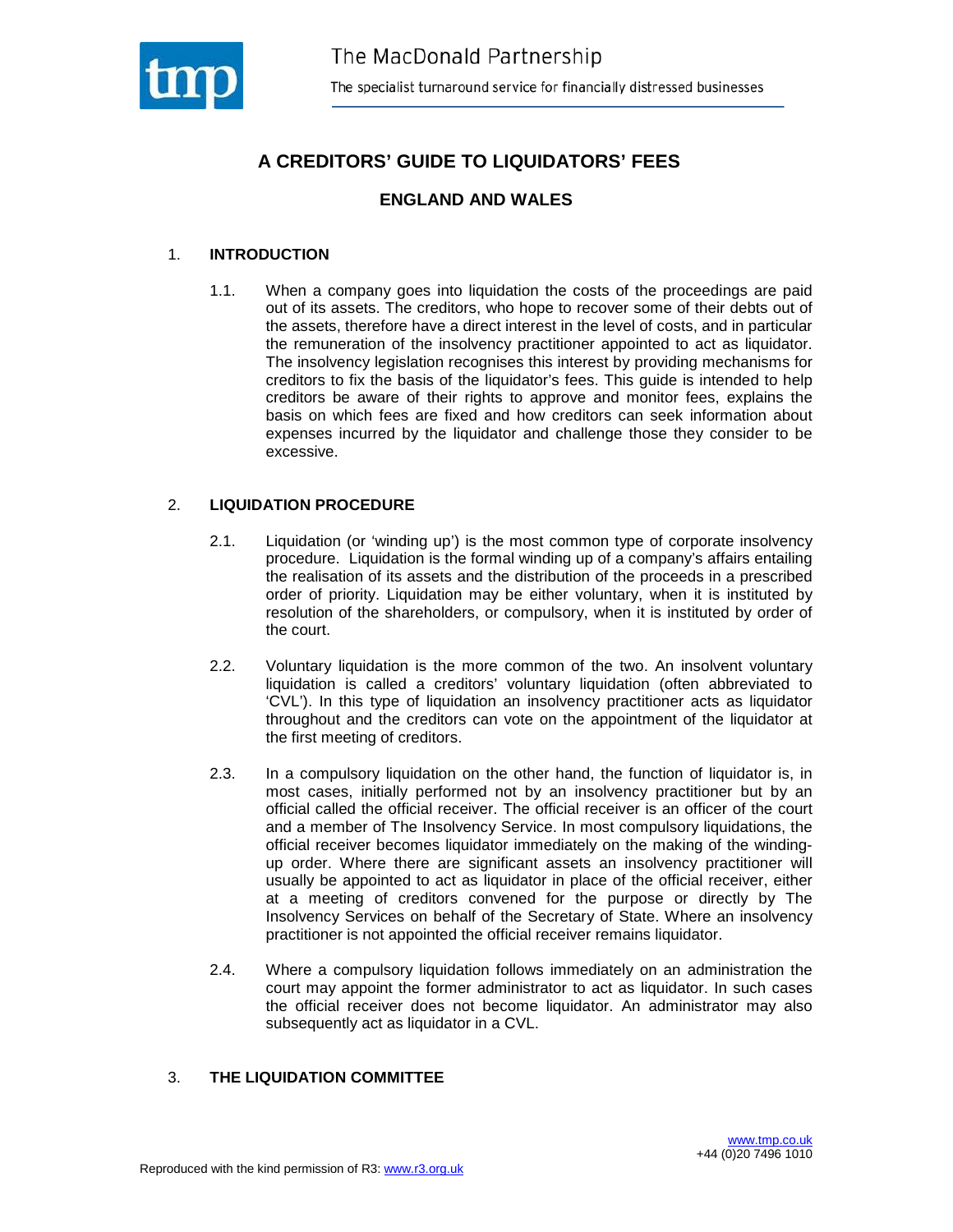

- 3.1. In a liquidation (whether voluntary or compulsory) the creditors have the right to appoint a committee called the liquidation committee, with a minimum of 3 and a maximum of 5 members, to monitor the conduct of the liquidation and approve the liquidator's fees. The committee is usually established at the creditors' meeting which appoints the liquidator, but in cases where a liquidation follows immediately on an administration any committee established for the purposes of the administration will continue in being as the liquidation committee.
- 3.2. The liquidator must call the first meeting of the committee within 6 weeks of its establishment (or his appointment if that is later), and subsequent meetings must be held either at specified dates agreed by the committee, or when requested by a member of the committee, or when the liquidator decides he needs to hold one. The liquidator is required to report to the committee at least every 6 months on the progress of the liquidation, unless the committee directs otherwise. This provides an opportunity for the committee to monitor and discuss the progress of the insolvency and the level of the liquidator's fees.

#### 4. **FIXING THE LIQUIDATOR'S FEES**

- 4.1. The basis for fixing the liquidator's remuneration is set out in Rules 4.127 4.127B of the Insolvency Rules 1986. The Rules state that the remuneration shall be fixed:
	- as a percentage of the value of the assets which are realised or distributed or both,
	- by reference to the time properly given by the liquidator and his staff in attending to matters arising in the liquidation, or
	- as a set amount.

Any combination of these bases may be used to fix the remuneration, and different bases may be used for different things done by the liquidator. Where the remuneration is fixed as a percentage, different percentages may be used for different things done by the liquidator.

It is for the liquidation committee (if there is one) to determine on which of these bases, or combination of bases, the remuneration is to be fixed. Where it is fixed as a percentage, it is for the committee to determine the percentage or percentages to be applied. Rule 4.127 says that in arriving at its decision the committee shall have regard to the following matters:

- the complexity (or otherwise) of the case;
- any responsibility of an exceptional kind or degree which falls on the liquidator in connection with the insolvency;
- the effectiveness with which the liquidator appears to be carrying out, or to have carried out, his duties;
- the value and nature of the assets which the liquidator has to deal with.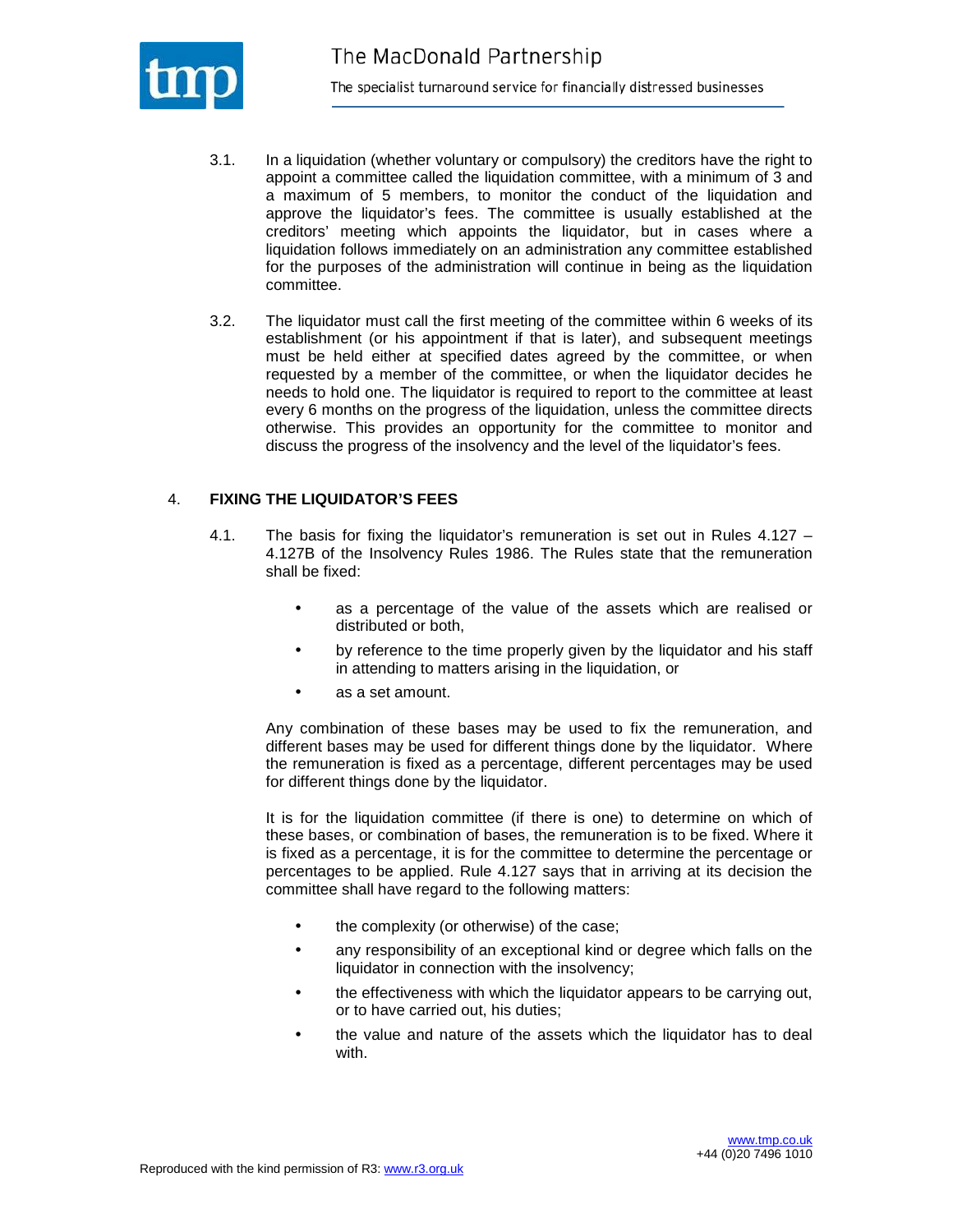

- 4.2. If there is no liquidation committee, or the committee does not make the requisite determination, the liquidator's remuneration may be fixed by a resolution of a meeting of creditors. The creditors take account of the same matters as the committee would. A resolution specifying the terms on which the liquidator is to be remunerated may be taken at the meeting which appoints the liquidator.
- 4.3. If the remuneration is not fixed as above, it will be fixed in one of the following ways. In a CVL, it will be fixed by the court on application by the liquidator, but the liquidator may not make such an application unless he has first tried to get his remuneration fixed by the committee or creditors as described above, and in any case not later than 18 months after his appointment. In a compulsory liquidation, it will be in accordance with a scale set out in the Rules.

#### 5. **REVIEW OF REMUNERATION**

Where there has been a material and substantial change in circumstances since the basis of the liquidator's remuneration was fixed, the liquidator may request that it be changed. The request must be made to the same body as initially approved the remuneration, and the same rules apply as to the original approval.

#### 6. **WHAT INFORMATION SHOULD BE PROVIDED BY THE LIQUIDATOR?**

#### 6.1. **When seeking remuneration approval**

- 6.1.1. When seeking agreement to his fees the liquidator should provide sufficient supporting information to enable the committee or the creditors to form a judgement as to whether the proposed fee is reasonable having regard to all the circumstances of the case. The nature and extent of the supporting information which should be provided will depend on:
	- the nature of the approval being sought;
	- the stage during the administration of the case at which it is being sought; and
	- the size and complexity of the case.
- 6.1.2. Where, at any creditors' or committee meeting, the liquidator seeks agreement to the terms on which he is to be remunerated, he should provide the meeting with details of the charge-out rates of all grades of staff, including principals, which are likely to be involved on the case.
- 6.1.3. Where the liquidator seeks agreement to his fees during the course of the liquidation, he should always provide an up to date receipts and payments account. Where the proposed fee is based on time costs the liquidator should disclose to the committee or the creditors the time spent and the charge-out value in the particular case, together with, where appropriate, such additional information as may reasonably be required having regard to the size and complexity of the case. The additional information should comprise a sufficient explanation of what the liquidator has achieved and how it was achieved to enable the value of the exercise to be assessed (whilst recognising that the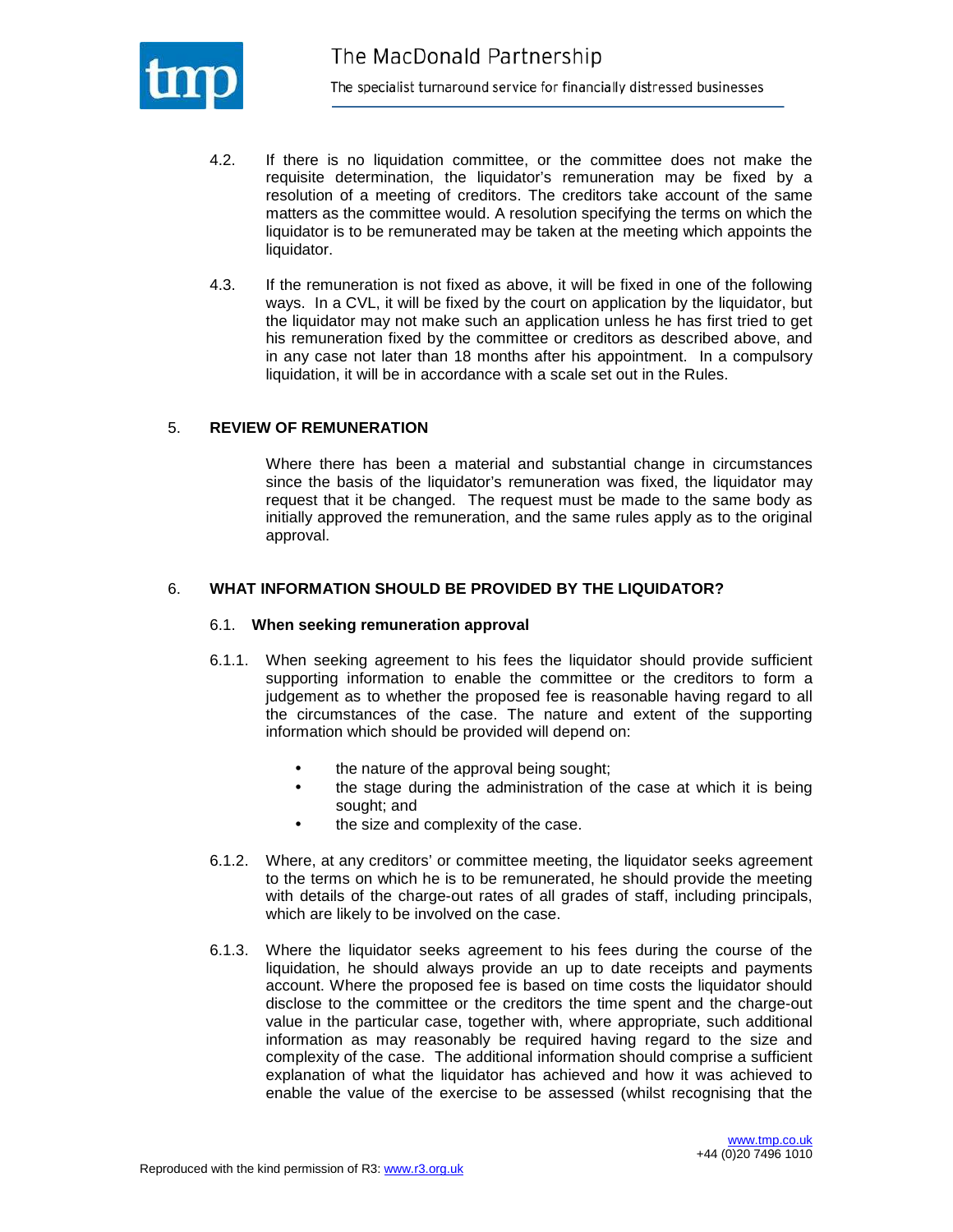

liquidator must fulfil certain statutory obligations that might be seen to bring no added value for creditors) and to establish that the time has been properly spent on the case. That assessment will need to be made having regard to the time spent and the rates at which that time was charged, bearing in mind the factors set out in paragraph 4.1 above. To enable this assessment to be carried out it may be necessary for the liquidator to provide an analysis of the time spent on the case by type of activity and grade of staff. The degree of detail will depend on the circumstances of the case, but it will be helpful to be aware of the professional guidance which has been given to insolvency practitioners on this subject. The guidance suggests the following areas of activity as a basis for the analysis of time spent:

- Administration and planning
- **Investigations**
- Realisation of assets
- Trading
- Creditors
- Any other case-specific matters

The following categories are suggested as a basis for analysis by grade of staff:

- **Partner**
- **Manager**
- Other senior professionals
- Assistants and support staff

The explanation of what has been done can be expected to include an outline of the nature of the assignment and the liquidator's own initial assessment, including the anticipated return to creditors. To the extent applicable it should also explain:

- Any significant aspects of the case, particularly those that affect the amount of time spent.
- The reasons for subsequent changes in strategy.
- Any comments on any figures in the summary of time spent accompanying the request the liquidator wishes to make.
- The steps taken to establish the views of creditors, particularly in relation to agreeing the strategy for the assignment, budgeting, time recording, fee drawing or fee agreement.
- Any existing agreement about fees.
- Details of how other professionals, including subcontractors, were chosen, how they were contracted to be paid, and what steps have been taken to review their fees.

 It should be borne in mind that the degree of analysis and form of presentation should be proportionate to the size and complexity of the case. In smaller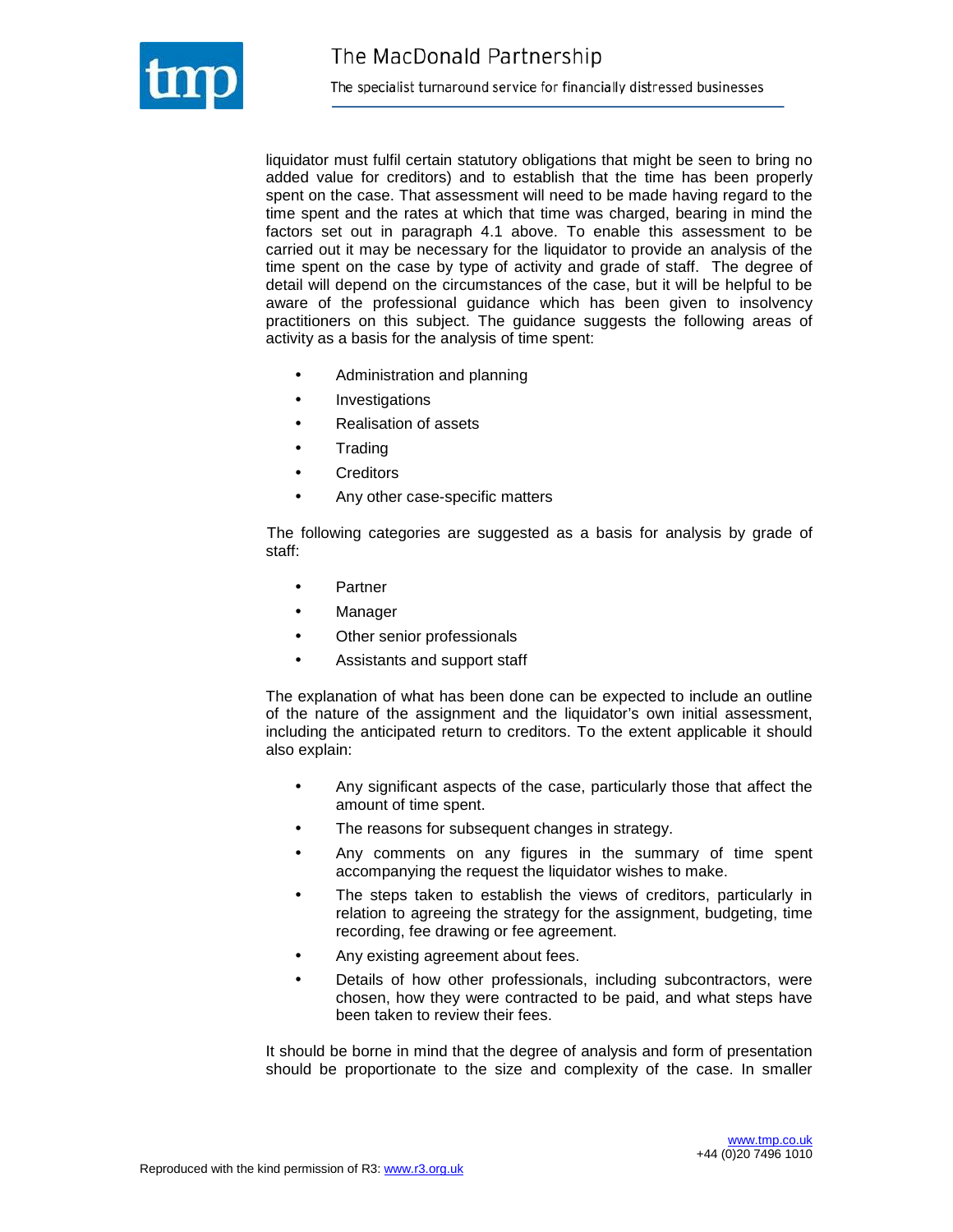

cases not all categories of activity will always be relevant, whilst further analysis may be necessary in larger cases.

6.1.4. Where the fee is charged on a percentage basis the liquidator should provide details of any work which has been or is intended to be sub-contracted out which would normally be undertaken directly by a liquidator or his staff.

#### 6.2. **After Fee Approval**

Where a resolution fixing the basis of fees is passed at any creditors' meeting held before he has substantially completed his functions, the liquidator should notify the creditors of the details of the resolution in his next report or circular to them. When subsequently reporting to creditors on the progress of the liquidation, or submitting his final report, he should specify the amount of remuneration he has drawn in accordance with the resolution (see further paragraph 7.1 below). Where the fee is based on time costs he should also provide details of the time spent and charge-out value to date and any material changes in the rates charged for the various grades since the resolution was first passed. He should also provide such additional information as may be required in accordance with the principles set out in paragraph 6.1.3. Where the fee is charged on a percentage basis the liquidator should provide the details set out in paragraph 6.1.4 above regarding work which has been subcontracted out.

#### 6.3. **Disbursements and other Expenses**

There is no statutory requirement for the committee or the creditors to approve the drawing of expenses or disbursements, but there is provision for the creditors to challenge them, as described below. Professional guidance issued to insolvency practitioners requires that, where the liquidator proposes to recover costs which, whilst being in the nature of expenses or disbursements, may include an element of shared or allocated costs (such as room hire, document storage or communication facilities provided by the liquidator's own firm), they must be disclosed and be authorised by those responsible for approving his remuneration. Such expenses must be directly incurred on the case and subject to a reasonable method of calculation and allocation.

#### 6.4. **Realisations for Secured Creditors**

Where the liquidator realises an asset on behalf of a secured creditor and receives remuneration out of the proceeds (see paragraph 11.1 below), he should disclose the amount of that remuneration to the committee (if there is one), to any meeting of creditors convened for the purpose of determining his fees, and in any reports he sends to creditors.

#### 7. **PROGRESS REPORTS AND REQUESTS FOR FURTHER INFORMATION**

7.1 The liquidator is required to send annual progress reports to creditors. The reports must include: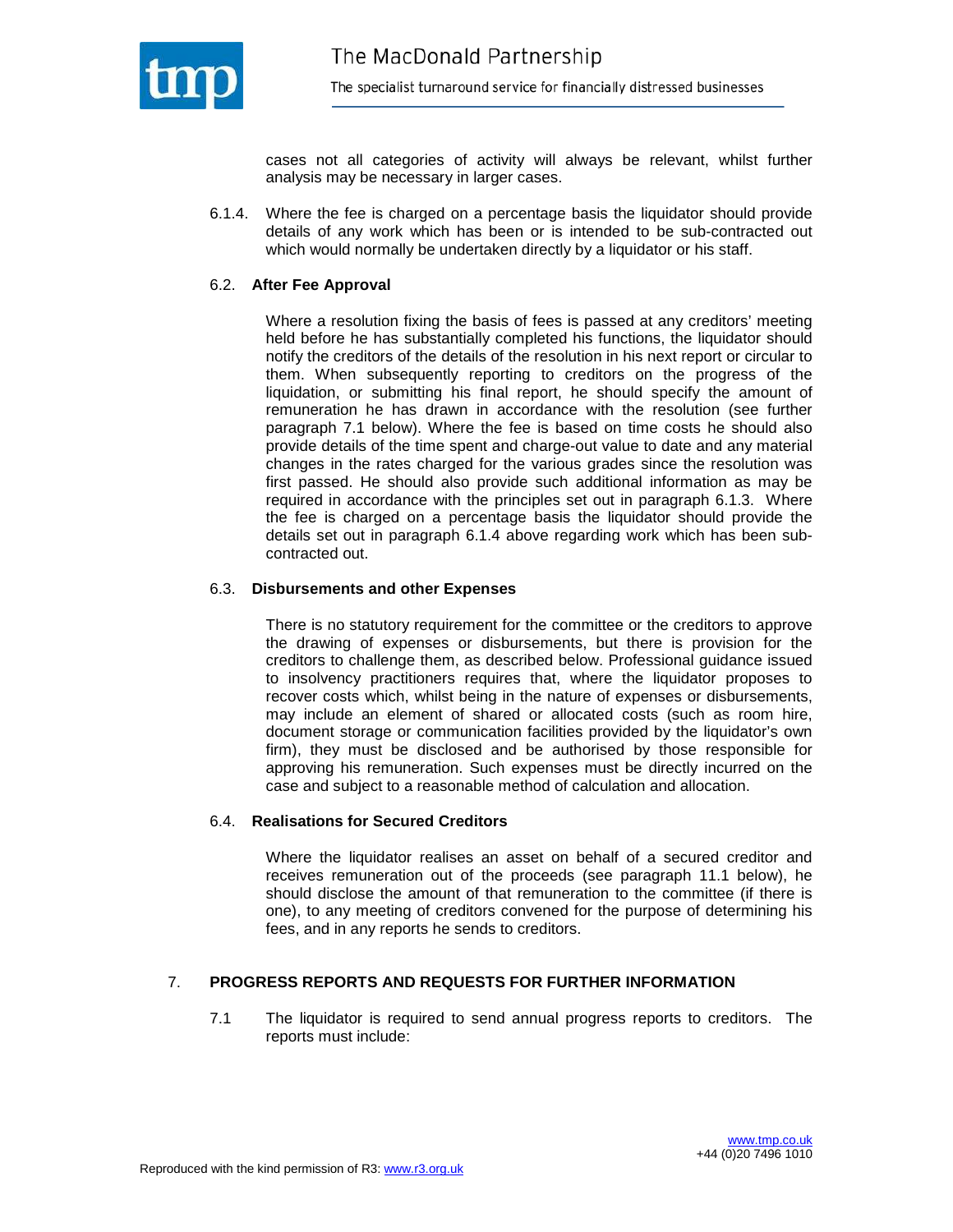

- details of the basis fixed for the remuneration of the liquidator (or if not fixed at the date of the report, the steps taken during the period of the report to fix it);
- if the basis has been fixed, the remuneration charged during the period of the report, irrespective of whether it was actually paid during that period (expect where it is fixed as a set amount, in which case it may be shown as that amount without any apportionment for the period of the report);
- if the report is the first to be made after the basis has been fixed, the remuneration charged during the periods covered by the previous reports, together with a description of the work done during those periods, irrespective of whether payment was actually made during the period of the report;
- a statement of the expenses incurred by the liquidator during the period of the report, irrespective of whether payment was actually made during that period;
- a statement of the creditors' rights to request further information, as explained in paragraph 7.2 and their right to challenge the liquidator's remuneration and expenses.
- 7.2 Within 21 days of receipt of a progress report (or 7 business days where the report has been prepared for the purposes of a meeting to receive the liquidator's resignation) a creditor may request the liquidator to provide further information about the remuneration and expenses set out in the report. A request must be in writing, and may be made either by a secured creditor, or by an unsecured creditor with the concurrence of at least 5% in value of unsecured creditors (including himself) or the permission of the court.
- 7.3 The liquidator must provide the requested information within 14 days, unless he considers that:
	- the time and cost involved in preparing the information would be excessive, or
	- disclosure would be prejudicial to the conduct of the liquidation or might be expected to lead to violence against any person, or
	- the liquidator is subject to an obligation of confidentiality in relation to the information requested,

in which case he must give the reasons for not providing the information.

#### **8. PROVISION OF INFORMATION – ADDITIONAL REQUIREMENTS**

The liquidator must provide certain information about the time spent on the case, free of charge upon request by any creditor, director or shareholder of the company.

The information which must be provided is-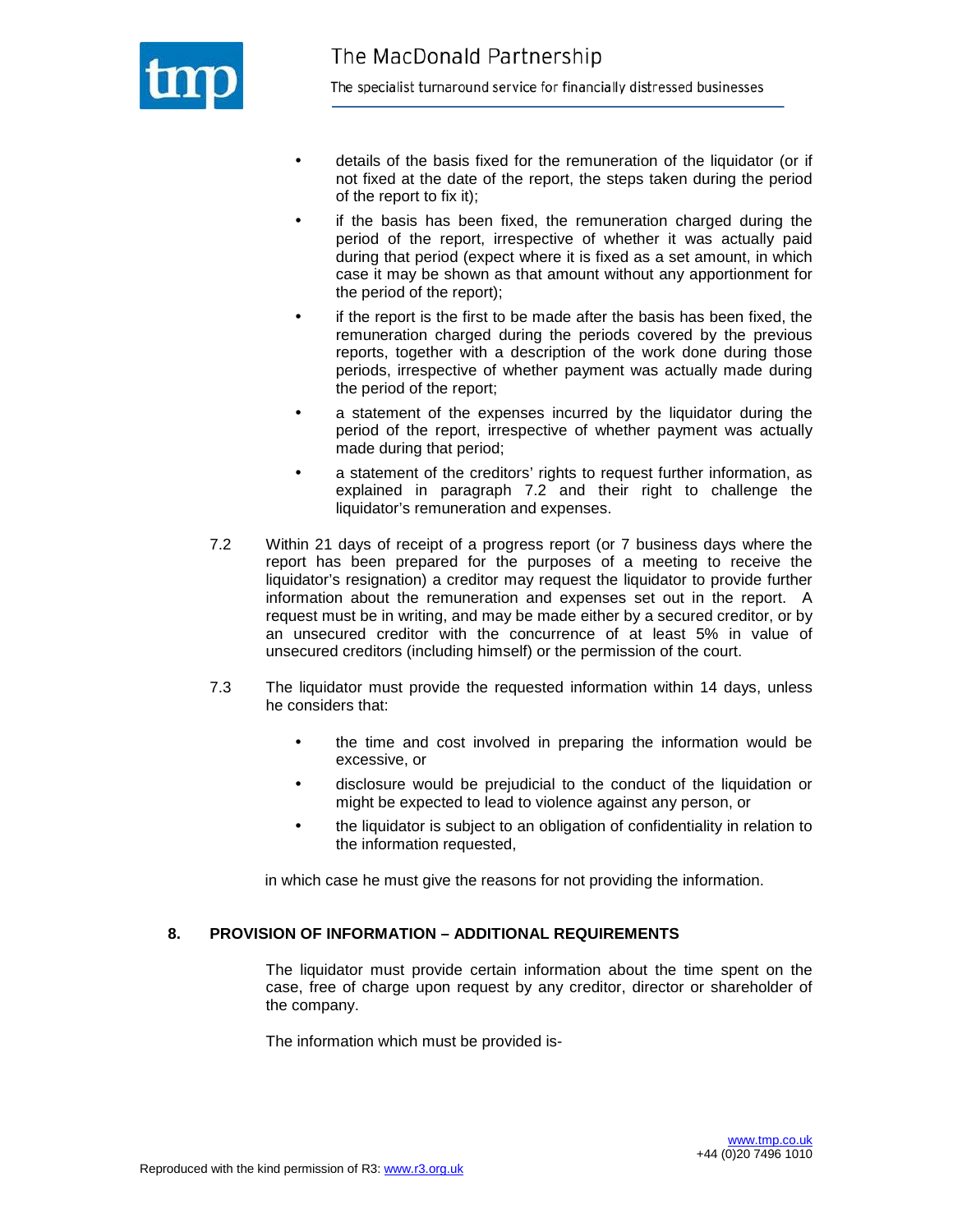

- the total number of hours spent on the case by the liquidator or staff assigned to the case;
- for each grade of staff, the average hourly rate at which they are charged out;
- the number of hours spent by each grade of staff in the relevant period.

The period for which the information must be provided is the period from appointment to the end of the most recent period of six months reckoned from the date of the liquidator's appointment, or where he has vacated office, the date that he vacated office.

The information must be provided within 28 days of receipt of the request by the liquidator, and requests must be made within two years from vacation of office.

#### **9 WHAT IF A CREDITOR IS DISSATISFIED?**

- 9.1 Except in cases where there is a liquidation committee it is the creditors as a body who have authority to approve the liquidator's fees. To enable them to carry out this function they may require the liquidator to call a creditors' meeting. In order to do this at least ten per cent in value of the creditors must concur with the request, which must be made to the liquidator in writing.
- 9.2 If a creditor believes that the liquidator's remuneration is too high, the basis is inappropriate, or the expenses incurred by the liquidator are in all the circumstances excessive he may, provided certain conditions are met, apply to the court.
- 9.3 Application may be made to the court by any secured creditor, or by any unsecured creditor provided at least 10 per cent in value of unsecured creditors (including himself) agree, or he has the permission of the court. Any such application must me made within 8 weeks of the applicant receiving the liquidator's progress report in which the charging of the remuneration or incurring of the expenses in question is first reported (see paragraph 7.1 above). If the court does not dismiss the application (which it may if it considers that insufficient cause is shown) the applicant must give the liquidator a copy of the application and supporting evidence at least 14 days before the hearing.
- 9.4 If the court considers the application well founded, it may order that the remuneration be reduced, the basis be changed, or the expenses be disallowed or repaid. Unless the court orders otherwise, the costs of the application must be paid by the applicant and not out of the assets of the insolvent company.

#### **10. WHAT IF THE LIQUIDATOR IS DISSATISFIED?**

If the liquidator considers that the remuneration fixed by the liquidation committee, or in the preceding administration, is insufficient or that the basis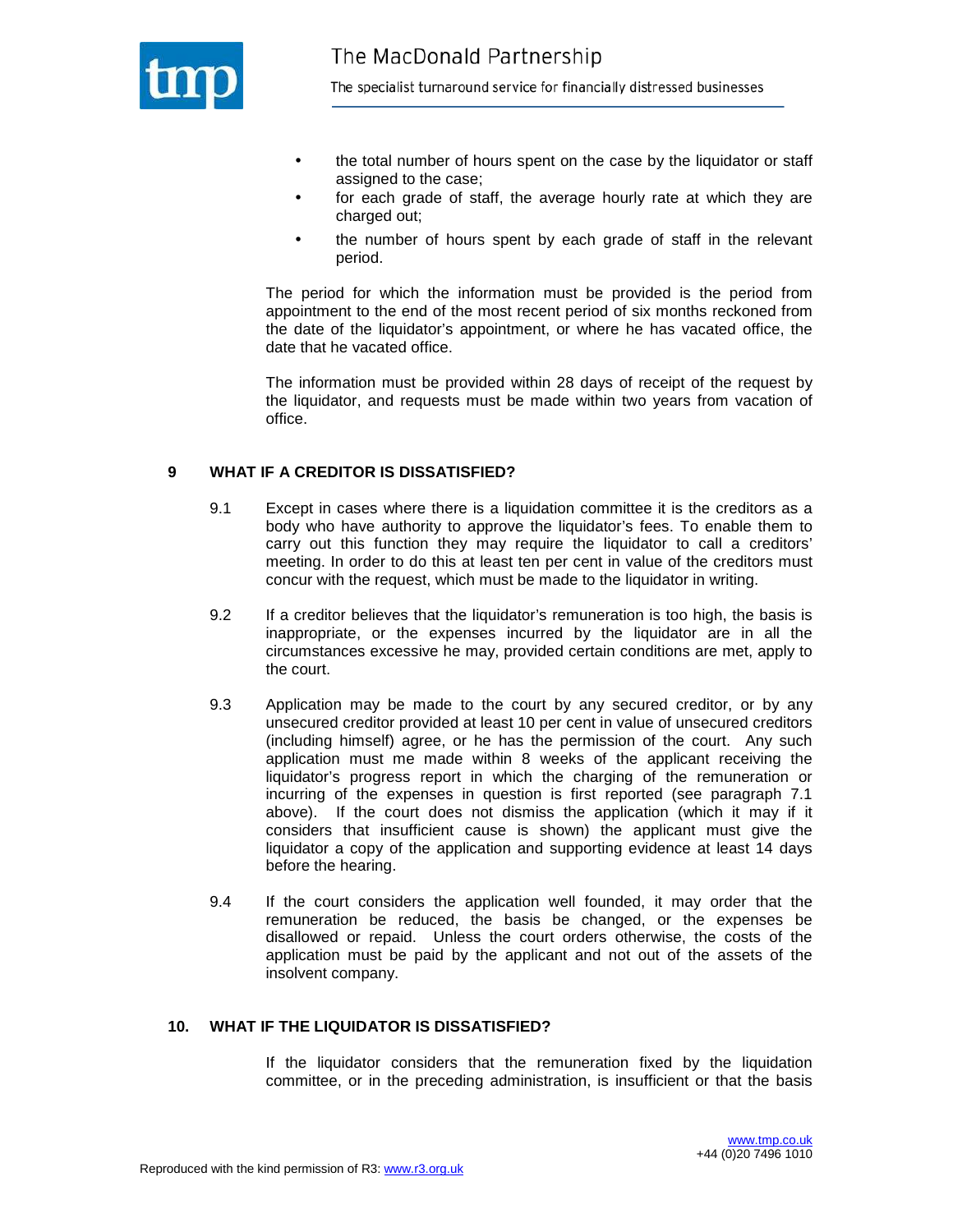

used to fix it is inappropriate he may request that the amount or rate be increased, or the basis changed, by resolution of the creditors. If he considers that the remuneration fixed by the liquidation committee, the creditors, in the preceding administration or in accordance with the statutory scale is insufficient, or that the basis used to fix it is inappropriate, he may apply to the court for the amount or rate to be increased or the basis changed. If he decides to apply to the court he must give at least 14 days' notice to the members of the committee and the committee may nominate one or more of its members to appear or be represented at the court hearing. If there is no committee, the liquidator's notice of his application must be sent to such of the creditors as the court may direct, and they may nominate one or more of their number to appear or be represented. The court may order the costs to be paid out of the assets.

## **11. OTHER MATTERS RELATING TO REMUNERATION**

- 11.1 Where the liquidator realises assets on behalf of a secured creditor he is entitled to be remunerated out of the proceeds of sale in accordance with a scale set out in the Rules. Usually, however, the liquidator will agree the basis of his fee for dealing with charged assets with the secured creditor concerned.
- 11.2 Where two (or more) joint liquidators are appointed it is for them to agree between themselves how the remuneration payable should be apportioned. Any dispute between them may be referred to the court, the committee or a meeting of creditors.
- 11.3 If the appointed liquidator is a solicitor and employs his own firm to act in the insolvency, profit costs may not be paid unless authorised by the committee, the creditors or the court.
- 11.4 If a new liquidator is appointed in place of another, any determination, resolution or court order which was in effect immediately before the replacement continues to have effect in relation to the remuneration of the new liquidator until a further determination, resolution or court order is made.
- 11.5 Where the basis of the remuneration is a set amount, and the liquidator ceases to act before the time has elapsed or the work has been completed for which the amount was set, application may be made for a determination of the amount that should be paid to the outgoing liquidator. The application must be made to the same body as approved the remuneration. Where the outgoing liquidator and the incoming liquidator are from the same firm, they will usually agree the apportionment between them.
- 11.6 There may also be occasions when creditors will agree to make funds available themselves to pay for the liquidator to carry out tasks which cannot be paid for out of the assets, either because they are deficient or because it is uncertain whether the work undertaken will result in any benefit to creditors. Arrangements of this kind are sometimes made to fund litigation or investigations into the affairs of the insolvent company. Any arrangements of this nature will be a matter for agreement between the liquidator and the creditors concerned and will not be subject to the statutory rules relating to remuneration.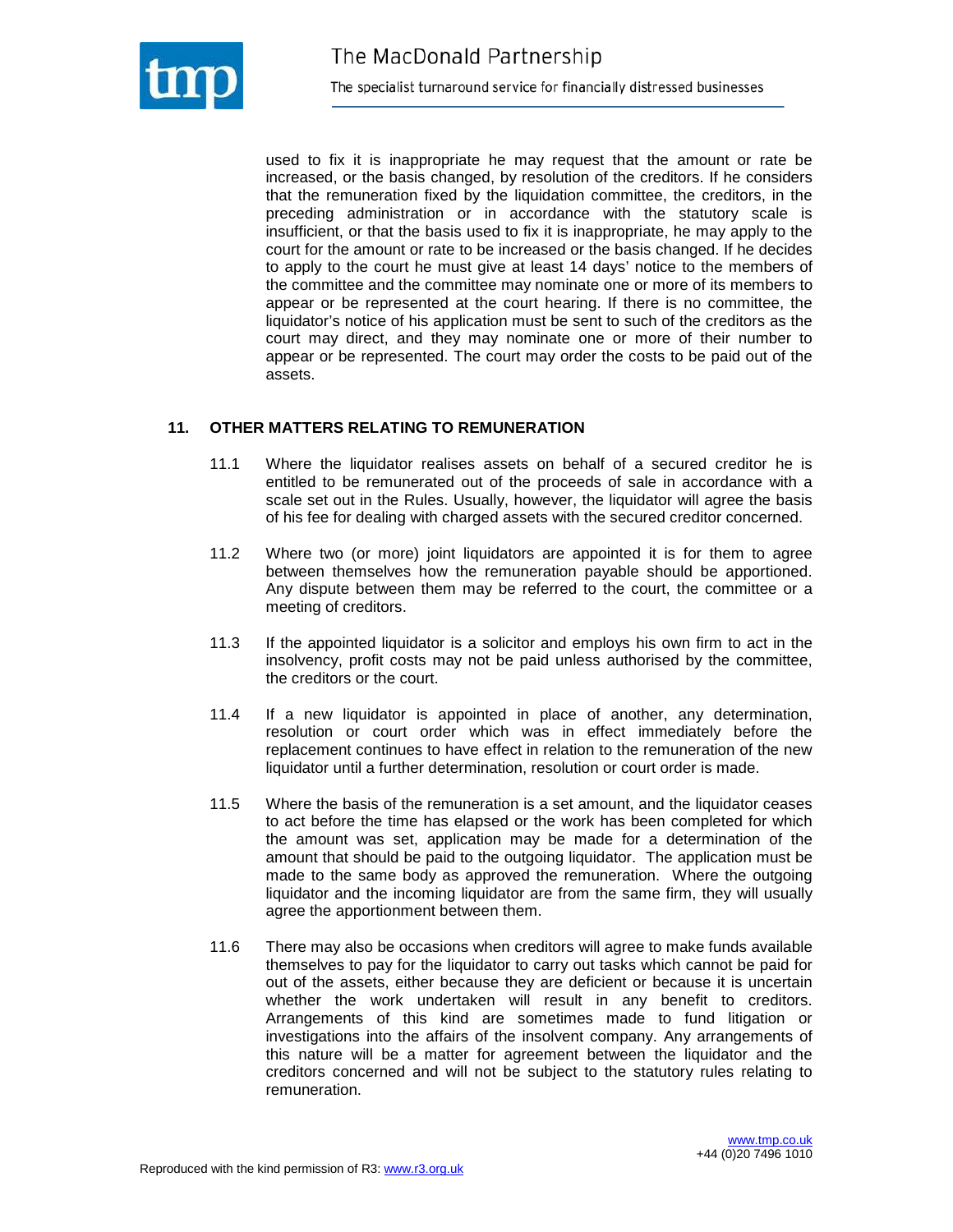

## **12. EFFECTTIVE DATE**

This guide applies where a company –

- goes into liquidation on a winding-up resolution passed or after 6 April 2010;
- goes into voluntary liquidation immediately following an administration on or after 6 April 2010, except where the preceding administration began before that date;
- goes into compulsory liquidation as the result of a petition presented on or after 6 April 2010, except where the liquidation was preceded by:
- an administration which began before that date;
- a voluntary liquidation in which the winding-up resolution was passed before that date.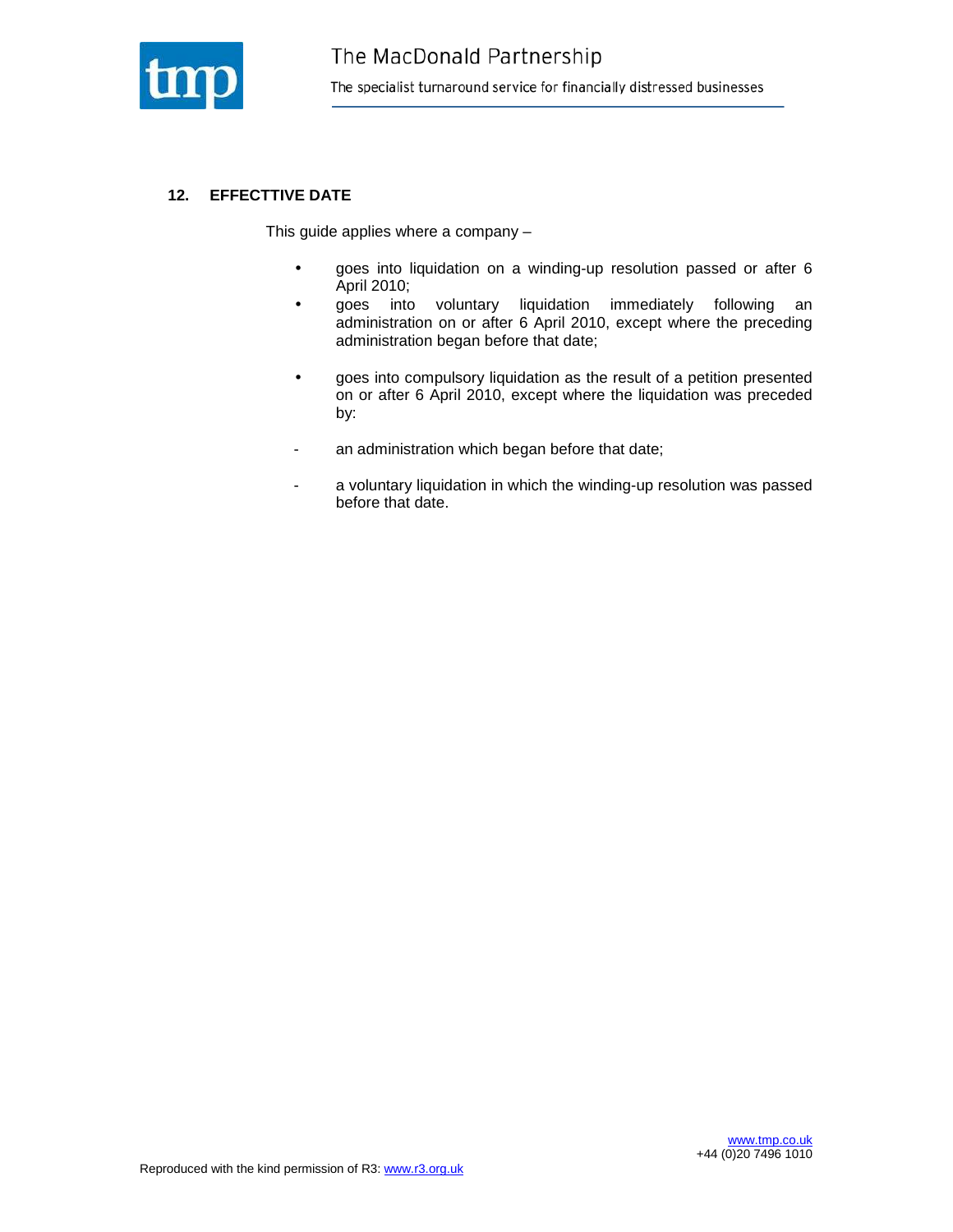

## **A CREDITORS' GUIDE TO FEES CHARGED BY TRUSTEES IN BANKRUPTCY**

## **ENGLAND AND WALES**

#### 1. **INTRODUCTION**

1.1. When an individual becomes bankrupt the costs of the bankruptcy proceedings are paid out of his or her assets. The creditors, who hope to recover some of their debts out of the assets, therefore have a direct interest in the level of costs, and in particular the remuneration of the insolvency practitioner appointed to act as trustee. The insolvency legislation recognises this interest by providing mechanisms for creditors to determine the basis of the trustee's fees. This guide is intended to help creditors be aware of their rights to approve and monitor fees, explains the basis on which fees are fixed and how creditors can seek information about expenses incurred by the trustee and challenge those they consider to be excessive.

#### 2. **BANKRUPTCY PROCEDURE**

2.1. Bankruptcy is the administration of the affairs of an insolvent individual by a trustee in the interests of his creditors generally. The trustee's function is to realise the assets and distribute them among the creditors in a prescribed order of priority. Bankruptcy proceedings commence with the making of a bankruptcy order by the court. Immediately on the making of the order an official called the official receiver becomes receiver and manager of the bankrupt's estate pending the appointment of a trustee. The official receiver is an officer of the court and an official belonging to The Insolvency Service. Where there are significant assets an insolvency practitioner will usually be appointed to act as trustee, either by a meeting of creditors or by The Insolvency Service on behalf of the Secretary of State. Where no insolvency practitioner is appointed, or where there is a vacancy in the office of trustee, the official receiver acts as trustee.

#### 3. **THE CREDITORS' COMMITTEE**

- 3.1. The creditors have the right to appoint a committee, with a minimum of 3 and a maximum of 5 members, to monitor the conduct of the bankruptcy and approve the trustee's fees. The committee may be established at the creditors' meeting which appoints the trustee or at a meeting convened for the purpose by the trustee after his appointment.
- 3.2. The trustee must call the first meeting of the committee within 6 weeks of its establishment (or his appointment if that is later), and subsequent meetings must be held either at dates agreed by the committee, or when a member of the committee asks for one, or when the trustee decides he needs to hold one. The trustee is required to report to the committee at least every 6 months on the progress of the bankruptcy, unless the committee directs otherwise. This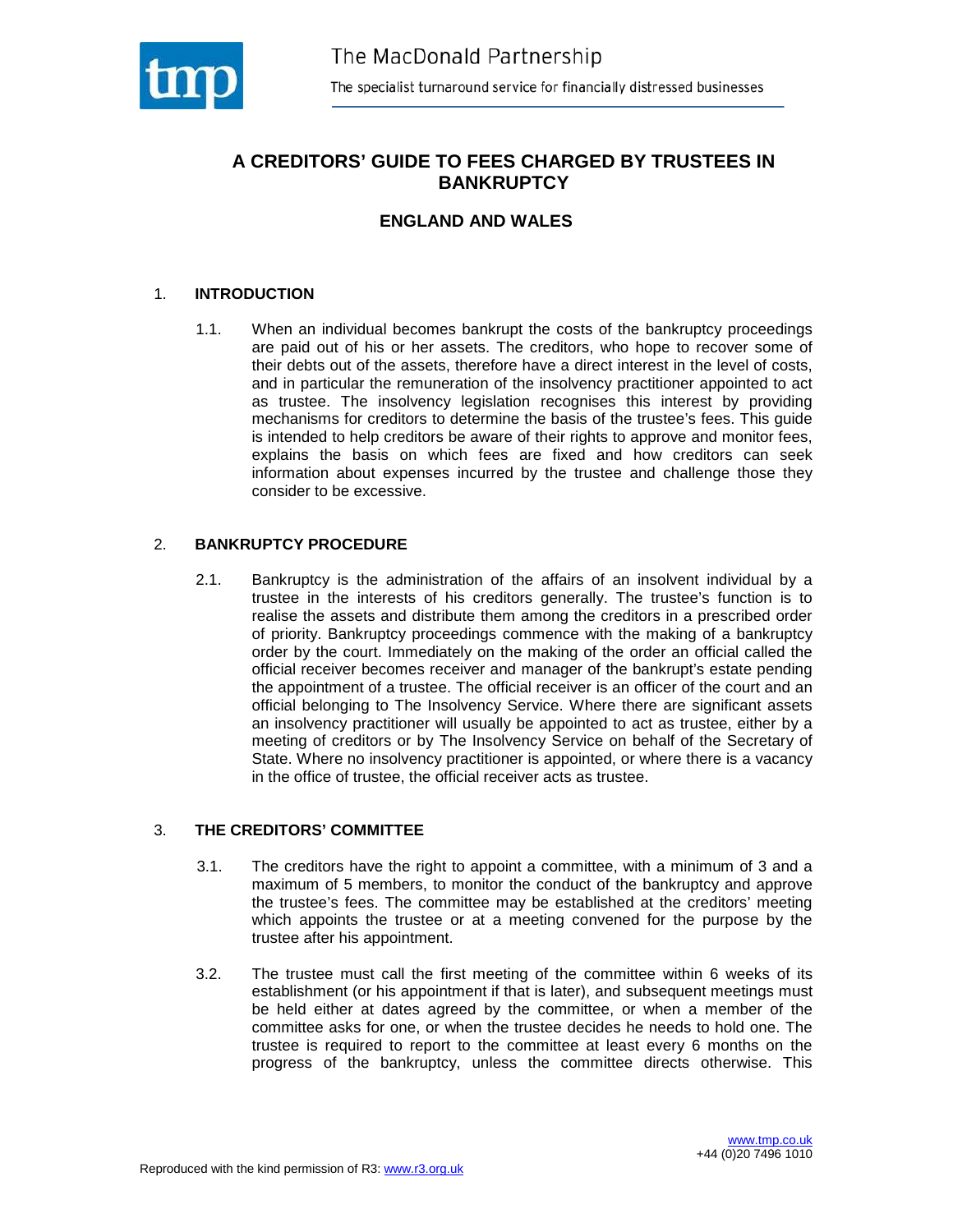

provides an opportunity for the committee to monitor and discuss the progress of the insolvency and the level of the trustee's fees.

## 4. **FIXING THE TRUSTEE'S REMUNERATION**

- 4.1. The basis for fixing the trustee's remuneration is set out in Rules 6.138 6.139 of the Insolvency Rules 1986. The Rule states that the remuneration shall be fixed either:
	- as a percentage of the value of the assets which are realised or distributed or both,
	- by reference to the time properly given by the trustee and his staff in attending to matters arising in the bankruptcy, or
	- as a set amount.

 Any combination of these bases may be used to fix the remuneration, and different bases may be used for different things done by the trustee. Where the remuneration is fixed as a percentage, different percentages may be used for different things done by the trustee.

 It is for the committee (if there is one) to determine on which of these bases, or combination of bases, the remuneration is to be fixed. Where it is fixed as a percentage, it is for the committee to determine the percentage or percentages to be applied. Rule 6.138 says that in arriving at its decision the committee shall have regard to:

- the complexity (or otherwise) of the case;
- any responsibility of an exceptional kind or degree which falls on the trustee in connection with the bankruptcy;
- the effectiveness with which the trustee appears to be carrying out, or to have carried out, his duties;
- the value and nature of the assets which the trustee has to deal with.
- 4.2. If there is no committee, or the committee does not make the requisite determination, the trustee's remuneration may be fixed by a resolution of a meeting of creditors. The creditors must take account of the same matters as the committee would. A resolution specifying the basis on which the trustee is to be remunerated may be taken at the meeting which appoints the trustee. If the remuneration is not fixed in any of these ways within 18 months of the trustee's appointment, it will be fixed in accordance with a scale set out in the Rules.

#### 5. **REVIEW OF REMUNERATION**

Where there has been a material and substantial change in circumstances since the basis of the trustee's remuneration was fixed, the trustee may request that it be changed. The request must be made to the same body as initially approved the remuneration, and the same rules apply as to the original approval.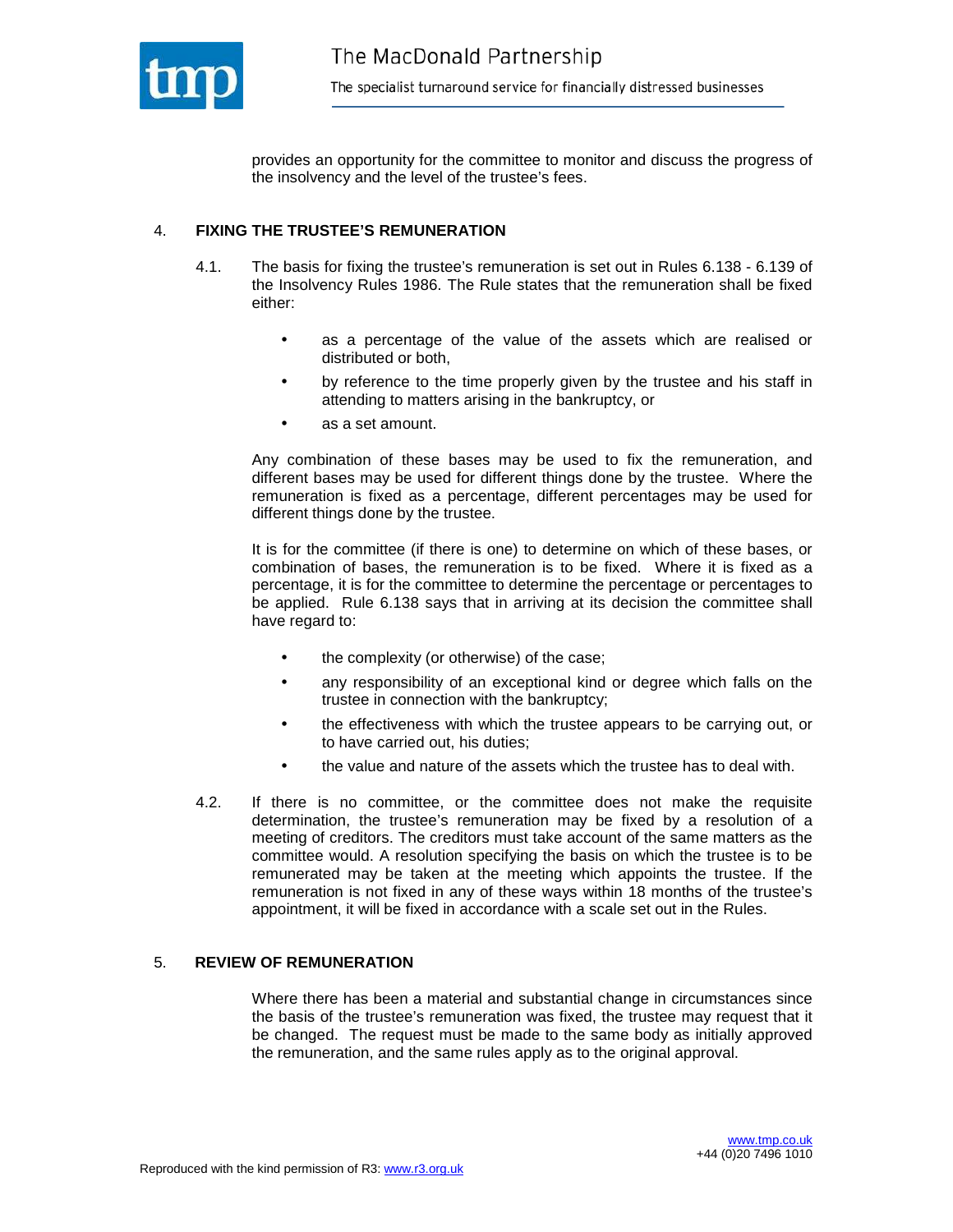

## 6. **WHAT INFORMATION SHOULD BE PROVIDED BY THE TRUSTEE?**

#### **6.1 When Seeking Remuneration Approval**

- 6.1.1 When seeking agreement to his fees the trustee should provide sufficient supporting information to enable the committee or the creditors to form a judgement as to whether the proposed fee is reasonable having regard to all the circumstances of the case. The nature and extent of the supporting information which should be provided will depend on:
	- the nature of the approval being sought;
	- the stage during the administration of the case at which it is being sought; and
	- the size and complexity of the case.
- 6.1.2 Where, at any creditors' or committee meeting, the trustee seeks agreement to the terms on which he is to be remunerated, he should provide the meeting with details of the charge-out rates of all grades of staff, including principals, which are likely to be involved on the case.
- 6.1.3 Where the trustee seeks agreement to his fees during the course of the bankruptcy, he should always provide an up to date receipts and payments account. Where the proposed fee is based on time costs the trustee should disclose to the committee or the creditors the time spent and the charge-out value in the particular case, together with, where appropriate, such additional information as may reasonably be required having regard to the size and complexity of the case. The additional information should comprise a sufficient explanation of what the trustee has achieved and how it was achieved to enable the value of the exercise to be assessed (whilst recognising that the trustee must fulfill certain statutory obligations that might be seen to bring no added value for creditors) and to establish that the time has been properly spent on the case. That assessment will need to be made having regard to the time spent and the rates at which that time was charged, bearing in mind the factors set out in paragraph 4.1 above. To enable this assessment to be carried out it may be necessary for the trustee to provide an analysis of the time spent on the case by type of activity and grade of staff. The degree of detail will depend on the circumstances of the case, but it will be helpful to be aware of the professional guidance which has been given to insolvency practitioners on this subject. The guidance suggests the following areas of activity as a basis for the analysis of time spent:
	- Administration and planning
	- Investigations
	- Realisation of assets
	- Trading
	- **Creditors**
	- Any other case-specific matters

The following categories are suggested as a basis for analysis by grade of staff: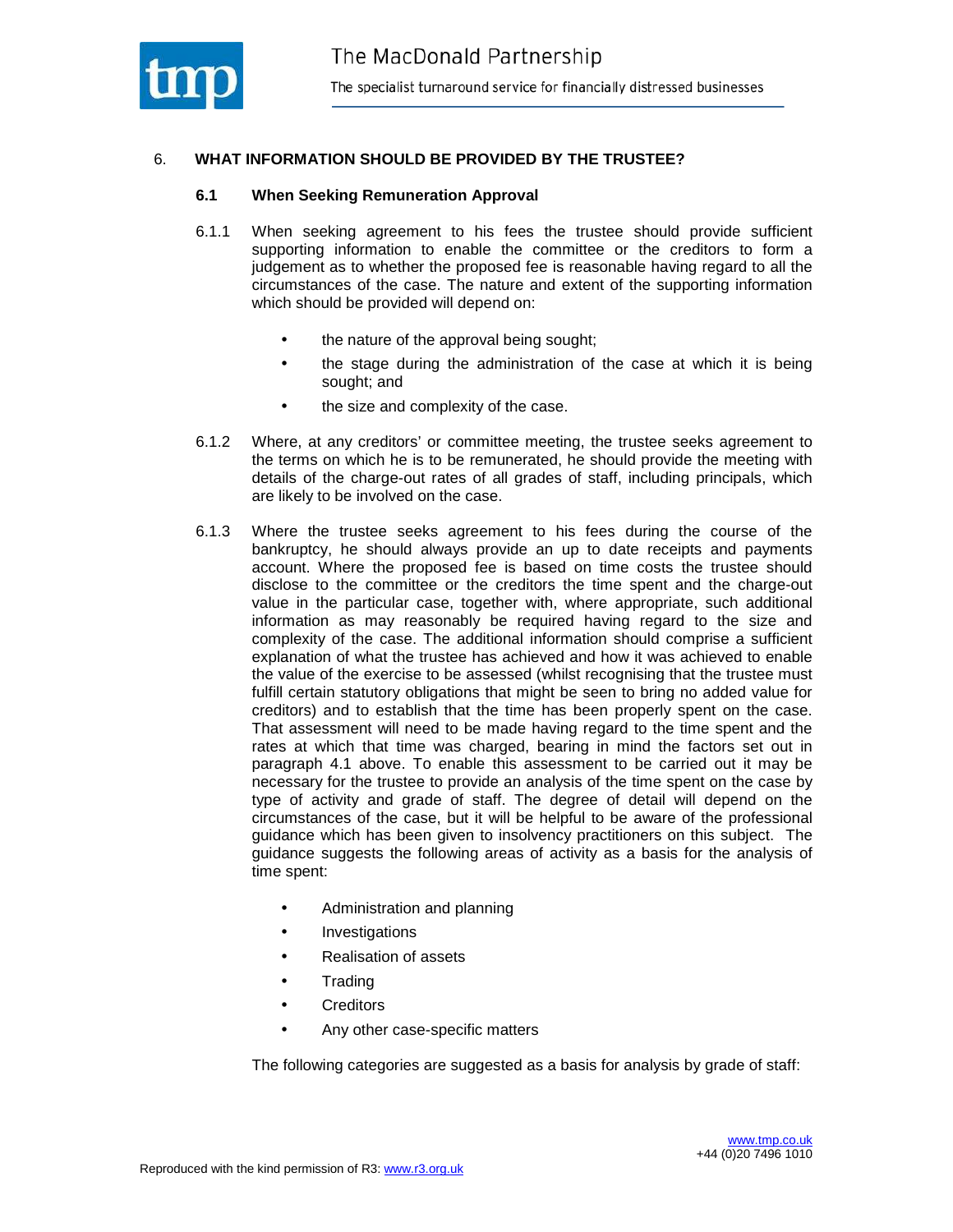

The specialist turnaround service for financially distressed businesses

- **Partner**
- **Manager**
- Other senior professionals
- Assistants and support staff

The explanation of what has been done can be expected to include an outline of the nature of the assignment and the trustee's own initial assessment, including the anticipated return to creditors. To the extent applicable it should also explain:

- Any significant aspects of the case, particularly those that affect the amount of time spent.
- The reasons for subsequent changes in strategy.
- Any comments on any figures in the summary of time spent accompanying the request the trustee wishes to make.
- The steps taken to establish the views of creditors, particularly in relation to agreeing the strategy for the assignment, budgeting, time recording, fee drawing or fee agreement.
- Any existing agreement about fees.
- Details of how other professionals, including subcontractors, were chosen, how they were contracted to be paid, and what steps have been taken to review their fees.

It should be borne in mind that the degree of analysis and form of presentation should be proportionate to the size and complexity of the case. In smaller cases not all categories of activity will always be relevant, whilst further analysis may be necessary in larger cases.

6.1.4 Where the fee is charged on a percentage basis the trustee should provide details of any work which has been or is intended to be sub-contracted out which would normally be undertaken directly by a trustee or his staff.

#### 6.2 **AFTER REMUNERATION APPROVAL**

Where a resolution fixing the basis of fees is passed at any creditors' meeting held before he has substantially completed his functions, the trustee should notify the creditors of the details of the resolution. When subsequently reporting to creditors on the progress of the bankruptcy, or submitting his final report, he should specify the amount of remuneration he has drawn in accordance with the resolution. Where the fee is based on time costs he also should provide details of the time spent and charge-out value to date and any material changes in the rates charged for the various grades since the resolution was first passed. He should also provide such additional information as may be required in accordance with the principles set out in paragraph 5.1.3. Where the fee is charged on a percentage basis the trustee should provide the details set out in paragraph 5.1.4 above regarding work which has been sub-contracted out.

#### 6.3 **DISBURSEMENTS AND OTHER EXPENSES**

There is no statutory requirement for the committee or the creditors to approve the drawing of expenses or disbursements, but there is provision for the creditors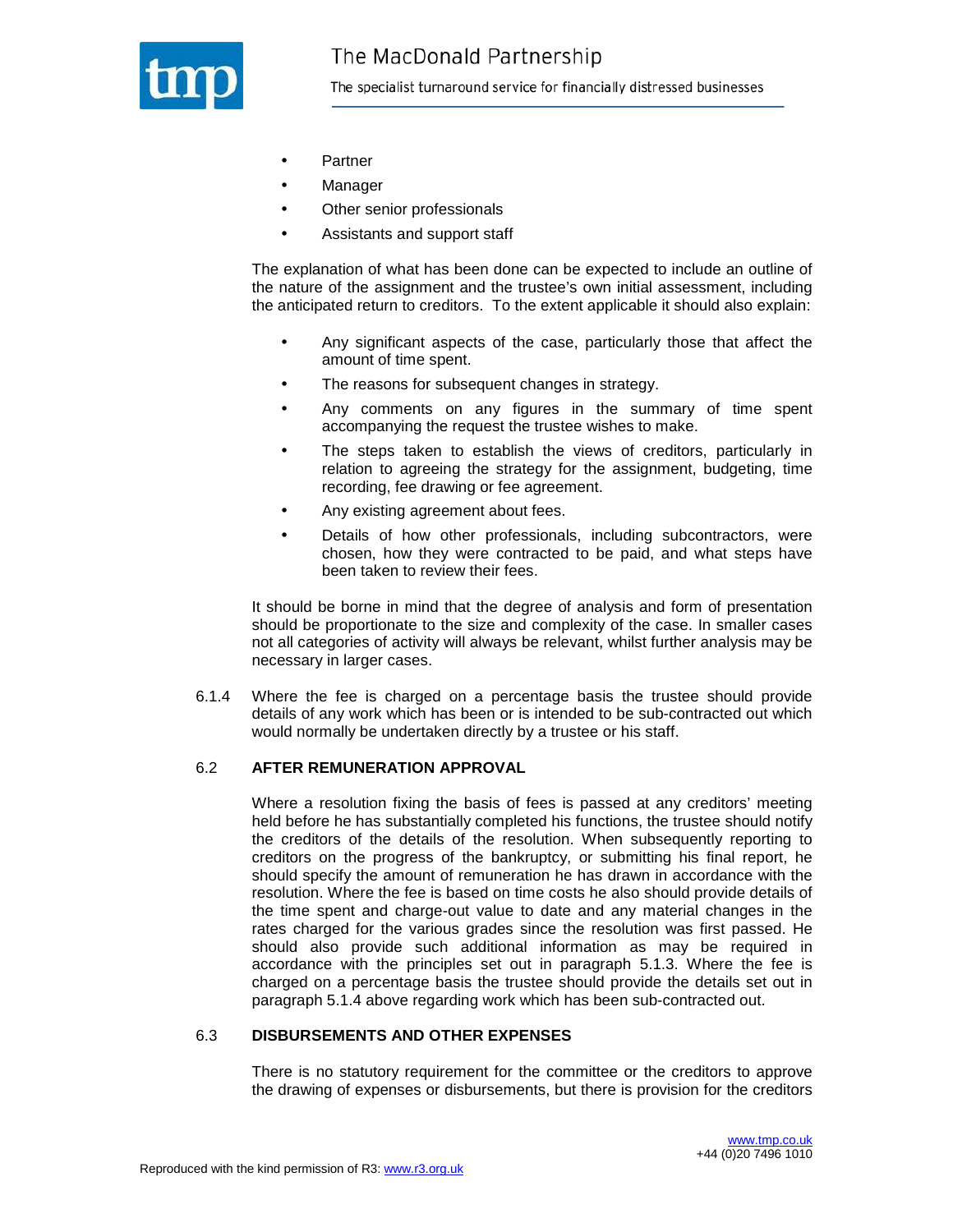

to challenge them, as described below. Professional guidance issued to insolvency practitioners requires that, where the trustee proposes to recover costs which, whilst being in the nature of expenses or disbursements, may include an element of shared or allocated costs (such as room hire, document storage or communication facilities provided by the trustee's own firm), they must be disclosed and be authorised by those responsible for approving his remuneration. Such expenses must be directly incurred on the case and subject to a reasonable method of calculation and allocation.

#### 6.4 **REALISATIONS FOR SECURED CREDITORS**

Where the trustee realises an asset on behalf of a secured creditor and receives remuneration out of the proceeds (see paragraph 11.1 below), he should disclose the amount of that remuneration to the committee (if there is one), to any meeting of creditors convened for the purpose of determining his fees, and in any reports he sends to creditors.

## 7. **PROGRESS REPORTS AND REQUESTS FOR FURTHER INFORMATION**

- 7.1 The trustee is required to send annual progress reports to creditors. The report must include:
	- details of the basis fixed for the remuneration of the trustee (or if not fixed at the date of the report, the steps taken during the period of the report to fix it);
	- If the basis has been fixed, the remuneration charged during the period of the report, irrespective of whether it was actually paid during that period (except where it is fixed as a set amount, in which case it may be shown as that amount without any apportionment for the period of the report);
	- if the report is the first to be made after the basis has been fixed, the remuneration charged during the periods covered by the previous reports, together with a description of the work done during those periods, irrespective of whether payment was actually made during the period of the report'
	- a statement of the expenses incurred by the trustee during the period of the report, irrespective of whether payment was actually made during that period;
	- a statement of the creditors' rights to request further information, as explained in paragraph 7.2, and their right to challenge the trustee's remuneration and expenses.
- 7.2 Within 21 days of receipt of a progress report (or 7 business days where the report has been prepared for the purposes of a meeting to receive the trustee's resignation) a creditor may request the trustee to provide further information about the remuneration and expenses set out in the report. A request must be in writing, and may be made either by a secured creditor, or by an unsecured creditor with the concurrence of at least 5% in value of unsecured creditors' (including himself) or the permission of the court.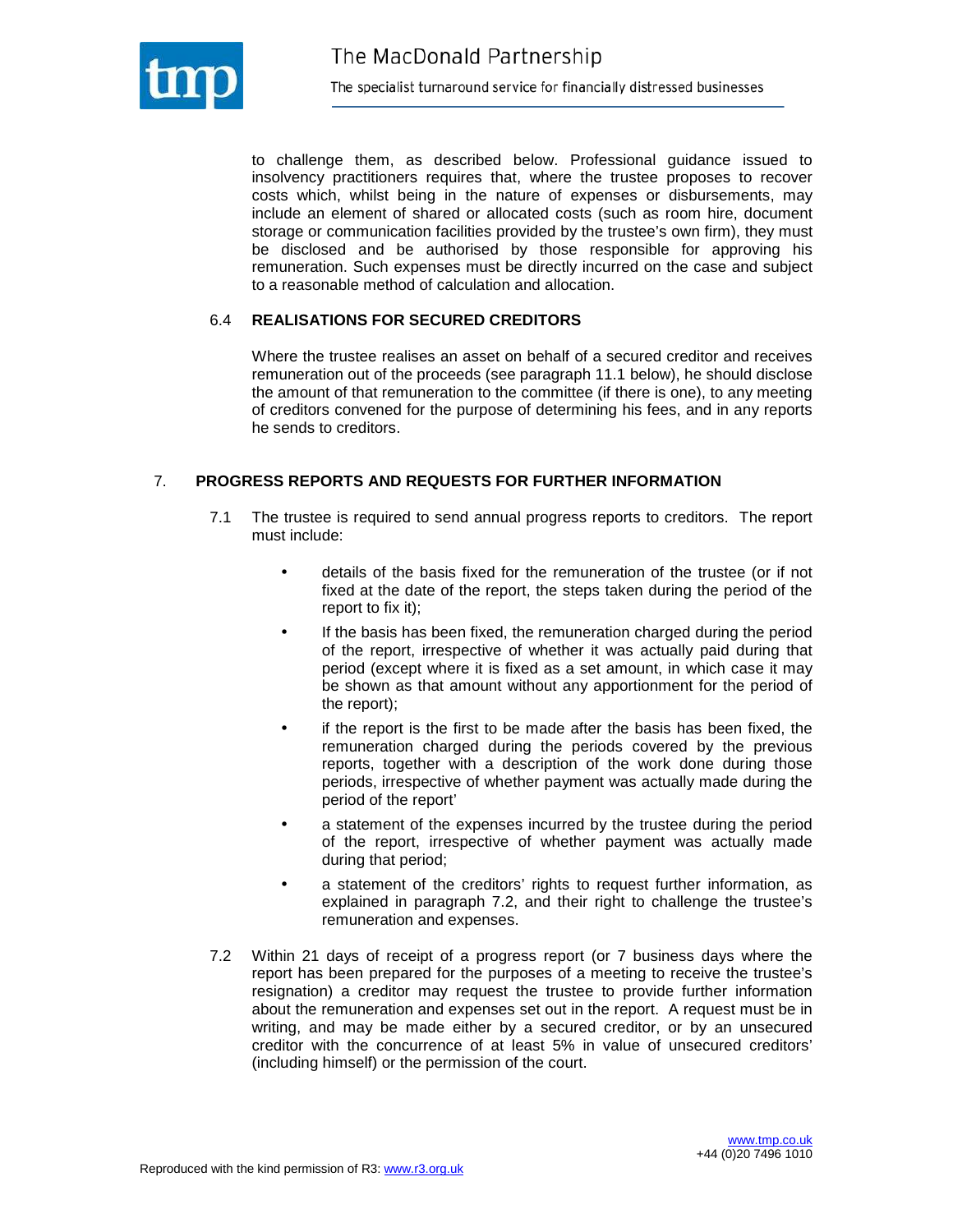

- 7.3 The trustee must provide the requested information within 14 days, unless he considers that:
	- the time and cost involved in preparing the information would be excessive, or
	- disclosure would be prejudicial to the conduct of the bankruptcy or might be expected to lead to violence against any person, or
	- the trustee is subject to an obligation of confidentiality in relation to the information requested,

in which case he must give the reasons for not providing the information.

Any creditor may apply to the court within 21 days of the trustee's refusal to provide the requested information, or the expiry of the 14 days time limit for the provision of the information.

#### 8. **PROVISION OF INFORMATION – ADDITIONAL REQUIREMENTS**

The trustee must provide certain information about time spent on the case, free of charge, upon request by the bankrupt or any creditor. The information which must be provided is –

- The total number of hours spent on the case by the trustee or staff assigned to the case;
- For each grade of staff, the average hourly rate at which they are charged out;
- The number of hours spent by each grade of staff in the relevant period

The period for which the information must be provided is the period from appointment to the end of the most recent period of six months reckoned from the date of the trustee's appointment, or where he has vacated office, the date that he vacated office.

The information must be provided within 28 days of receipt of the request by the trustee, and requests must be made within two years from vacation of office.

#### 9. **WHAT IF A CREDITOR OR THE BANKRUPT IS DISSATISFIED?**

- 9.1 Except in cases where there is a committee it is the creditors as a body who have authority to approve the trustee's fees. To enable them to carry out this function they may require the trustee to call a creditors' meeting. In order to do this at least ten per cent in value of the creditors must concur with the request, which must be made to the trustee in writing.
- 9.2 If a creditor believes that the trustee's remuneration is too high, the basis is inappropriate, or the expenses incurred by the liquidator are in all the circumstances excessive he may, provided certain conditions are met, apply to the court.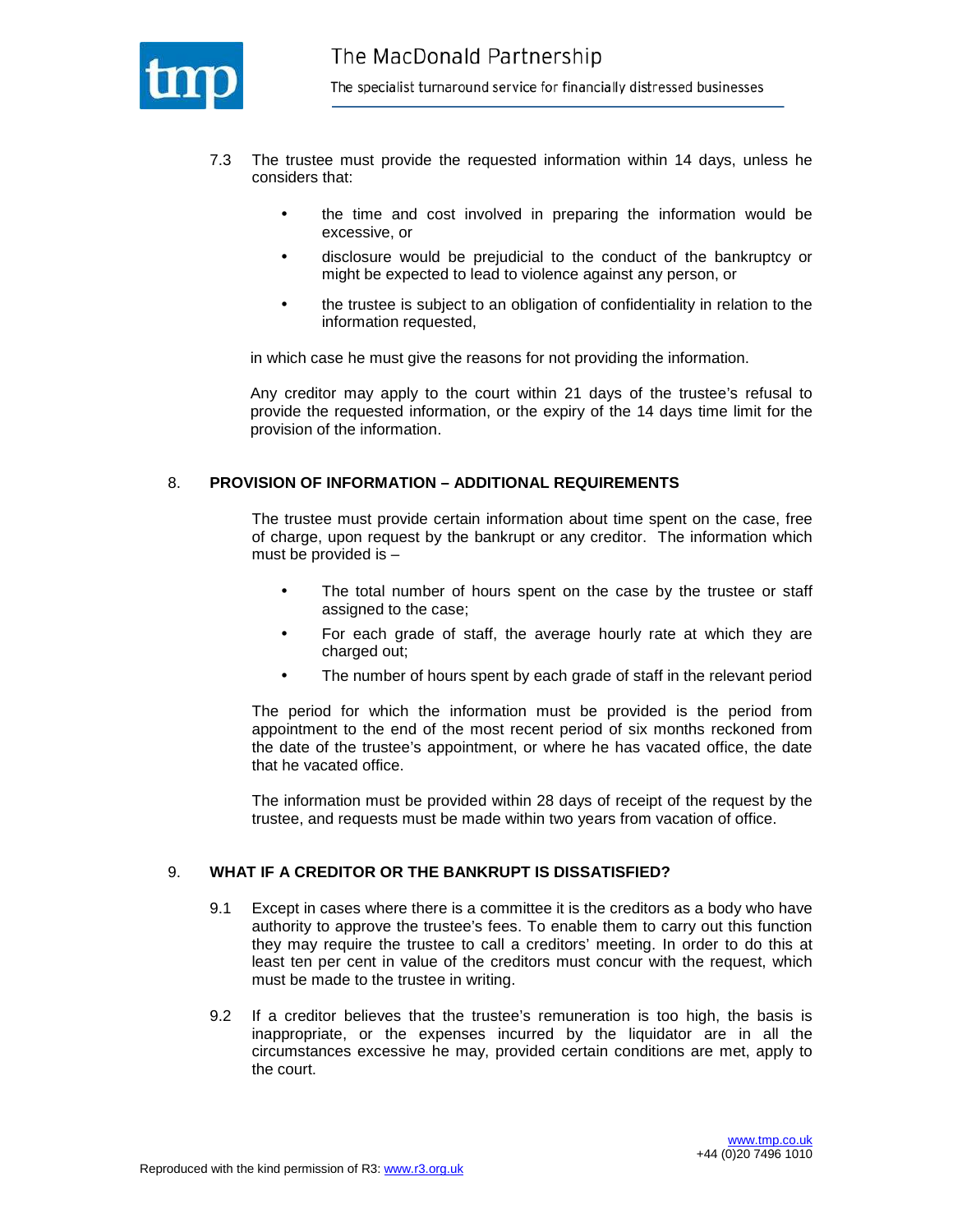

- 9.3 Application may be made to the court by any secured creditor, or by any unsecured creditor provided at least 10 per cent in value of unsecured creditors (including himself) agree, or he has the permission of the court. Any such application must be made within 8 weeks of the applicant receiving the trustee's progress report in which the charging of the remuneration or incurring of the expenses in question is first reported (see paragraph 7.1 above). If the court does not dismiss the application (which it may if it considers that insufficient cause is shown) the applicant must give the trustee a copy of the application and supporting evidence at least 14 days before the hearing.
- 9.4 If the court considers the application well founded, it may order that the remuneration be reduced, the basis be changed, or the expenses be disallowed or repaid. Unless the court orders otherwise, the costs must be paid by the applicant and not out of the bankrupt's assets.
- 9.5 The bankrupt also has the right to challenge the trustee's remuneration or expenses.

#### 10. **WHAT IF THE TRUSTEE IS DISSATISFIED?**

10.1 If the trustee considers that the remuneration fixed by the committee is insufficient or that the basis used to fix it is inappropriate he may request that the amount or rate be increased, or the basis changed, by resolution of the creditors. If the trustee considers that the remuneration fixed by the committee or the creditors or in accordance with the statutory scale is insufficient or that the basis used to fix it is inappropriate, he may apply to the court for the amount or rate to be increased or the basis changed. If he decides to apply to the court he must give at least 14 days' notice to the members of the committee and the committee may nominate one or more of its members to appear or be represented at the court hearing. If there is no committee, the trustee's notice of his application must be sent to such of the creditors as the court may direct, and they may nominate one or more of their number to appear or be represented. The court may order the costs to be paid out of the assets.

#### 11. **OTHER MATTERS RELATING TO FEES**

- 11.1 Where the trustee realises assets on behalf of a secured creditor he is entitled to be remunerated out of the proceeds of sale in accordance with a scale set out in the Rules. Usually, however, the trustee will agree the basis of his fee for dealing with charged assets with the secured creditor concerned.
- 11.2 Where joint trustees are appointed it is for them to agree between themselves how the remuneration payable should be apportioned. Any dispute between them may be referred to the court, the committee or a meeting of creditors.
- 11.3 If the trustee is a solicitor and employs his own firm to act in the insolvency, profit costs may not be paid unless authorised by the committee, the creditors or the court.
- 11.4 If a new trustee is appointed in place of another, any determination, resolution or court order which was in effect immediately before the replacement continues to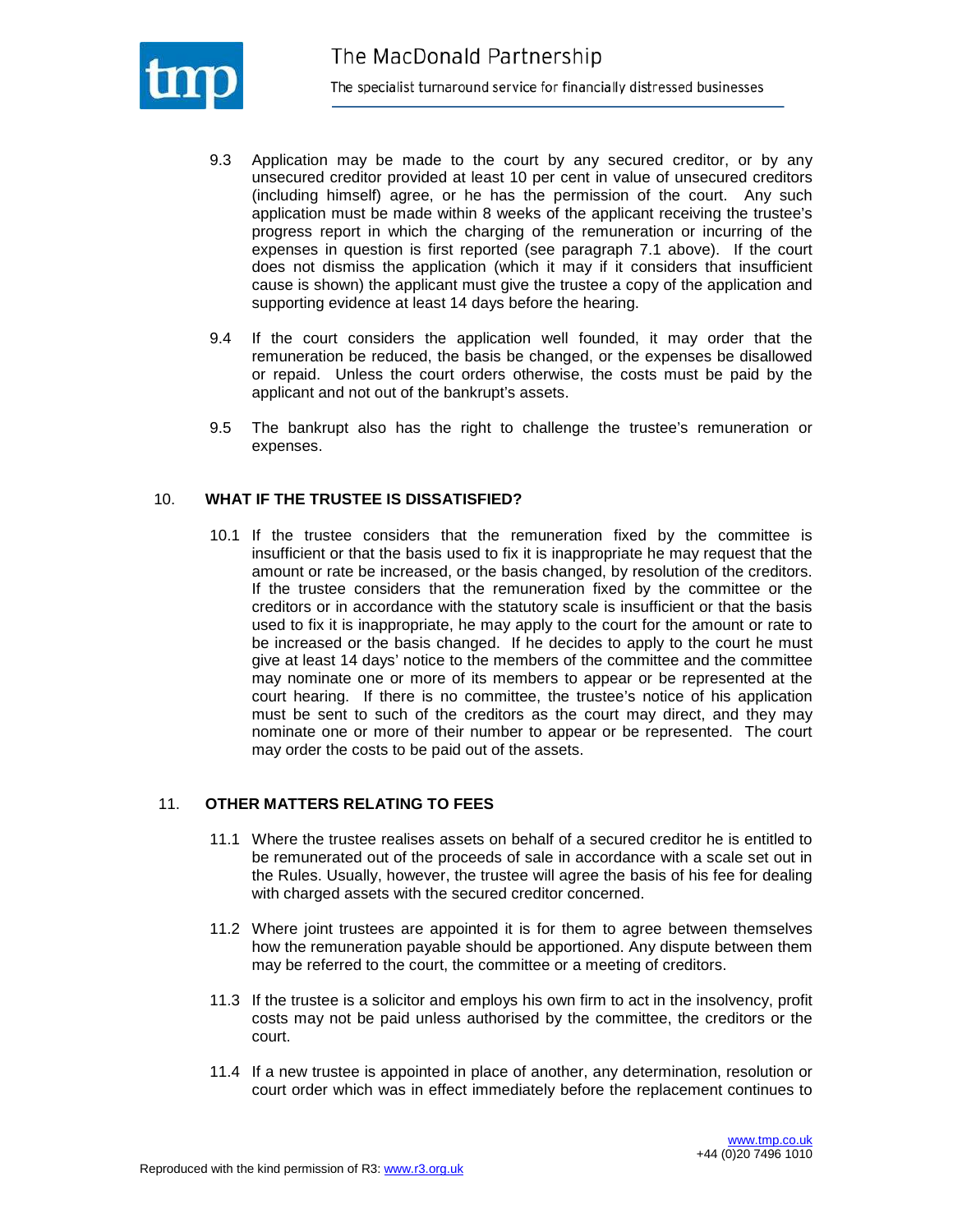

have effect in relation to the remuneration of the new trustee until a further determination, resolution or court order is made.

- 11.5 Where the basis of the remuneration is a set amount, and the trustee ceases to act before the time has elapsed or the work has been completed for which the amount was set, application may be made for a determination of the amount that should be paid to the outgoing trustee. The application must be made to the same body as approved the remuneration. Where the outgoing trustee and the incoming trustee are from the same firm, they will usually agree the apportionment between them.
- 11.6 There may also be occasions when creditors will agree to make funds available themselves to pay for the trustee to carry out tasks which cannot be paid for out of the assets, either because they are deficient or because it is uncertain whether the work undertaken will result in any benefit to creditors. Arrangements of this kind are sometimes made to fund litigation or investigations into the bankrupt's affairs. Any arrangements of this nature will be a matter for agreement between the trustee and the creditors concerned and will not be subject to the statutory rules relating to remuneration.

#### 12 **EFFECTIVE DATE**

This guide applies where the bankruptcy order is made on petition presented on or after 6 April 2010.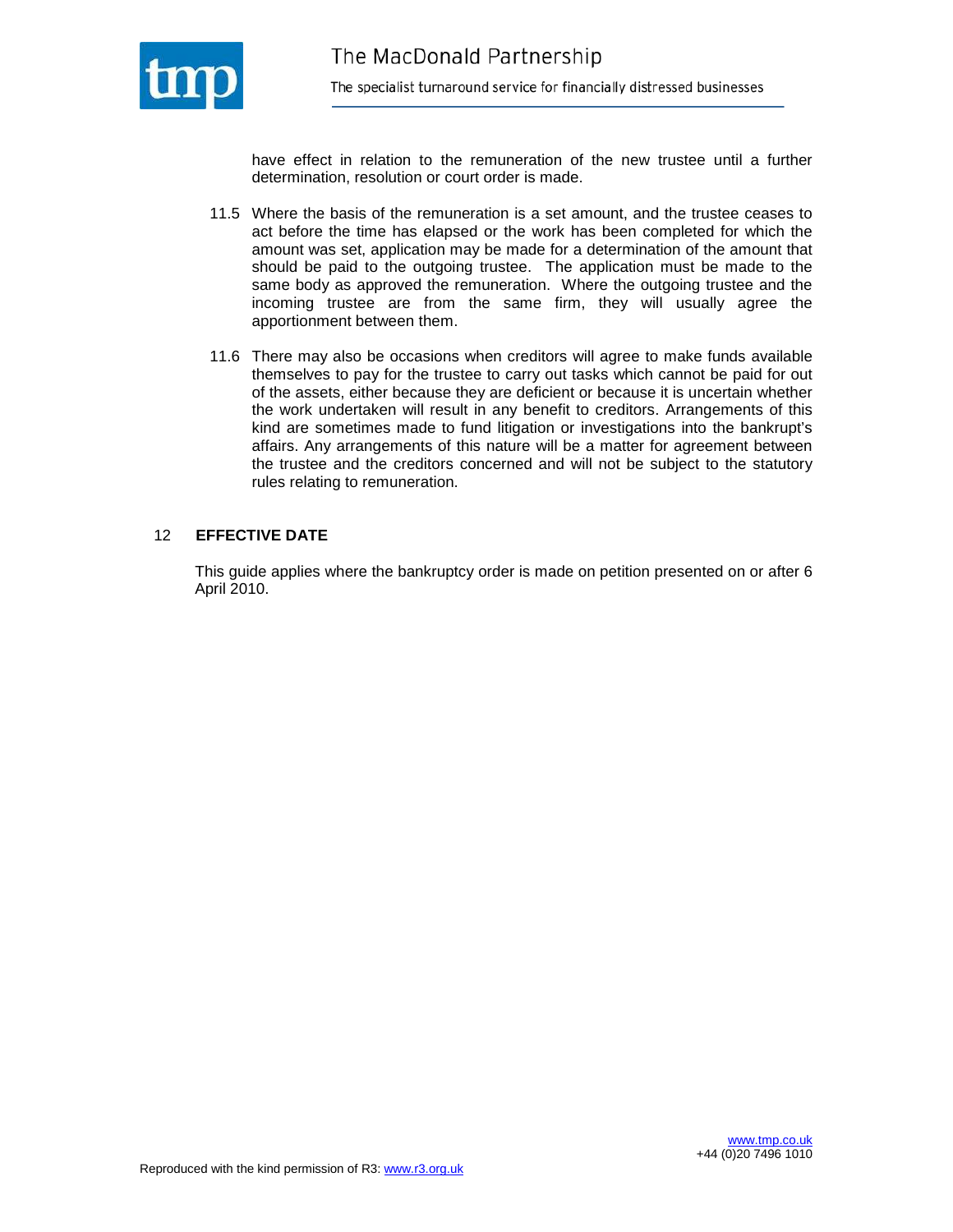

# **VOLUNTARY ARRANGEMENTS**

## **A CREDITORS' GUIDE TO INSOLVENCY PRACTITIONERS' FEES**

#### 1. **INTRODUCTION**

1.1. In a voluntary arrangement, as in other types of insolvency, the amount of money available for creditors is likely to be affected by the level of costs, including the remuneration of the insolvency practitioner appointed to implement the arrangement. This guide explains how fees are fixed in voluntary arrangements, how the creditors can affect the level of fees, and the information which should be made available to them regarding fees.

#### 2. **THE VOLUNTARY ARRANGEMENT PROCEDURE**

- 2.1. Voluntary arrangements are available to both companies and individual debtors. Company voluntary arrangements are often referred to as CVAs, and individual voluntary arrangements as IVAs.
- 2.2. The procedure is similar for both CVAs and IVAs and enables the company or individual to put a proposal to their creditors for a composition in satisfaction of their debts or a scheme of arrangement of their affairs. A composition is an agreement under which creditors agree to accept a certain sum of money in settlement of the debts due to them. A CVA may be used as a stand-alone procedure or as an exit route from an administration. It may also be used where a company is in liquidation, but this is extremely rare. The proposal will be made by the directors, the administrator or the liquidator, depending on the circumstances. A proposal for an IVA may be made by a debtor whether or not he is already subject to bankruptcy proceedings. The proposal will be considered by creditors at a meeting convened for that purpose. The procedure is extremely flexible and the form which the voluntary arrangement takes will depend on the terms of the proposal agreed by the creditors. In both CVAs and IVAs the proposal must provide for an insolvency practitioner to supervise the implementation of the arrangement. Until the proposal is approved by the creditors, the practitioner is known as the nominee. If the proposal is approved, the nominee (or if the creditors choose to replace him, his replacement) becomes the supervisor.

#### 3. **FEES, COSTS AND CHARGES – STATUTORY PROVISIONS**

- 3.1. The fees, costs, charges and expenses which may be incurred for the purposes of a voluntary arrangement are set out in the Insolvency Rules 1986 (rule 1.28 for CVAs and rule 5.33 (previously 5.28) for IVAs). They are:
	- any disbursements made by the nominee prior to the arrangement coming into effect, and any remuneration for his services agreed between himself and the company (or the administrator or liquidator, as the case may be) or the debtor (or the official receiver or trustee, where the debtor is subject to bankruptcy proceedings);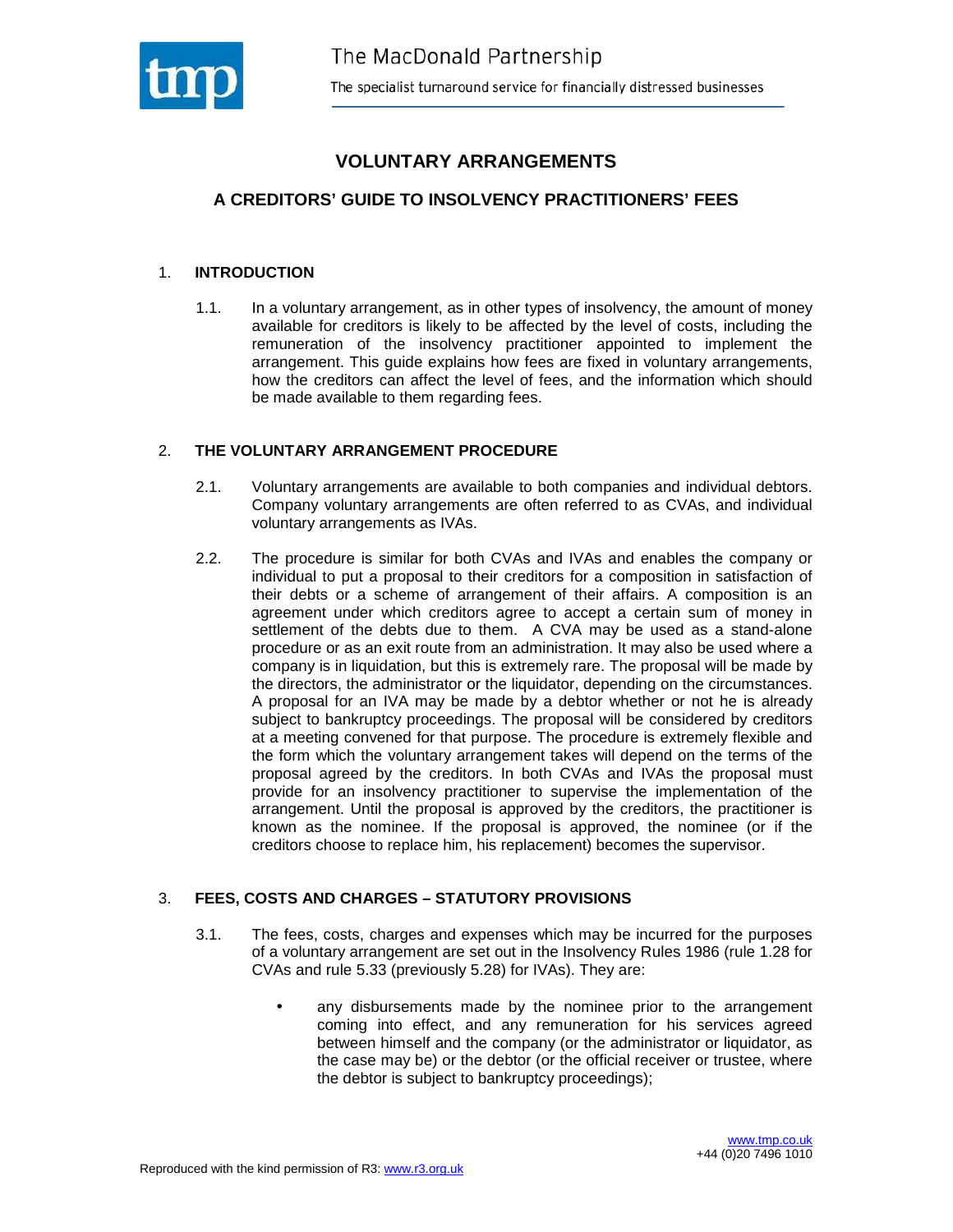

- any fees, costs, charges or expenses which:
	- are sanctioned by the terms of the arrangement (see below), or
	- would be payable, or correspond to those which would be payable, in an administration, winding up or bankruptcy (as the case may be).
- 3.2. The rules also require the following matters to be stated or otherwise dealt with in the proposal (rule 1.3 for CVAs and rule 5.3 for IVAs):
	- The amount proposed to paid to the nominee (as such) by way of remuneration and expenses, and
	- The manner in which it is proposed that the supervisor of the arrangement should be remunerated and his expenses defrayed.

## 4. **THE ROLE OF THE CREDITORS**

4.1. It is for the creditors' meeting to decide whether to agree the terms relating to remuneration along with the other provisions of the proposal. The creditors' meeting has the power to modify any of the terms of the proposal (with the consent of the debtor in the case of an IVA), including those relating to the fixing of remuneration. The nominee should be prepared to disclose the basis of his fees to the meeting if called upon to do so. Although there are no further statutory provisions relating to remuneration in voluntary arrangements, the terms of the proposal may provide for the establishment of a committee of creditors and may include among its functions the fixing of the supervisor's remuneration.

#### 5. **WHAT INFORMATION SHOULD THE CREDITORS RECEIVE?**

- 5.1. Whether the basis of the supervisor's remuneration is determined at the meeting which approves the arrangement or by a committee of creditors, the supervisor, or proposed supervisor should provide details of the charge-out rates of all grades of staff, including principals, which are likely to be involved on the case.
- 5.2. Where the supervisors' fees are to be agreed by a committee of creditors during the course of the arrangement, the supervisor should provide sufficient supporting information to enable the committee to form a judgement as to whether the proposed fee is reasonable having regard to all the circumstances of the case, and should always provide an up to date receipts and payments account. Where the fee is to be charged on a time basis the supervisor should disclose the amount of time spent on the case and the charge-out value of the time spent, together with such additional information as may reasonably be required having regard to the size and complexity of the case and the functions conferred on the supervisor under the terms of the arrangement. The additional information should comprise a sufficient explanation of what the supervisor has achieved and how it was achieved to enable the value of the exercise to be assessed and to establish that the time has been properly spent on the case.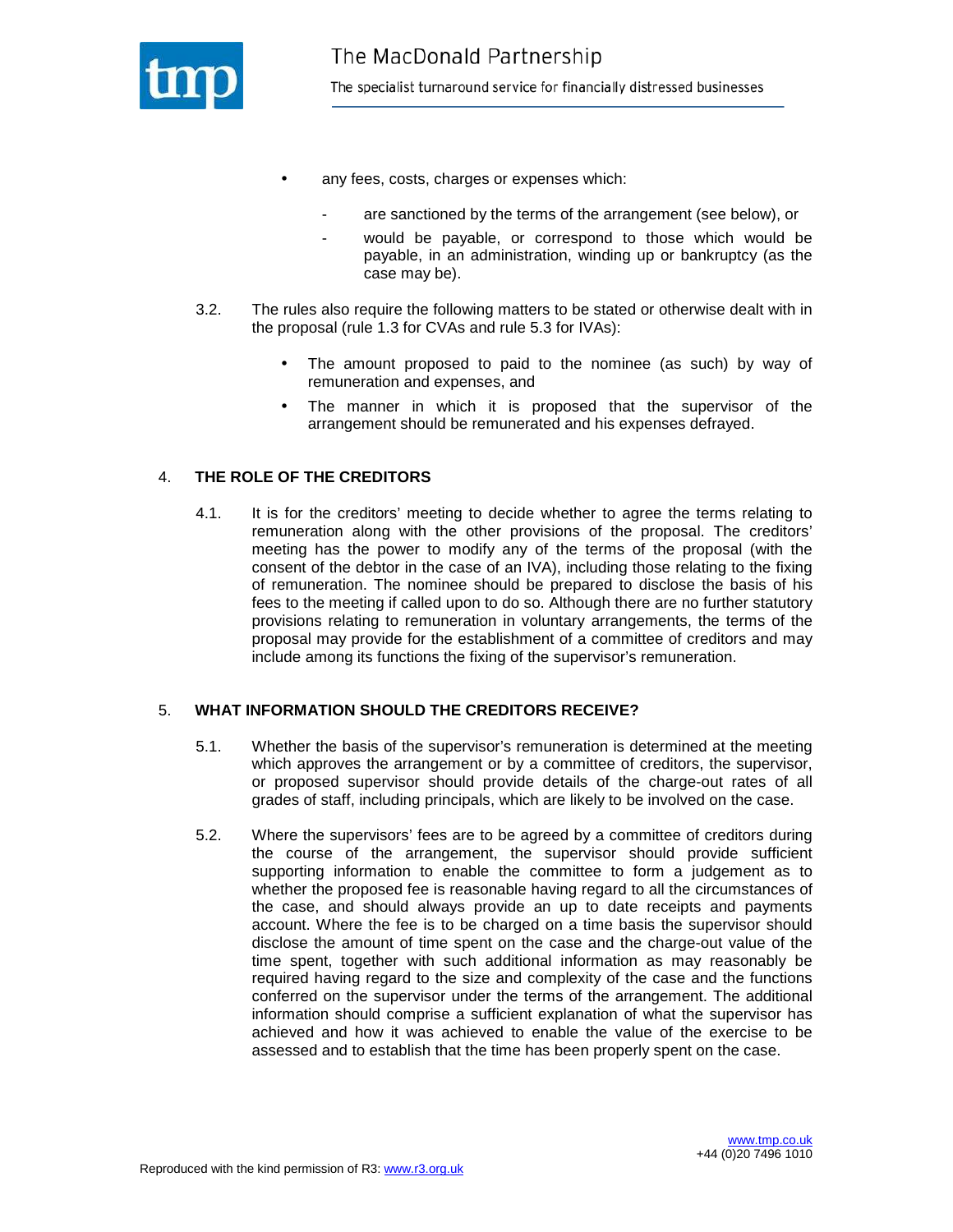

- 5.3. Where the basis of the remuneration of the supervisor as set out in the proposal does not require any further approvals by the creditors or any committee of creditors, the supervisor should specify the amount of remuneration he has drawn in accordance with the provisions of the proposal in his subsequent reports to creditors on the progress of the arrangement. Where the fee is based on time costs he should also provide details of the time spent and charge-out value to date and any material changes in the rates charged for the various grades since the arrangement was approved. He should also provide such additional information as may be required in accordance with paragraph 5.2.
- 5.4. Where the supervisor proposes to recover costs which, whilst being in the nature of expenses or disbursements, may include an element of shared or allocated costs (such as room hire, document storage or communication facilities provided by the supervisor's own firm), they must be disclosed and be authorised by those responsible for approving his remuneration. Such expenses must be directly incurred on the case and subject to a reasonable method of calculation and allocation.

#### 6. **PROVISION OF INFORMATION – ADDITIONAL REQUIREMENTS**

The nominee or supervisor is required to provide certain information about the time spent on the case, free of charge, upon request by specified persons. The persons entitled to ask for this information are –

- any creditor in the case;
- where the arrangement relates to a company, any director or contributory of that company; and
- where the arrangement relates to an individual, that individual.

The information which must be provided is –

- the total number of hours spent on the case by the insolvency practitioner or staff assigned to the case;
- for each grade of staff, the average hourly rate at which they are charged out;
- the number of hours spent by each grade of staff in the relevant period.

The period for which the information must be provided is the period from appointment to the end of the most recent period of six months reckoned from the date of the nominee's or supervisor's appointment, or where he has vacated office, the date that he vacated office.

The information must be provided within 28 days of receipt of the request by the nominee or supervisor, and requests must be made within two years from vacation of office.

#### 7. **EFFECTIVE DATE**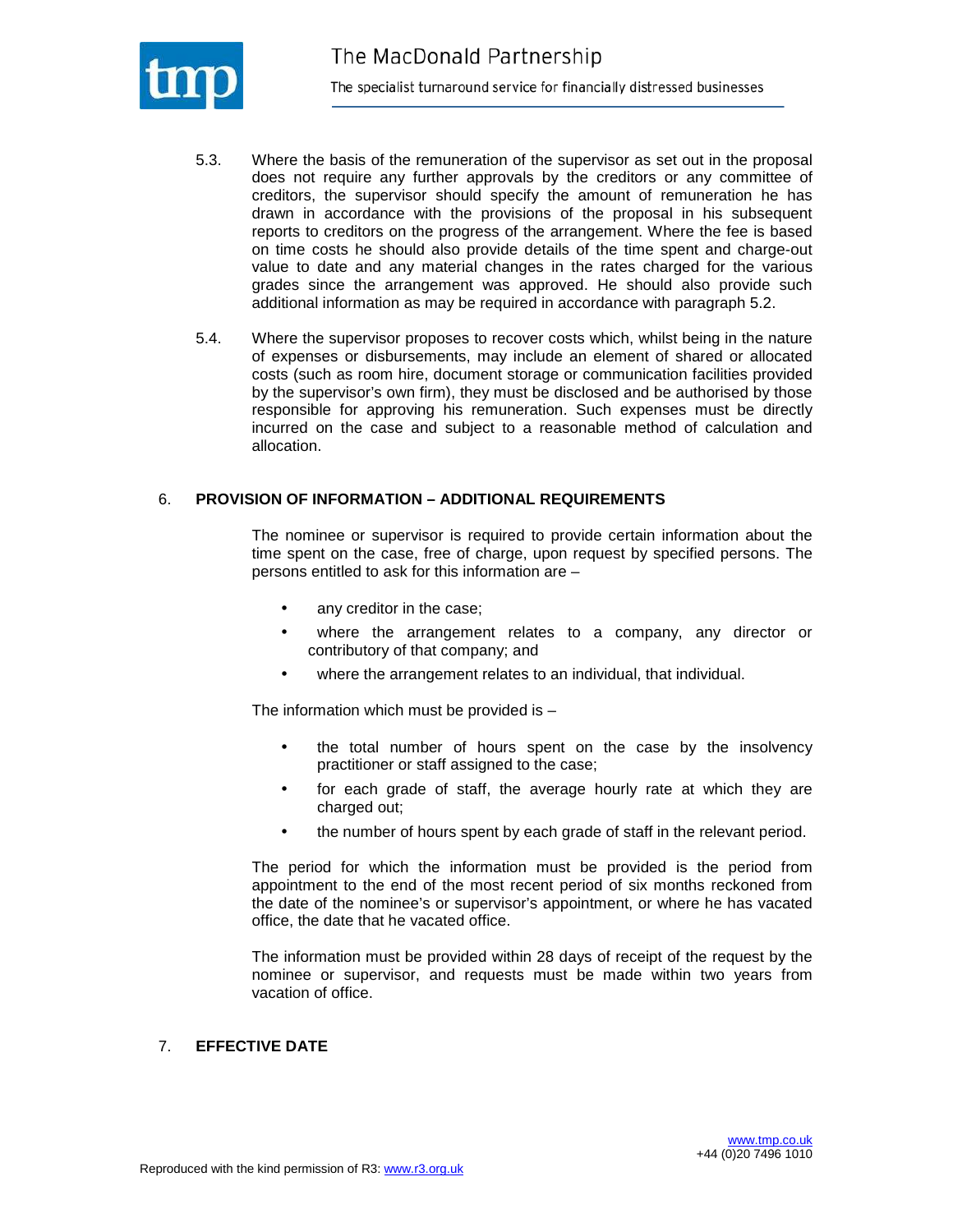

This guide applies where the nominee in relation to the arrangement agrees to act on or after 6 April 2010.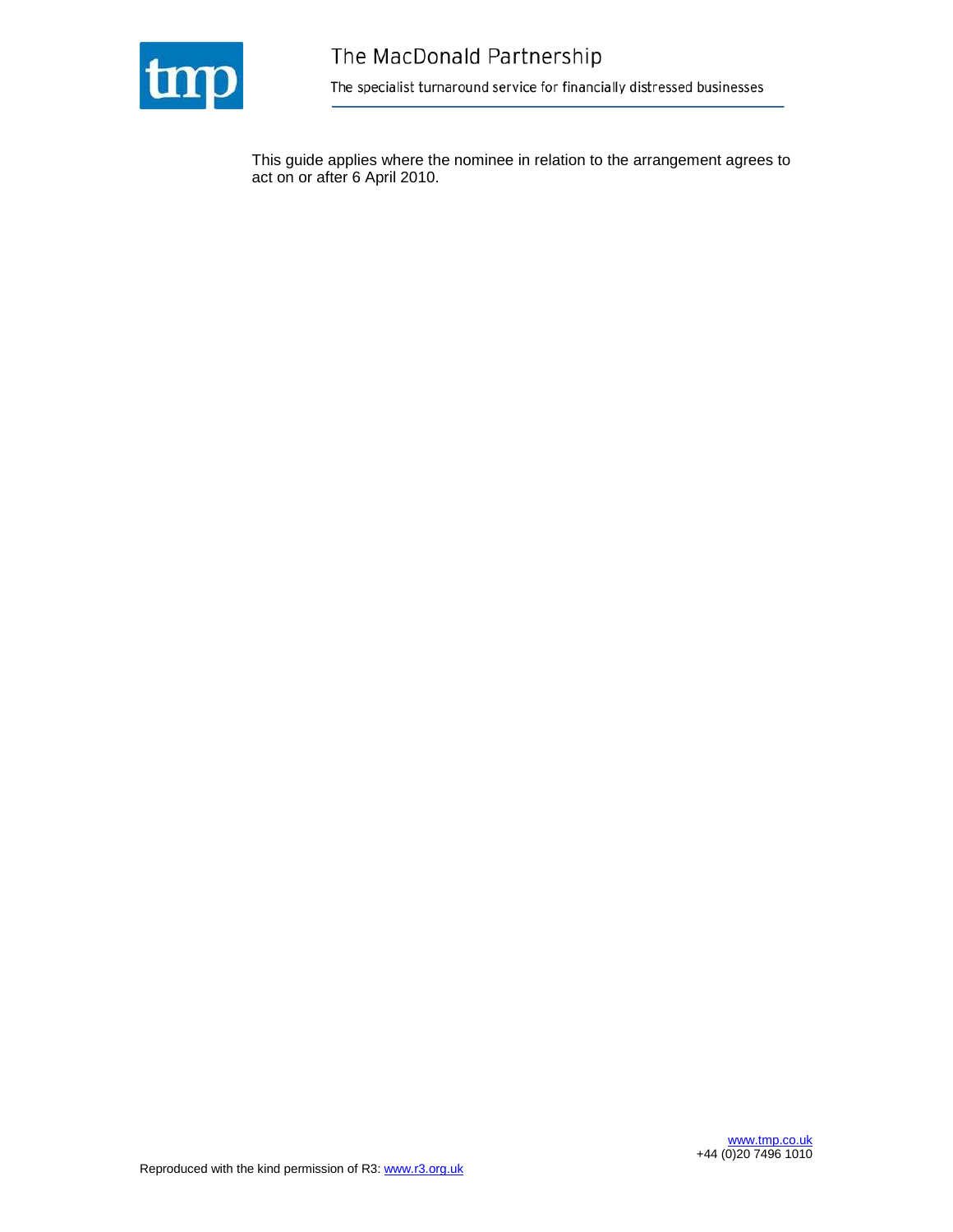

## **APPENDIX D**

#### **Suggested format for Production of Information**

#### **NOTES**

1. The purpose of the attached form is to provide information to support requests for approval of office holders' remuneration in a standard way so that those receiving such requests can make ready comparisons between cases and an informed assessment of each application. In large or more complex cases further levels of narrative or tabular information may be needed.

Office-holders should appreciate that it is for them to provide the information that those receiving the request will need in order to be satisfied about the reasonableness of their request and that failure to provide adequate information is likely to have an adverse effect on the assessment.

- 2. The time and rate schedules should be completed to show the total hours spent. Office holders, if requested, should be able to give a breakdown of hours by person by period together with an explanation of the activity performed. Any such breakdown should indentify clearly how each figure in the schedule is constituted.
- 3. The level of disclosure suggested by the standard format may not be appropriate in all instances. The office-holder may take account of the proportionality consideration referred to in paragraph 3.4 of Statement of Insolvency Practice 9. For example, where the cumulative fees for which approval is sought are expected to amount to less than £10,000 a breakdown of the summary should only be submitted if required to explain any unusual features. For cumulative fees between £10,000 and £50,000 a first level of breakdown similar to that shown may well provide the appropriate detail. Where cumulative fees exceed £50,000, proportionality is likely to require a further level of breakdown.
- 4. The total fees included in the approval request should exclude, and be expressed to exclude, VAT.
- 5. In larger cases it will be appropriate to show other categories of work, particularly if they have already been produced for budgeting purposes of for creditors of their representatives, for example in reports to a charge holder in a receivership, or to informal committees of creditors in a provisional liquidation.
- 6. All payments from or on behalf of the insolvent estate to the office-holder's firm or to any party in which the office-holder, or his firm or any associate has an interest should be included in the disbursements schedules whether or not they are true disbursements or relate to out of pocket expenses. The office-holder should categories these payments according to the recipient and their nature and purpose and the figures should be readily cross-referable to the receipts and payments account and shown net of VAT.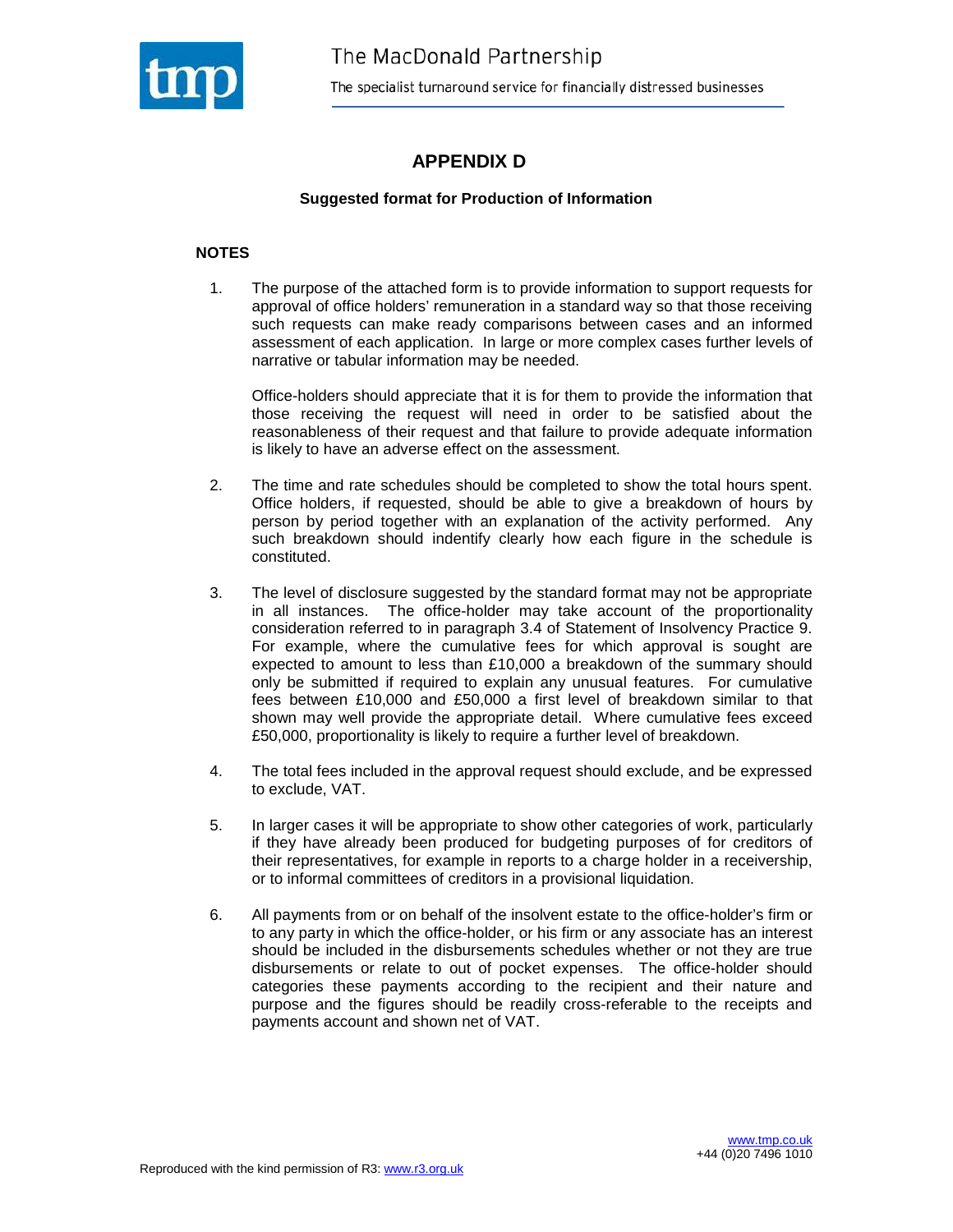

## **SUGGESTED FORMAT**

| <b>Case Name</b>           |  |
|----------------------------|--|
| <b>Court and Number</b>    |  |
| <b>Office Holder</b>       |  |
| Firm                       |  |
| <b>Address</b>             |  |
|                            |  |
|                            |  |
|                            |  |
|                            |  |
| <b>Telephone</b>           |  |
| Reference                  |  |
|                            |  |
| <b>Type of Appointment</b> |  |
| <b>Date of Appointment</b> |  |
|                            |  |

#### 1. **AN OVERVIEW OF THE CASE**

This overview should be framed in terms that will enable the approving body to judge

- the complexity of the case,
- any exceptional responsibility falling on the office-holder,
- the office-holder's effectiveness, and
- the value and nature of the property in question.

This overview would normally be expected to include an explanation of the nature of the assignment and the office-holder's own initial assessment of the assignment (including the anticipated return to creditors) and the outcome (if known). This should refer to the initial views on how the assignment was to be handled, including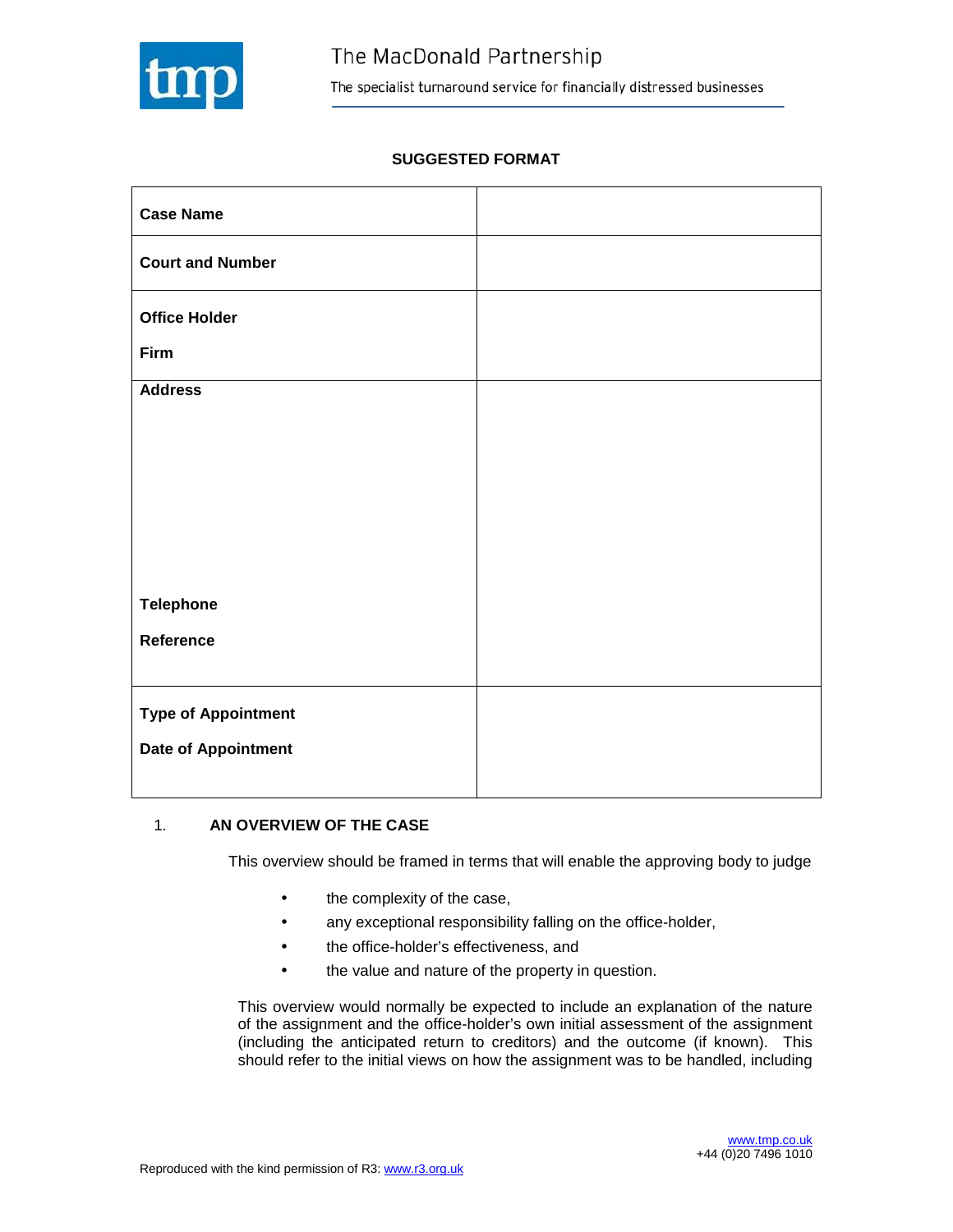

decisions on staffing or subcontracting and the appointment of advisers. It should also explain:

- Any significant aspect of the case, particularly those that affect the amount of time spent.
- The reasons for subsequent changes in strategy.
- Any comments on any figures in the summary of time spent accompanying the request the office holder wishes to make. Officeholders should recognise that if they are not able to provide a clear and sufficient explanation of time spent then this is likely to have an adverse impact on the fee assessment.
- The steps taken to establish the views of creditors, particularly in relation to agreeing the strategy for the assignment, budgeting, time recording, fee drawing, or fee agreement.
- Any existing agreement about fees.
- Details of how other professionals, including subcontractors, were chosen, how they were contracted to be paid, and what steps have been taken to review their fees.

In a larger case, particularly if it involved trading, the practitioner should be prepared to support his explanation with evidence of his considerations about staffing and managing the assignment and how he set and reviewed his strategy. Where they have been agreed with creditors or their representatives, he should also provide copies of his time budgets and fee reports.

#### 2. **EXPLANATION OF OFFICE-HOLDERS CHARGING AND DISBURSEMENT RECOVERY POLICIES**

This section should comprise:

- A statement of the office-holder's charging policy in relation to time to enable those receiving the application to make a comparison with other applications and with current published fee information. It should be made clear what grades of staff were charged to the assignment and what sort of staff working on the assignment was not charged to it directly. For example, were secretaries and cashiers charged to the assignment for all the time they worked on it, only in respect of large blocks of time devoted to it or, being accounted for as an overhead cost of the office-holder's firm, not at all?
- A statement of the office-holder's policy in relation to recharges of disbursements. This should explain payments made to the officeholder's firm, whether simple reimbursement of actual payments made on behalf of the assignment, such as statutory advertising costs, or changes relating to the recovery of overhead costs, which are discussed in section 6 of SIP 9.

#### 3. **NARRATIVE DESCRIPTION OF WORK CARRIED OUT**

The narrative should provide details of work undertaken during the period and should be related to the table of time spent for the period.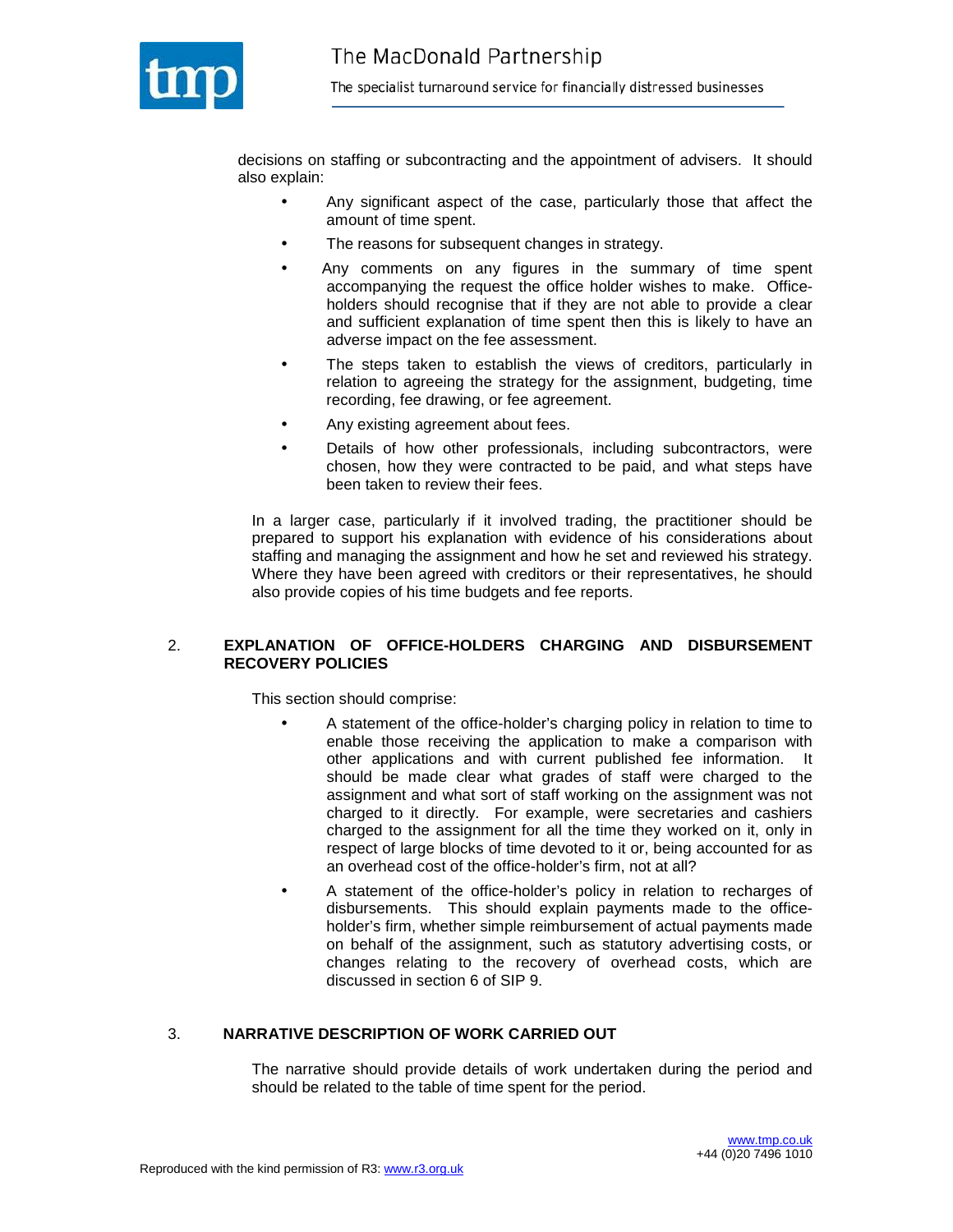

An explanation should be given regarding the grades of staff used to undertake the different tasks carried out and the reasons why it was appropriate for those grades to be used.

Mention should also be made of any additional value brought to the estate during the period, for which the office-holder wishes to claim increased remuneration.

To aid understanding of the narrative it may be appropriate to divide it into separate time periods. These might be, for example, periods of 12 months, or periods devoted to trading or some other significant activity. In smaller or routine cases it may be appropriate for the narrative to treat the case as a whole.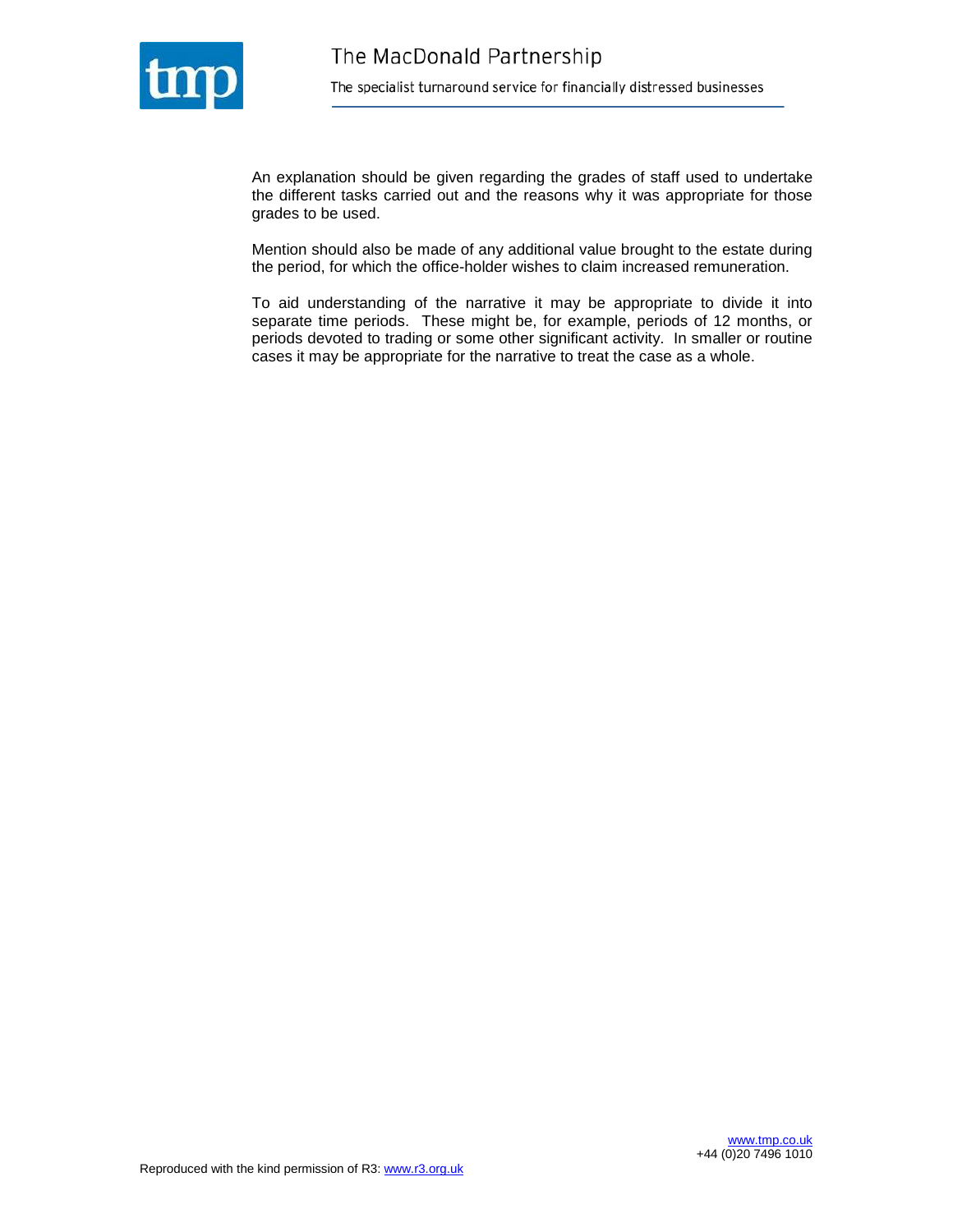

## 4. **TIME AND CHARGE-OUT SUMMARIES**

A table of time spent and charge-out value should be provided for each of the time periods chosen by the office-holder under paragraph 3 above. The summary should be in the following (or similar) format.

|                                                     |                | <b>Hours</b>   |                                             |                                                |                              |                          |                                    |
|-----------------------------------------------------|----------------|----------------|---------------------------------------------|------------------------------------------------|------------------------------|--------------------------|------------------------------------|
| <b>Classification</b><br>of Work<br><b>Function</b> | <b>Partner</b> | <b>Manager</b> | <b>Other Senior</b><br><b>Professionals</b> | <b>Assistants</b><br>& Support<br><b>Staff</b> | <b>Total</b><br><b>Hours</b> | <b>Time</b><br>Cost<br>£ | Average<br><b>Hourly</b><br>Rate £ |
| <b>Administration</b><br>and planning               |                |                |                                             |                                                |                              |                          |                                    |
| Investigations                                      |                |                |                                             |                                                |                              |                          |                                    |
| <b>Realisation of Assets</b>                        |                |                |                                             |                                                |                              |                          |                                    |
| <b>Trading</b>                                      |                |                |                                             |                                                |                              |                          |                                    |
| <b>Creditors</b>                                    |                |                |                                             |                                                |                              |                          |                                    |
| <b>Case Specific matters</b><br>(Specify)           |                |                |                                             |                                                |                              |                          |                                    |
| <b>Total Hours</b>                                  |                |                |                                             |                                                |                              |                          |                                    |
| <b>Total Fees Claimed (£)</b>                       |                |                |                                             |                                                |                              |                          |                                    |

(Further analysis may be necessary in larger cases. In smaller cases these categories of activity may not always be relevant. See paragraph b) below and note 3 of the Notes to the suggested format.)

To be able to produce this information the following points should be noted:-

a) For each individual working on the case, hours spent, by activity, will need to be collated, together with the total fees attributed to that time and a resultant average hourly rate.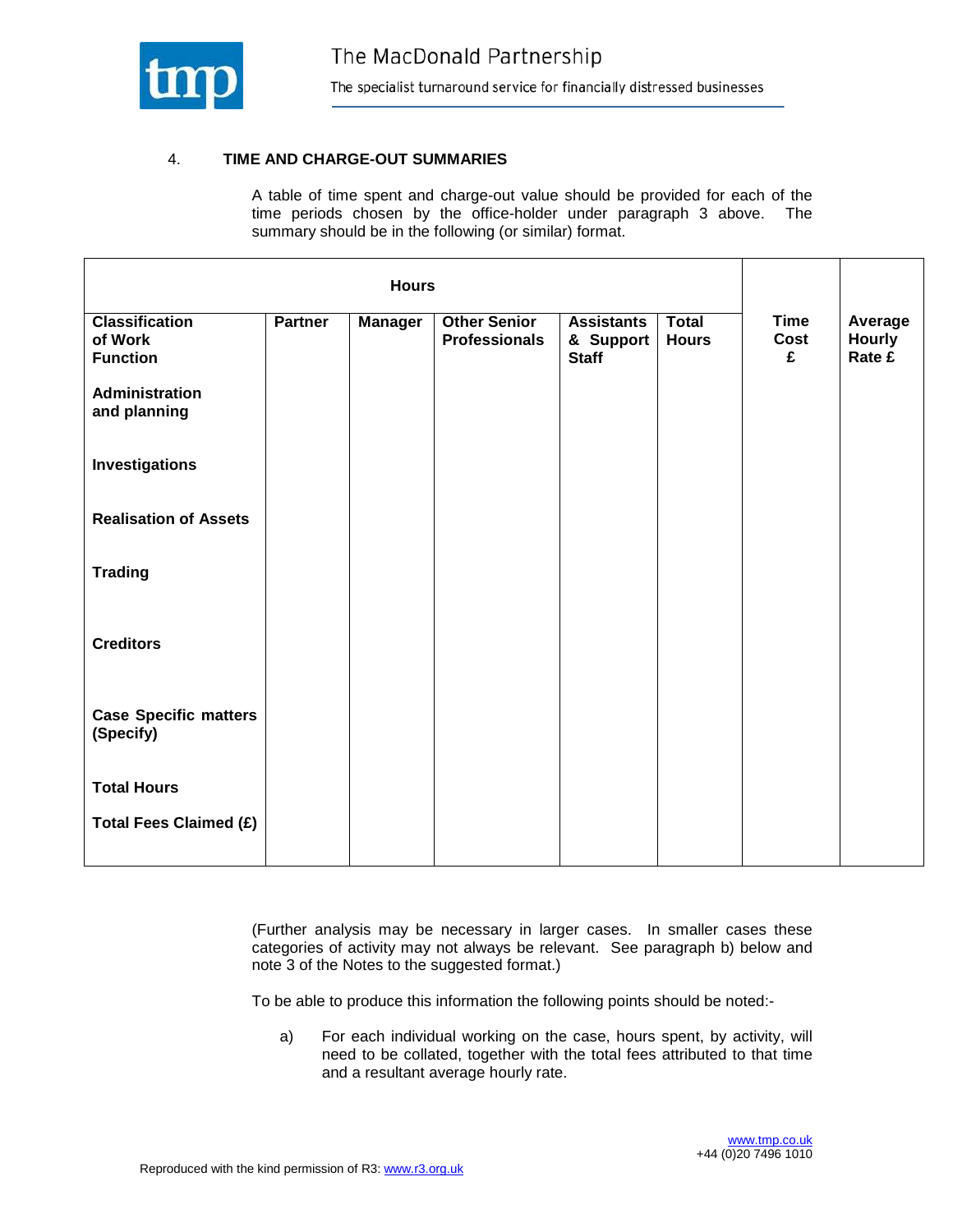

b) The five standard activities – administration and planning, investigations, realisation of assets, trading and creditors – should be shown in every case (although, clearly not all of these activities will always take place). However, there may well be additional activities that need to be identified separately in a particular case such as, for example, insurance litigation, managing investments in subsidiaries or negotiating settlement of claims against directors. A guide to what might be included in the standard activities is:

| <b>Standard Activity</b>     | <b>Examples of work</b>                                                                                                    |
|------------------------------|----------------------------------------------------------------------------------------------------------------------------|
| Administration and Planning  | Case Planning<br>Administrative set-up<br>Appointment notification<br>Maintenance of records<br><b>Statutory Reporting</b> |
| Investigations               | SIP 2 review<br>CDDA reports<br>Investigating antecedent transactions                                                      |
| <b>Realisation of Assets</b> | Identifying, securing, insuring assets<br>Retention of title<br>Debt collection<br>Property, business and asset sales      |
| Trading                      | Management of operations<br>Accounting for trading<br>On-going employee issues                                             |
| Creditors                    | Communication with creditors<br>Creditors' claims (including<br>employees'<br>and<br>other preferential creditors')        |